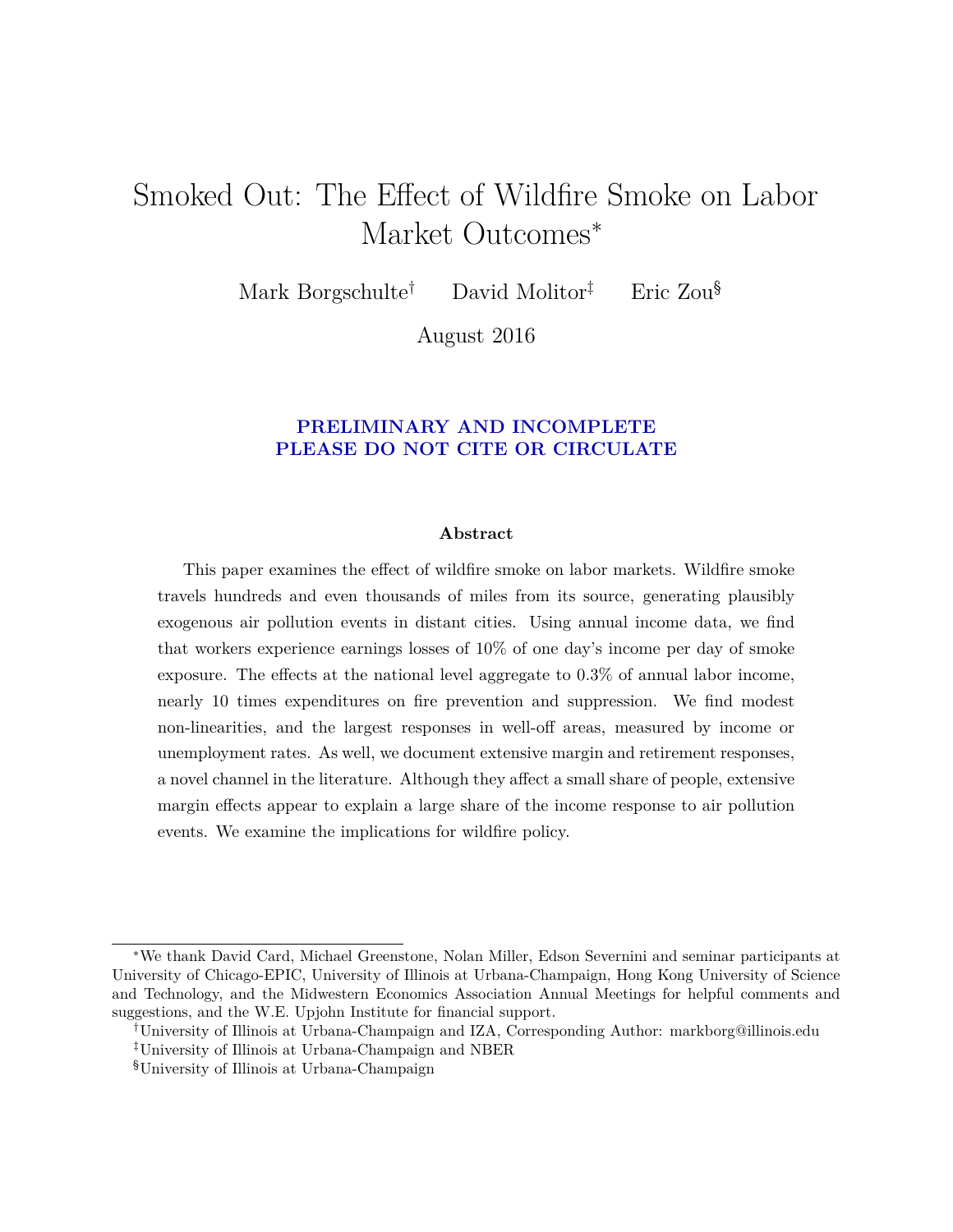Air pollution has been shown to reduce hours worked and decrease both outdoor and indoor worker productivity.<sup>1</sup> As well, air pollution may dampen demand for goods and services, such as entertainment, hospitality and tourism.<sup>2</sup> However, existing studies focus on specific causal pathways and narrow settings, largely to address concerns about the confounding of pollution's effects on labor markets with the direct effect of economic activity. As a consequence, far less is known about the overall magnitudes and population-level effects of air pollution on labor markets.

In this paper, we extend the literature on the effects of air pollution on labor markets to the study of wildfire. Unlike variation used in previous studies on the effects of air pollution on labor markets, wildfire provides a plausibly exogenous source of air pollution events that are widespread and geographically dispersed, so much so that wildfire is an important policy issue in its own right. Wildfire burns a large and rising amount of land in the United States an average of 6 million acres per year since the year 2000 and over 10 million acres in 2015, the worst fire season in 50 years—and the National Research Council estimates that each degree increase in temperature may lead to a quadrupling of acreage burned.<sup>3</sup> Driven by shifting wind currents, wildfire smoke plumes can travel hundreds of miles, affecting cities at great distances from the fire itself. Most of the resulting smoke events are modest in size: the average effects on daily measures of the Environmental Protection Agency's criteria pollutants range from one-third of a standard deviation in particulate matter smaller than 2.5 microns (PM<sub>2.5</sub>), one-quarter of a standard deviation in particulate matter smaller than 10 microns ( $PM_{10}$ ) and ozone ( $O_3$ ), to less than a tenth of a standard deviation in carbon monoxide (CO), nitrous oxide ( $NO<sub>2</sub>$ ) and sulfer dioxide  $(SO<sub>2</sub>)$ .<sup>4</sup> Thus, the range of variation in air quality, and composition of wildfire smoke make wildfire smoke exposure a relevant natural experiment for environmental policy in the United States. Additionally, satellite images provided by the National Oceanic and Atmospheric Administration can be used to

<sup>1</sup>See [Hanna and Oliva](#page-26-0) [\(2015\)](#page-26-0) for effects on hours worked, [Graff Zivin and Neidell](#page-26-1) [\(2012\)](#page-26-1) for the productivity of agricultural workers, [Chang et al.](#page-25-0) [\(2014\)](#page-25-0) for the productivity of indoor pear packers, [Li et al.](#page-27-0) [\(2015\)](#page-27-0) for the productivity of Chinese manufacturers, [Adhvaryu et al.](#page-24-0) [\(2016\)](#page-24-0) for the productivity of Indian manufacturers, [Chang et al.](#page-25-1) [\(2016\)](#page-25-1) for the productivity of indoor call center workers, [Lichter et al.](#page-27-1) [\(2015\)](#page-27-1) for productivity of soccer players, and [Archsmith](#page-25-2) [\(2015\)](#page-25-2) for the decision-making of baseball umpires.

<sup>2</sup>See [Graff Zivin and Neidell](#page-26-2) [\(2009\)](#page-26-2) and [Aldy and Bind](#page-24-1) [\(2014\)](#page-24-1) on effects on demand for goods and services.

<sup>&</sup>lt;sup>3</sup>The National Interagency Fire Center (NIFC) keep records of wildfires and acreage burned. Climate change is projected to increase temperatures and reduce precipitation, leading to longer and more intense fire seasons; see [National Research Council](#page-27-2) [\(2011\)](#page-27-2) for more details.

<sup>4</sup>These exposures are modest compared to daily variation in air quality, but if experienced for an entire year, they would reflect an increase of 3 standard deviation in PM2*.*<sup>5</sup> and a 1.5 standard deviation increase in PM<sub>10</sub> and O<sub>3</sub> (ozone). Recent EPA rules emphasize particulate matter and ozone, the primary components of wildfire smoke plumes.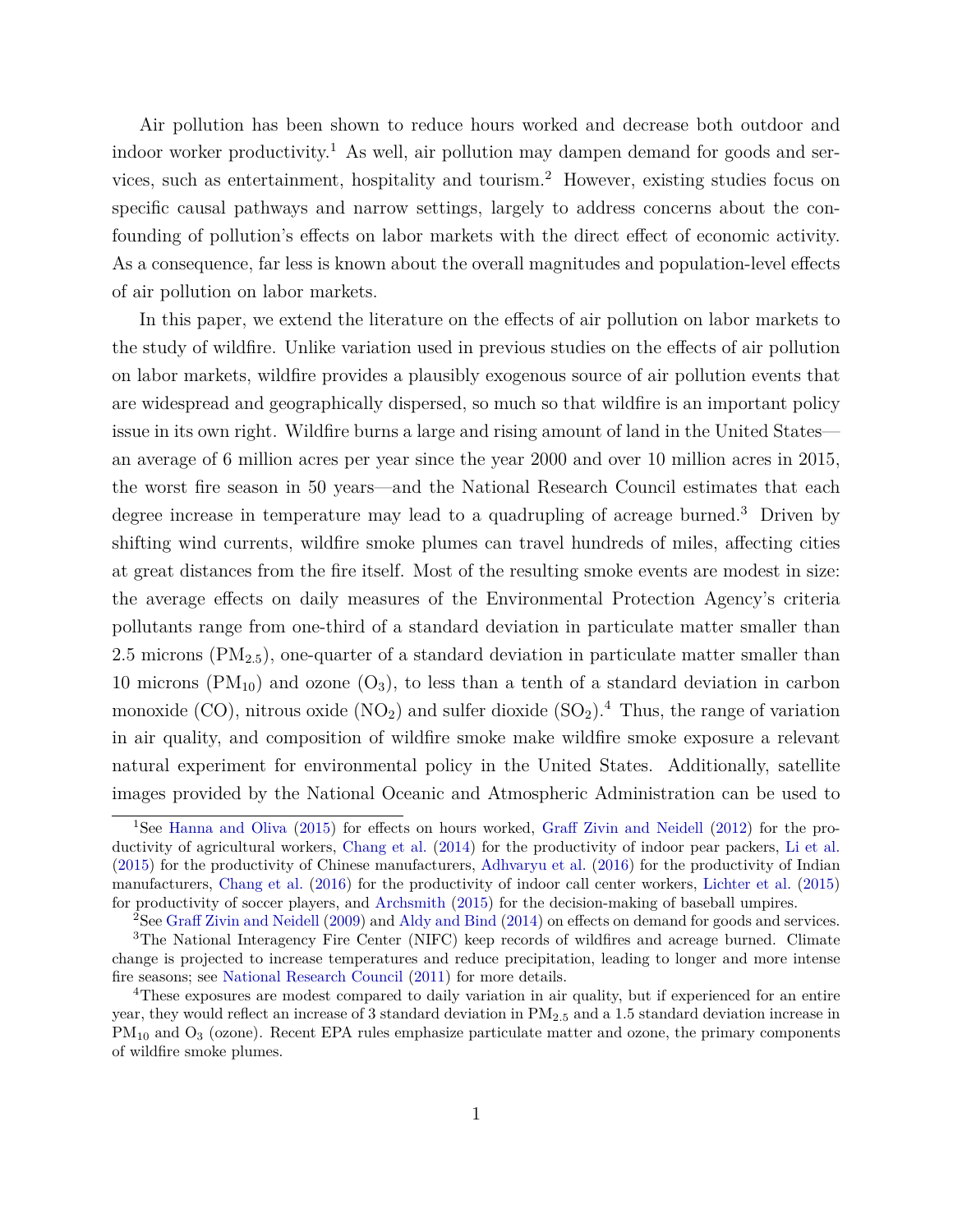track these smoke plumes at high frequencies and very fine geographic levels.

We find that wildfire smoke is associated with a reduction in labor market earnings that is far larger than the direct costs of fire-related damage or the existing measures of health costs. In contrast to much of the previous literature, the majority of the outcome data is at the quarterly or annual-level, allowing us to measure the combined short-run and mediumto-long-run, impacts of these shocks. Using annual, ZIP code-level data from the Internal Revenue Service we find wildfire smoke exposure generates significant declines in annual income. An additional day of exposure to wildfire smoke lowers the average annual income in a ZIP code by 10% of daily income. When we exclude ZIP codes affected by fire, where firefighting and rebuilding may temporarily increase incomes, the estimated effect rises to 12%. As the satellite can detect wildfire smoke exposure on over 6% of people-days, these effects are important for the determination of national labor income. In our back-of-theenvelope calculations assuming marginal responses can be applied to all smoke days, the total effect of wildfire on labor income is over \$35 billion annually. By comparison, federal expenditures on wildfire suppression and prevention were less than \$4 billion in 2015, one of the worst fire years on record.

We also find several non-linear relationships between income and both the intensity of smoke exposure and the total number of smoke exposure days over the year. We measure intensity by restricting the coding of smoke exposure days to those ZIP codes that are entirely surrounded by other exposed ZIP codes. As might be expected, areas on the interior of the plumes show both larger responses in criteria pollutant concentrations and income losses, approaching 20% per exposure day. As most of the US lacks pollution monitor data, we cannot measure the exact pollution-income gradient. However, when we examine outcomes in ZIP codes near pollution monitors, we find an increasing within-day effect relative to an index of air pollution. In contrast, the effect of additional pollution days appears to decline with previous smoke exposure days.

We next turn to the exploration of a novel mechanism in the literature on air pollution and labor markets, extensive margin labor supply and retirement. It is well-known that the young and old are most vulnerable to pollution; however, most studies of the effect of air quality on the elderly have focused on health, and mortality, in particular.<sup>5</sup> Medical and public health studies find that vulnerability to respiratory and circulatory illness rises with age, suggesting the productivity and labor supply of older workers may be particularly responsive

 ${}^{5}$ For examples of the mortality literature, see [Dockery et al.](#page-26-3) [\(1993\)](#page-26-3) and [Pope et al.](#page-27-3) [\(2009\)](#page-27-3). A recent paper on air pollution and health, [Schlenker and Walker](#page-28-0) [\(2016\)](#page-28-0), documents age-related responses, including the largest effects for the elderly; however, important responses are found among the non-elderly, as well.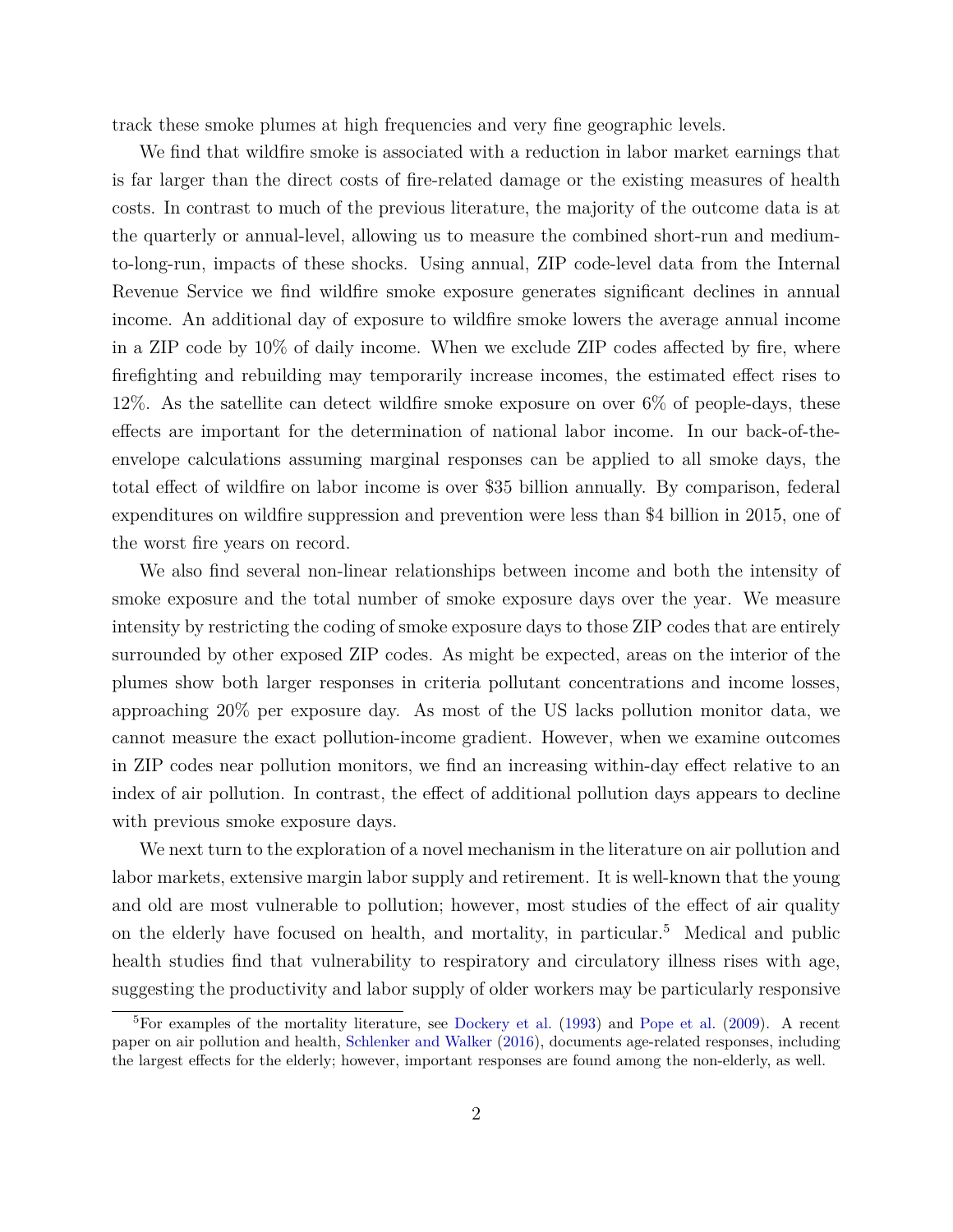to air pollution.[\(Bentayeb et al.](#page-25-3) [\(2012\)](#page-25-3)) For older workers, frictional labor markets and the availability of retirement benefits may multiply the effect of short-run shocks to health and productivity, as the costs of job loss or transitions between jobs may be much larger for them than for younger workers.<sup>6</sup> Using data from the Social Security Administration, and county-level data from the American Community Survey, we test the hypothesis of a larger effect on older workers. We find two pieces of support. First, we document extensive margin responses in the American Community Survey: each day of smoke exposure reduces labor force participation by 0.0096 percentage points. Although this is a small effect, with an average of 22 smoke exposure days per year, the total effect is a decrease in LFP of 0.21 percentage points at an annual basis. Back of the envelope calculations suggest this extensive margin effect may explain as much as half of the overall decrease in income. Second, consistent with a larger effect for older workers, we find increases in both Social Security retirement beneficiaries and income in exposed areas.

We further explore heterogeneity in the effects to shed light on additional mechanisms that may explain the decline in labor market earnings. First, we examine the interaction of smoke plumes with local economic conditions. The estimated effects are much larger in tighter labor markets, declining to almost zero in those areas hit hardest during the Great Recession. This evidence is consistent with the view that earnings declines represent a behavioral response to the smoke—avoidance behaviror—rather than the imposition of a constraint, as would be the case if people were too sick to go to work. Effects are largest in urban and above-average income areas, consistent with an avoidance behavior story. Second, we estimate heterogeneous effects by industry, finding suggestive evidence of short-run labor demand effects and larger effects in industries with many outdoor occupations. In particular, losses are largest in entertainment, professional services, real estate, utilities, construction and accommodation.<sup>7</sup> Finally, we test for lasting labor demand effects of these shocks by examining unemployment claims in the Quarterly Census of Employment and Wages (QCEW), finding an insignificant coefficient with the wrong sign. Thus, the participation response does not appear to be associated with a labor demand channel working through layoffs.

Our work makes three primary contributions. First, we present quasi-experimental evidence on the magnitudes of responses and incidence of air pollution events on labor markets at a national level. The rich variation allows us to construct estimates of population-level

<sup>&</sup>lt;sup>6</sup>See for example, [Chan and Stevens](#page-25-4) [\(2001\)](#page-25-4) on job search of older workers.

<sup>&</sup>lt;sup>7</sup>A caveat on the individual industry results is the statistical significance of most the effects is around  $p = 0.1$ . However, the overall pattern is suggestive.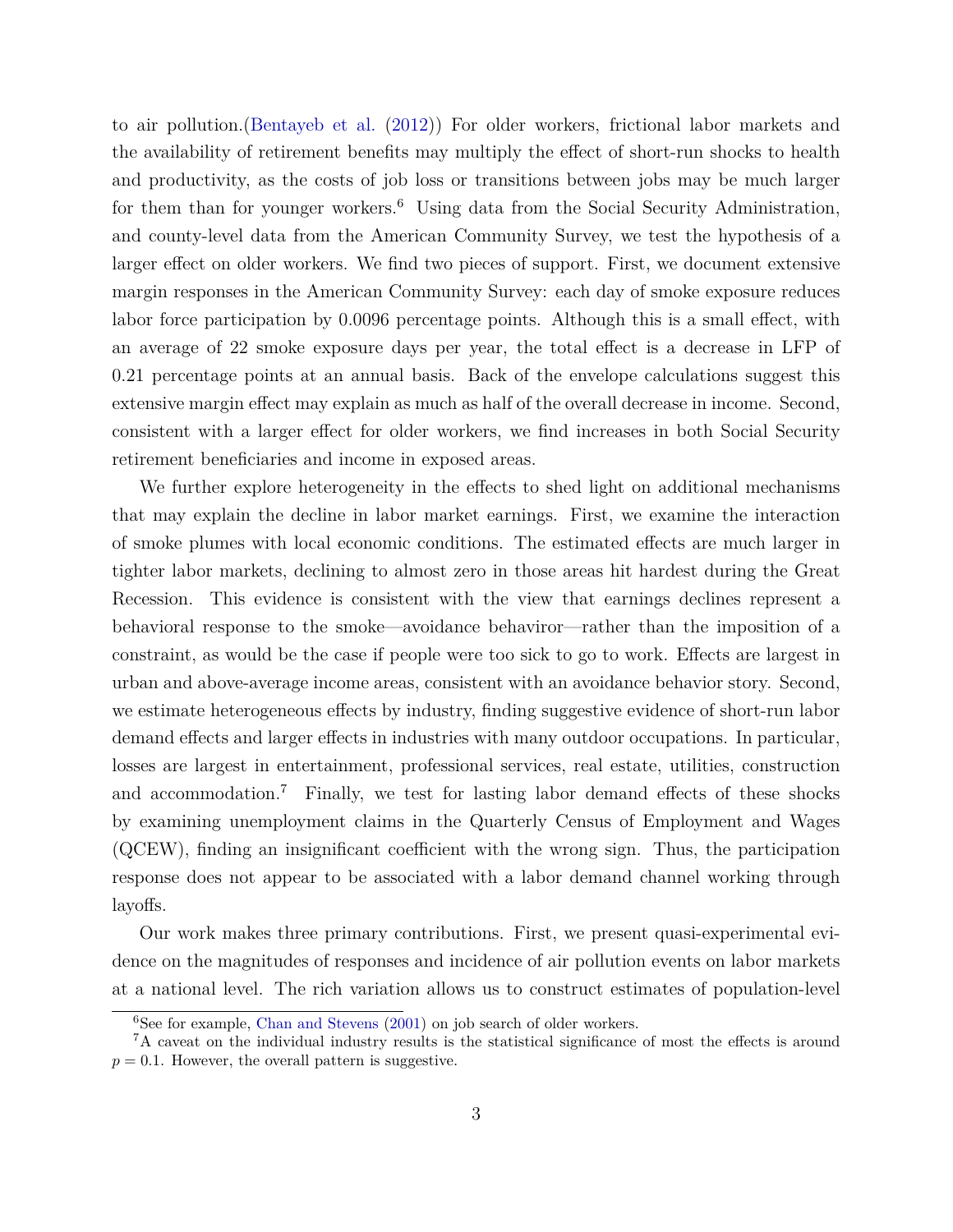responses, examine heterogeneity, and assess the external validity of previous findings in this literature. Our approach is most similar to the empirical strategy in [Deschênes and](#page-25-5) [Greenstone](#page-25-5) [\(2011\)](#page-25-5), which documents the effect of extreme heat days on annual income measures. These estimates are essential components of almost any cost-benefit analysis or policy evaluation, and in our case, suggest the employment-reducing effects of environmental regulation are at least partially offset by gains to workers along other dimensions. While previous studies have emphasized worker productivity effects (see cites above) and sick-leave (e.g. Hansen and Selte (2000)), it is not clear who bears the incidence of output lost due to these responses. With a nationally-representative study and annual outcomes, we document that labor bears significant income losses in response to transient air pollution events. Put another way, intertemporal substitution does not replace the earnings lost to transient air quality shocks. Regarding the external validity of previous finding, if anything, we find that effects in setting selected for clean natural experiments may understate the overall effects of air pollution events. This may be because our annual and quarterly outcome measures capture both the immediate and medium-run impacts of pollution events.

Second, this paper is the first to document evidence of an effect of air pollution on extensive margin labor supply and retirement outcomes. These labor force participation effects have the potential to explain a large share of variation in income, though they affect a small share of people. It is likely that previous studies have failed to detect such an effect, as very large samples in conjunction with rich geographic variation in pollution events are required in this analysis. In the light of on-going population aging, the importance of a channel from air pollution to retirement is of increasing policy relevance.

Finally, we make the most direct contribution to the wildfire research and policy literatures. While previous research suggests a role for downwind smoke exposure in accounting for the economic impacts of wildfire, this literature has focused almost exclusively on health impacts. As demonstrated in other work in environmental economics, avoidance behavior and costly adaptations often exceed direct costs to health.<sup>8</sup> Our findings demonstrate that downwind exposure is a first-order component in the benefits of wildfire policy, with labor market responses and avoidance behaviors accounting for large changes in income. Neglecting the downwind effects of smoke will lead to a suboptimal allocation of resources to fire management. Besides the overall cost-benefit analysis, there are a number of specific elements of policy that are informed by our findings. On a basic level, wildfire smoke appears to

<sup>8</sup>For more on these costly but indirect responses, see [Moretti and Neidell](#page-27-4) [\(2011\)](#page-27-4), [Barreca et al.](#page-25-6) [\(2016\)](#page-25-6) and [Deschenes et al.](#page-26-4) [\(2012\)](#page-26-4).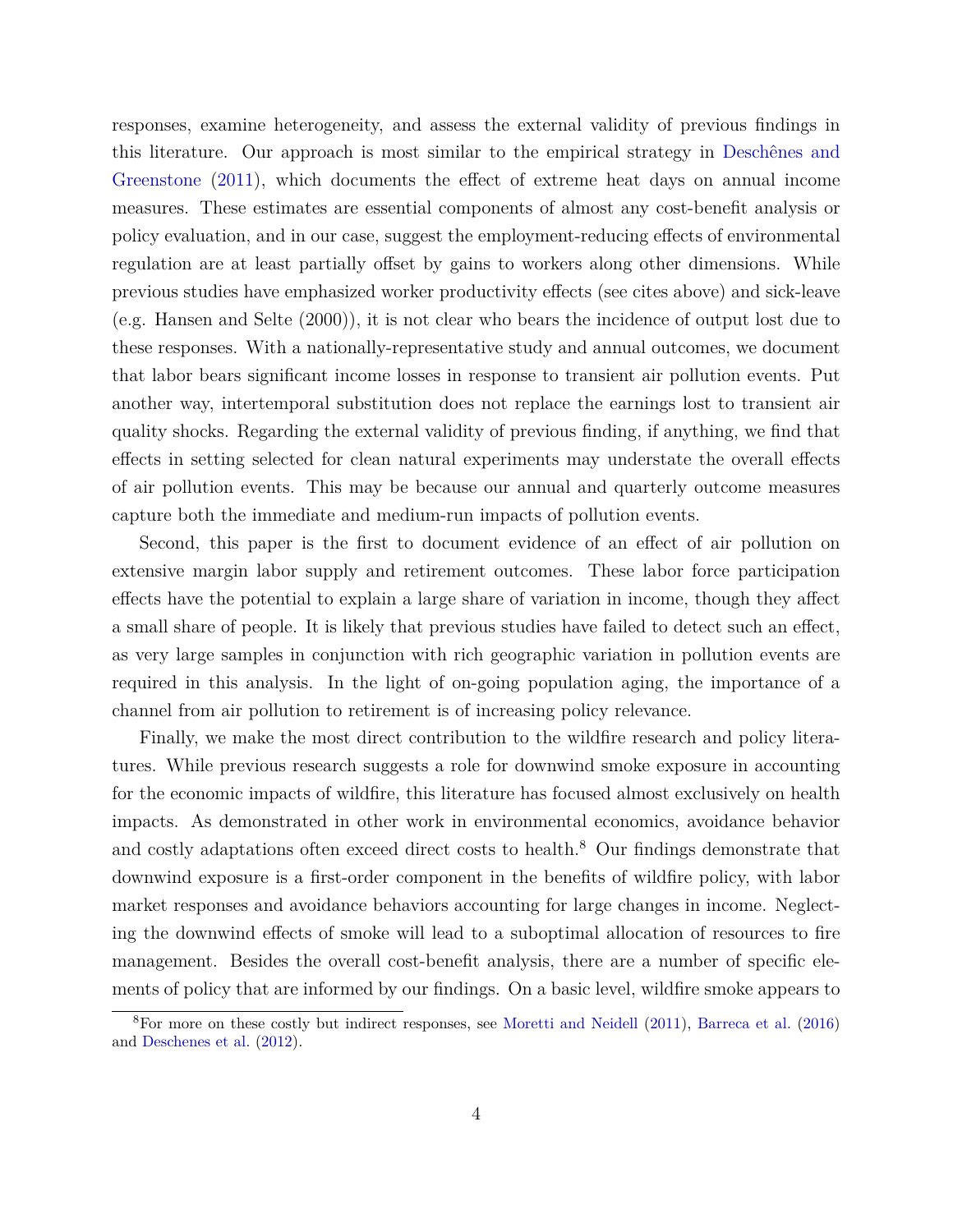be more harmful than previously appreciated, so policy should focus on preventing wildfires from starting and spreading; the narrow goal of defending land and property exposed to fire damage should not be allowed to subsume fire management budgets. Fires generating large smoke plumes that may reach urban centers should be prioritized over fires far from or downwind of population centers. Forest fires consume denser biomass than prairie fires, therefore generate more and thicker smoke, and should be prioritized. Prescribed burning, fires set intentionally to remove fuel, should be set to take into account wind patterns to avoid population exposure. Estimates of the marginal cost of fire fighting and prevention already sorely lacking in the literature—should consider both the cost of reducing acreage burned, and the cost of reducing smoke. We hope to expand the cost-benefit analysis in future versions of the paper.

## **1 Background on Wildfire Impacts and Policy**

#### *A. Wildfires in the United States and Around the World*

Wildfires represent a growing problem in the United States and around the world. Most wildfires are caused by human activity, however, the conditions that are conducive to the start and spread of wildfires reflect broader forces, such as climate, weather, land use and fire management policy.<sup>9</sup> In the last few decades, a combination of droughts and growing wilderness-urban interface (WUI) has stretched budgets and led to increasing costs and a relative emphasis on fighting rather than preventing fires. Buildup of fuels associated with lower investments in clearing and preventative burning has resulted in increased fire management costs, while also the potential for larger fires and fire-related damage.

While recent fire seasons have broken records for the scale of acres burned and monetary damages, wildfire may grow to be a much larger problem over the coming decades. The long-run driver of increased wildfire is climate change. Hotter, drier climates have led to an increase in the number of fires and length of the fire season across the United States.<sup>10</sup> The National Research Council estimates that each degree increase in temperature could lead to a quadrupling of acreage burnt by wildfire [National Research Council](#page-27-2) [\(2011\)](#page-27-2). With global temperatures projected to rise by 2-4 degrees over the next 100 years, the importance of fire management policy will grow accordingly.

<sup>&</sup>lt;sup>9</sup>NIFC estimates an average of 62,000 fires start due to human activity and 10,500 due to lightning each year.

<sup>10</sup>[Climate Central](#page-25-7) [\(2012\)](#page-25-7) documents trends in wildfire since the 1970s, with references to the wildfire and climate change literature.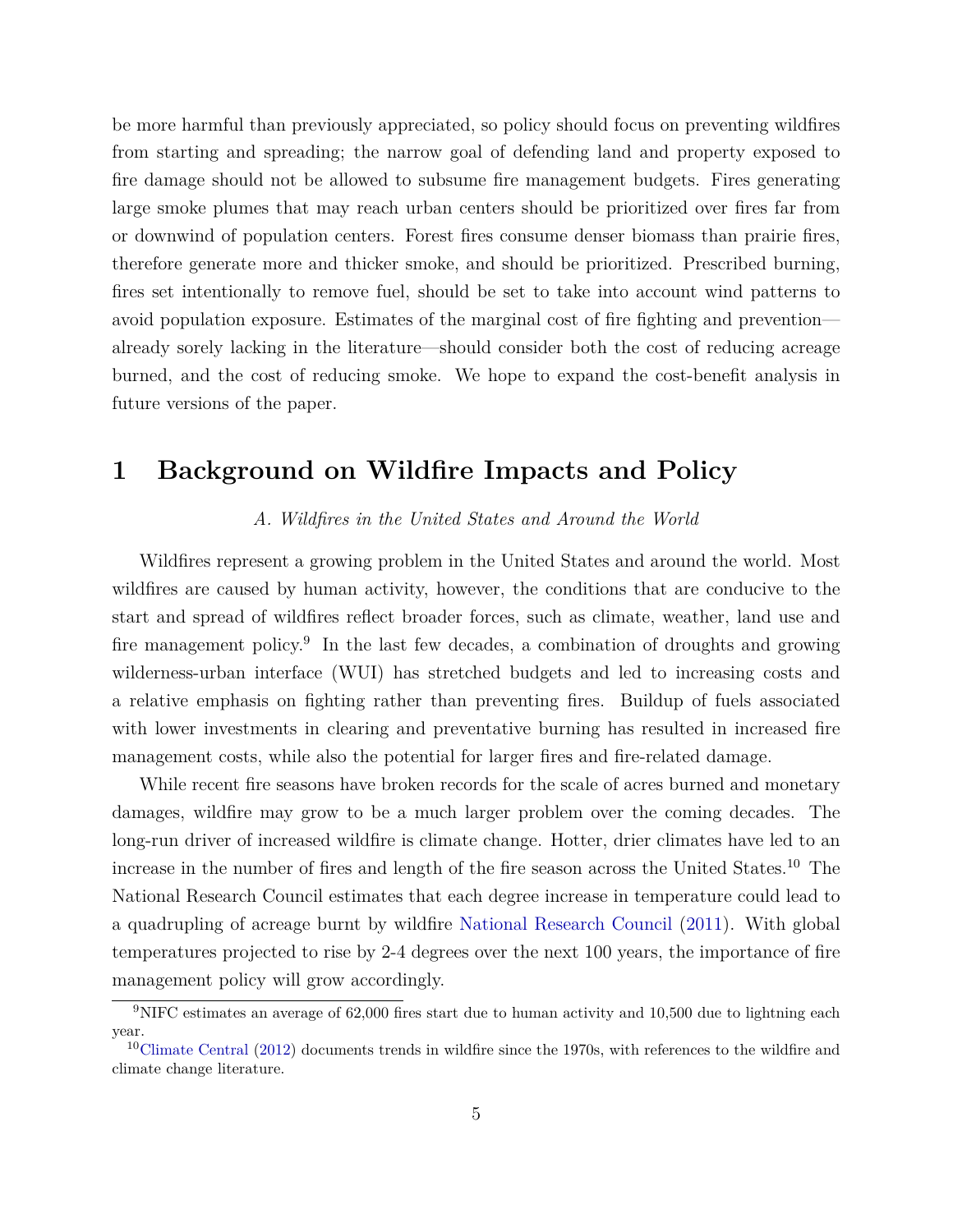Although we focus on the United States in this article, wildfires are a worldwide problem. Countries with large forests, such as Russia, Indonesia and Brazil regularly face threats posed by wildfires. Australia is uniquely exposed to devastating wildfires, due to the hot and dry conditions in the Outback. The economic impacts and policy implications of wildfire differ greatly across regions of world. Outside of the United States and Australia, relatively little research has been done on the impacts of wildfire, with the exception of a number of papers written about the Indonesian fires of 1997.

#### *B. Previous Research on Air Pollution and the Economic Impacts of Wildfires*

Current research on the damage caused by wildfires largely examines direct costs of the conflagrations, employing a case study approach and focusing on those rare fires which grow to a large size and reach developed areas.<sup>11</sup> Despite significant direct costs from these events, smoke exposure among downwind populations impacts far more people than the fires themselves, and arises even from small and medium-sized fires, and those which pose no direct threat to human settlements. Evidence on these indirect effects of wildfire remains limited, due to both data and methodological challenges.

The potential for important effects of downwind smoke exposure is well-established, even if the magnitude of these effects are uncertain. Research into the economic impacts of wildfires spans a wide range of dimensions. Fires vary greatly in size and intensity, and have numerous direct and indirect impacts that can differ across affected communities. Likely due to the complexity of the threat, there is no uniform means of assessing the costs of wildfires in the United States, and no estimates of total economic costs on an annual (or any other) basis.<sup>12</sup> Here, we breakdown the impacts of wildfires into four categories: losses to forest and environmental resources, losses to buildings and productive land, costs to health, and other impacts, including positive effects on local employment and wages in areas surrounding the fires. To illustrate their magnitudes and variability, we report estimates from specific fires analyzed in the previous literature.

Environmental and forest resources are the most immediate loss to wildfires. Forest fires consumes timber as fuel, a resource which would otherwise be a valuable asset. [Butry](#page-25-8) [et al.](#page-25-8) [\(2001\)](#page-25-8) estimate \$300-500 million losses to Florida's 1998 fires, over half of total losses.

<sup>&</sup>lt;sup>11</sup>This research documents significant costs to these fires from the destruction of forest and environmental resources, damage to residences and other structures, disruptions to nearby businesses, and the loss of life to firefighters and people living near fire-affected areas. A single large wildfire are estimated to cause over \$1 billion dollars in damage to the communities most affected by the fire.

<sup>&</sup>lt;sup>12</sup>This point is made in [Quadrennial Fire Review](#page-28-1)  $(2015)$ , [Paveglio et al.](#page-27-5)  $(2015)$  and elsewhere.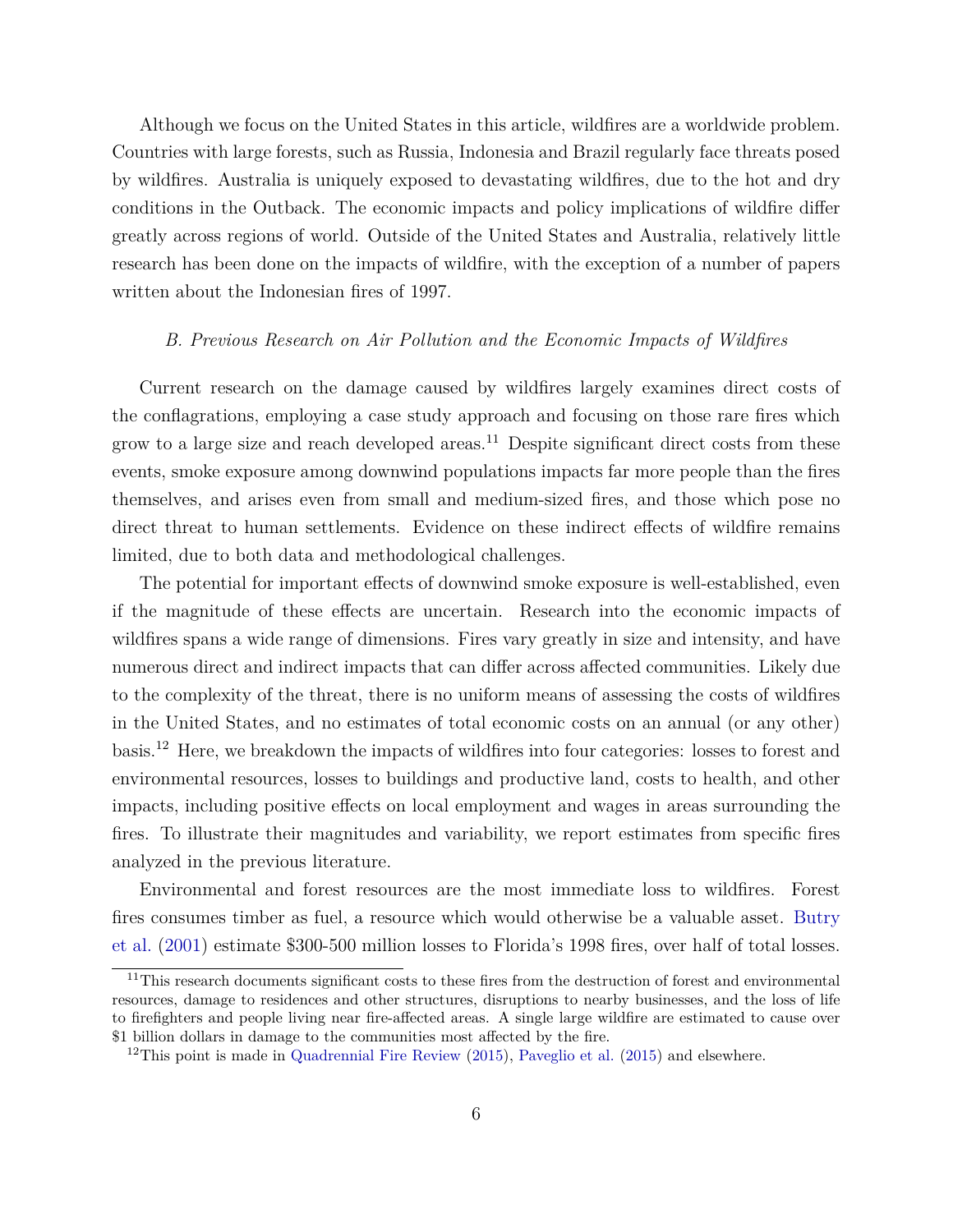On the margin, the threat of fire implies that timber should be harvested earlier and at reduced profits, a point which is well understood by resource economists.Another literature has attempted to quantify the lost value in recreational land use due to wildfire.

Direct losses to buildings and productive land have grown to become a primary consideration in fire management due to the growing WUI. Federal estimates of direct losses to homes and buildings in the 1998 Florida fires to be \$10-12 million, vastly less than the losses to forest resources. In more recent fires near urban centers, insurance claims have risen to much higher levels. The Valley Fire in California in 2015 destroyed over 2000 structures, including 1300 homes. Insurance claims for the fire exceeded \$1 billion by the end of the year, making it the fifth-costliest fire in the history of the state. The insurance company, Aon Benfield, estimated total economic losses from the fire exceeded \$2 billion, suggesting the destruction of insured property represented around one-half of losses in the fire. The two most costly fires in California history were the Oakland Hills fire of 1991, causing \$2.9 billion in insured costs and the 2007 San Diego fires, which caused \$1.8 billion in insured losses.

Health costs are difficult to measure, with a wide range of estimates appearing in the literature [\(Kochi et al.](#page-27-6) [\(2010\)](#page-27-6)). Relatively few lives are lost to wildfire in the United States, for example: the Interagency Fire Center reports 2013 as the worst season in the last decade, with 34 lives lost to wildfire; since 1990, most annual totals are less than 20. However, [Kochi et al.](#page-27-7) [\(2012\)](#page-27-7) finds significant mortality effects in downwind communities. Valuing mortality effects can be quite difficult, particularly due to harvesting effects [\(Deschênes](#page-26-5) [and Moretti](#page-26-5) [\(2009\)](#page-26-5)). However, increases in mortality suggest health costs due to downwind smoke exposure may be quite significant. Morbidity costs are much more difficult to estimate. A growing biomedical, public health and economics literature clearly demonstrate negative effects of smoke and air pollution exposure on short-run health outcomes. [Thelen et al.](#page-28-2) [\(2013\)](#page-28-2) documents a clear pattern of increased emergency department (ED) admissions during the 2003 and 2007 San Diego fires; however, the magnitudes of the effects are modest considering the scale of the fire, with ED admissions increasing by around 50% during the fire's peak, and returned to baseline shortly after. [Richardson et al.](#page-28-3) [\(2012\)](#page-28-3) estimates the economic costs of health effects to be primarily composed of defensive actions and disutility, with only about 10% of costs due to illness. Put another way, willingness to pay (WTP) may far exceed measured health costs.<sup>13</sup>

However, health effects compose only one possible response to air pollution. It is increas-

 $13$ [Heutel et al.](#page-26-6) [\(2016\)](#page-26-6) will examine costs in the Medicare population.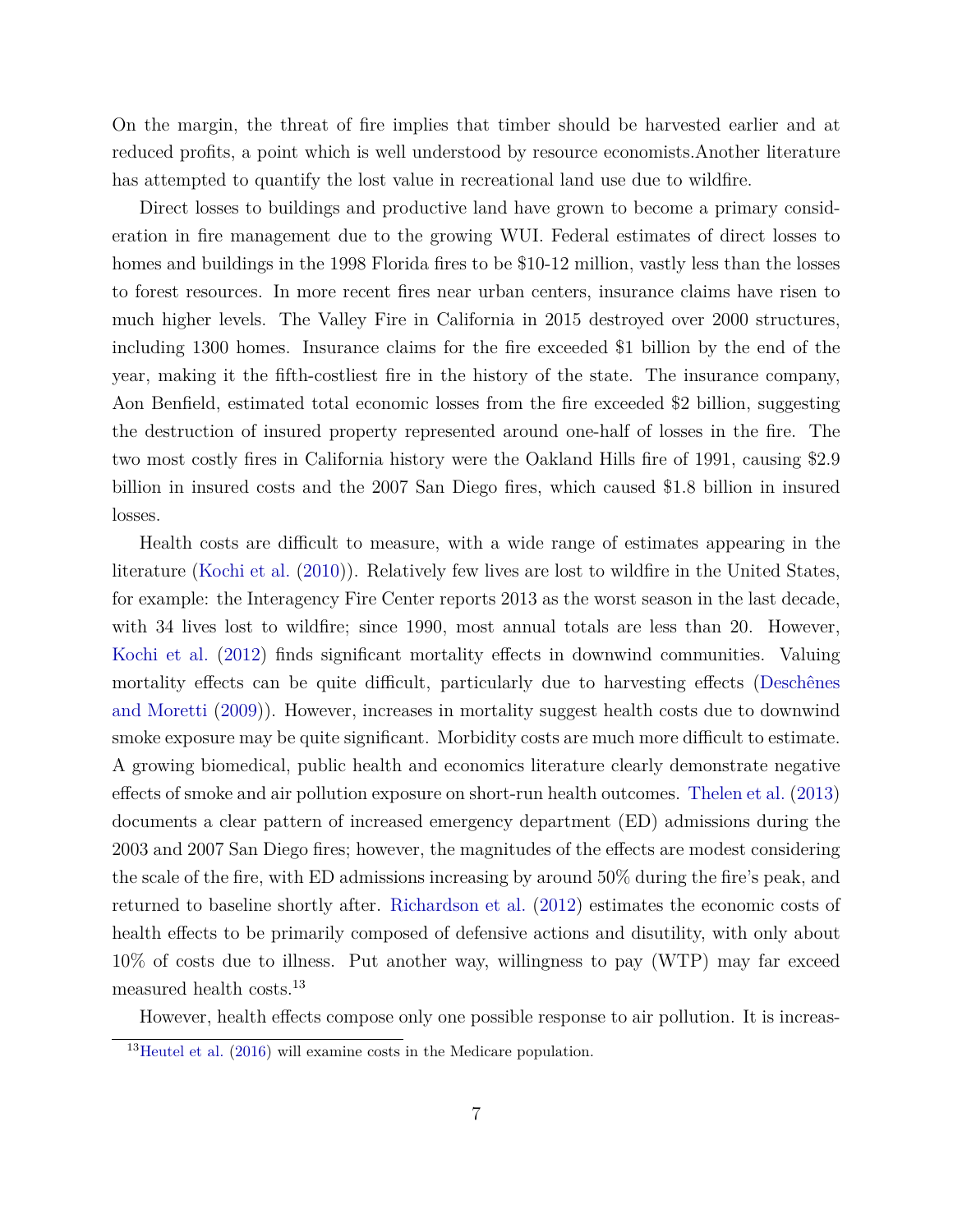ingly recognized that the primary challenge in translating currently available estimates of the effects of smoke and air pollutants to policy-relevant parameters are behavioral responses.<sup>14</sup> These type of responses have the potential be quite important in the case of wildfires. Wildfires receive prominent news coverage, and the smoke plumes contain large particles that form a visible haze in affected areas. Survey research has documented a number of margins of behavioral response to wildfire smoke, such as spending more time indoors, running air conditioners for longer, and missing work [\(Richardson et al.](#page-28-3) [\(2012\)](#page-28-3) and [Jones et al.](#page-27-8) [\(2015\)](#page-27-8)). Workers and firms may also engage in adaptive behaviors in response to repeated wildfire exposure, for example by constructing buildings sealed from the outside air, installing more and larger air conditioning systems and purchasing air filters.<sup>15</sup> Avoidance and adaptation will mitigate direct the negative effects of exposure, replacing them with more diffuse—but still costly—changes in behavior. The welfare costs of wildfire smoke should properly include the costs of these responses, in addition to those losses which cannot be averted.

Labor market responses to wildfires have generally been thought to impose only small costs or even create benefits. [Nielsen-Pincus et al.](#page-27-9) [\(2012\)](#page-27-9) finds that large wildfires in the Western United States generate small increases in both employment and wages in the counties and quarters where the fires burn. The most likely explanation is that the stimulative effects of fire suppression and rebuilding offset the costs due to business disruptions during the fires. In the final report on the economic impacts of the October 2007 Southern California wildfires, one of the largest clusters of wildfires in the previous decades, the Employment and Development Department concluded the fires had the potential to cause \$500 million in labor market losses due to business disruptions in burnt areas.<sup>16</sup> These losses would far exceed the \$130 million spent on fire suppression, but fall short of the \$1.9 billion in insured damage to property. As well, disruptions did not result in lasting employment losses: the same report found fire-related unemployment insurance claims in the month after the fire totaled 6427, accounting for 11.5% of UI claims in the affected counties, and less than 2% of the then 533,000 unemployed workers in California.

To summarize, previous research on the economic effects of wildfires has found significant impacts on a number of dimensions. Traditionally, costs estimates have focused on the

<sup>14</sup>See, for example, [Chay et al.](#page-25-9) [\(2005\)](#page-25-9) for long-run responses and [Moretti and Neidell](#page-27-4) [\(2011\)](#page-27-4) for shorter-run avoidance behavior.

<sup>&</sup>lt;sup>15</sup>An emerging literature documents adaptation responses to climate change. See, for example, the literature on the mitigating effects of air conditioning, for example in [Barreca et al.](#page-25-6) [\(2016\)](#page-25-6), and management responses to air quality in [Adhvaryu et al.](#page-24-2) [\(2014\)](#page-24-2).

 $16$ The study considered the totaled quarterly earnings (using the QCEW) within the fire perimeter. No direct assessment of changes in reported earnings was conducted.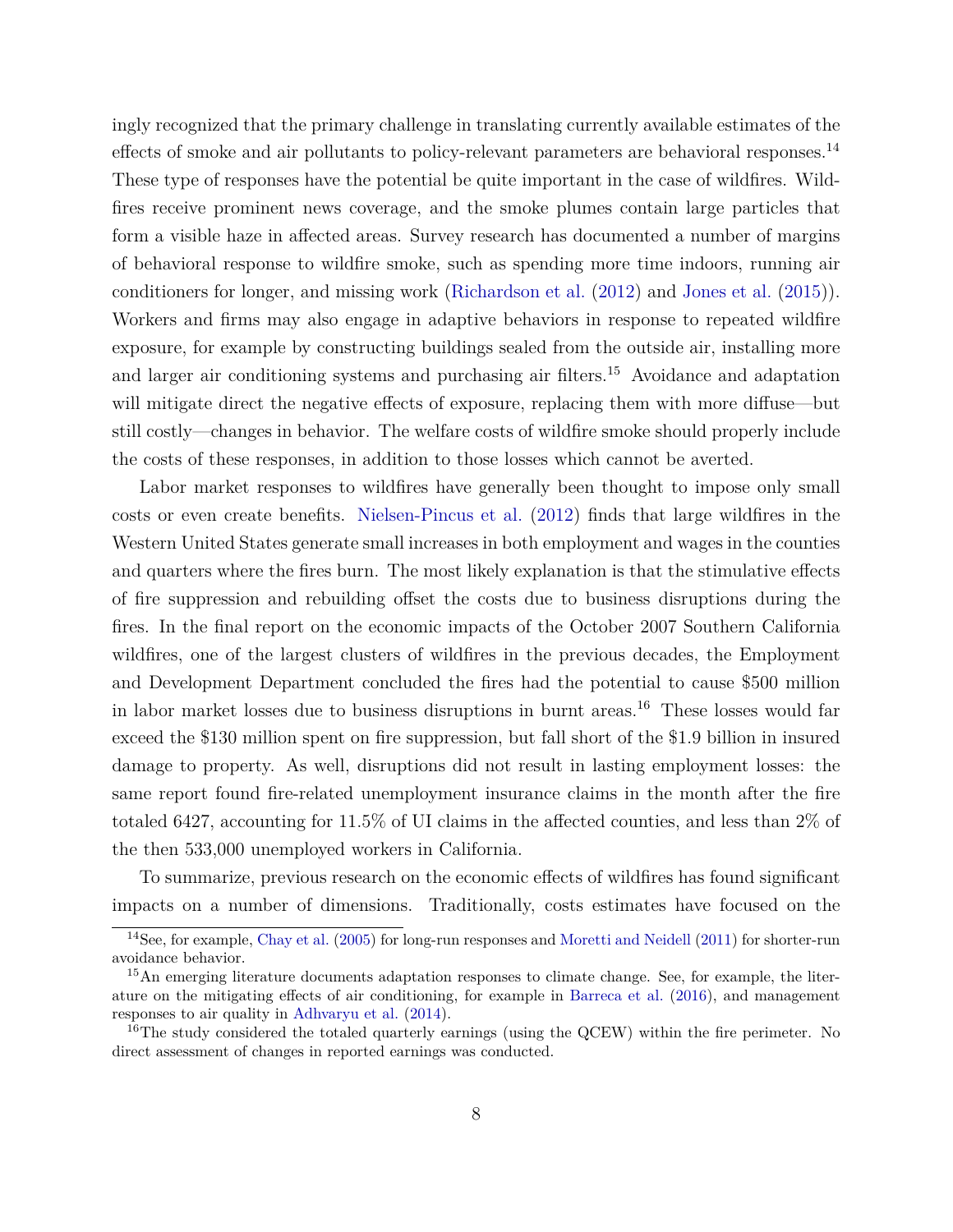destruction of forest resources and buildings as the primary costs of the fires. Direct health costs have usually been modest; however, [Richardson et al.](#page-28-3) [\(2012\)](#page-28-3) documents significant avoidance behavior that may far exceed direct costs to health. Few studies estimate labor market impacts beyond business disruptions during the fires and the stimulative effects of suppression and rebuilding.

### *C. Wildfire Policy*

In the face of the increasing threat of wildfires, the allocation of resources to fire management and suppression is a subject of considerable and growing controversy. The vast majority of the land burned by wildfire is remote and sparsely populated, where the costs of fighting fires may outweigh the benefits. Allowing fires to burn, besides saving money used to fight them, serves the additional purpose of cleansing forests and prairies of dead and decaying organic material, thereby preventing the accumulation of fuel that may cause larger and more dangerous fires in the future. In practice, fire management resources are increasingly focused on preventing or fighting those few large fires which threaten densely populated areas.<sup>17</sup>

Since at least [Sparhawk](#page-28-4) [\(1925\)](#page-28-4), the literature on wildfire policy has identified a leastcost-plus-loss rule (equivalent to setting marginal cost equal marginal benefit) for optimal expenditures on fire-management.<sup>18</sup> However, as noted by [Butry et al.](#page-25-8)  $(2001)$  and evidenced in the most recent Quadrennial Fire Report, there is no accepted accounting of total costs to wildfire, or generally agreed-upon estimate of the marginal cost of wildfire mitigation.As well, we would argue from the evidence presented in this paper that optimal policy cannot separate the estimation of costs and benefits. For example, if benefits primarily arise from reduced exposure to smoke plumes in distant cities, then prevention rather than suppression may deserve a greater share of resources. In other words, strategic planning considerations in fire management are likely more important for cost-benefit analysis than the calculations for individual, in-progress events.

In the United States, the vast majority of spending on fire management is provided and administered by the federal government.<sup>19</sup> Between FY2002 and FY2012, the federal government averaged \$3.33 billion in expenditures on wildfire management, with a small additional share coming from states and local governments. Spending on fire management is divided

<sup>&</sup>lt;sup>17</sup>The most costly fires documented in previous studies, such as the 1991 Oakland Hills Fire, the 2003 Cedar Fire and the 2007 Witch Fire are those that both grew to enormous size and threatened urban areas. <sup>18</sup>[Gorte and Gorte](#page-26-7) [\(1979\)](#page-26-7) discusses the early literature.

<sup>19</sup>Most statistics come from [Gorte](#page-26-8) [\(2013\)](#page-26-8); see this article for more information.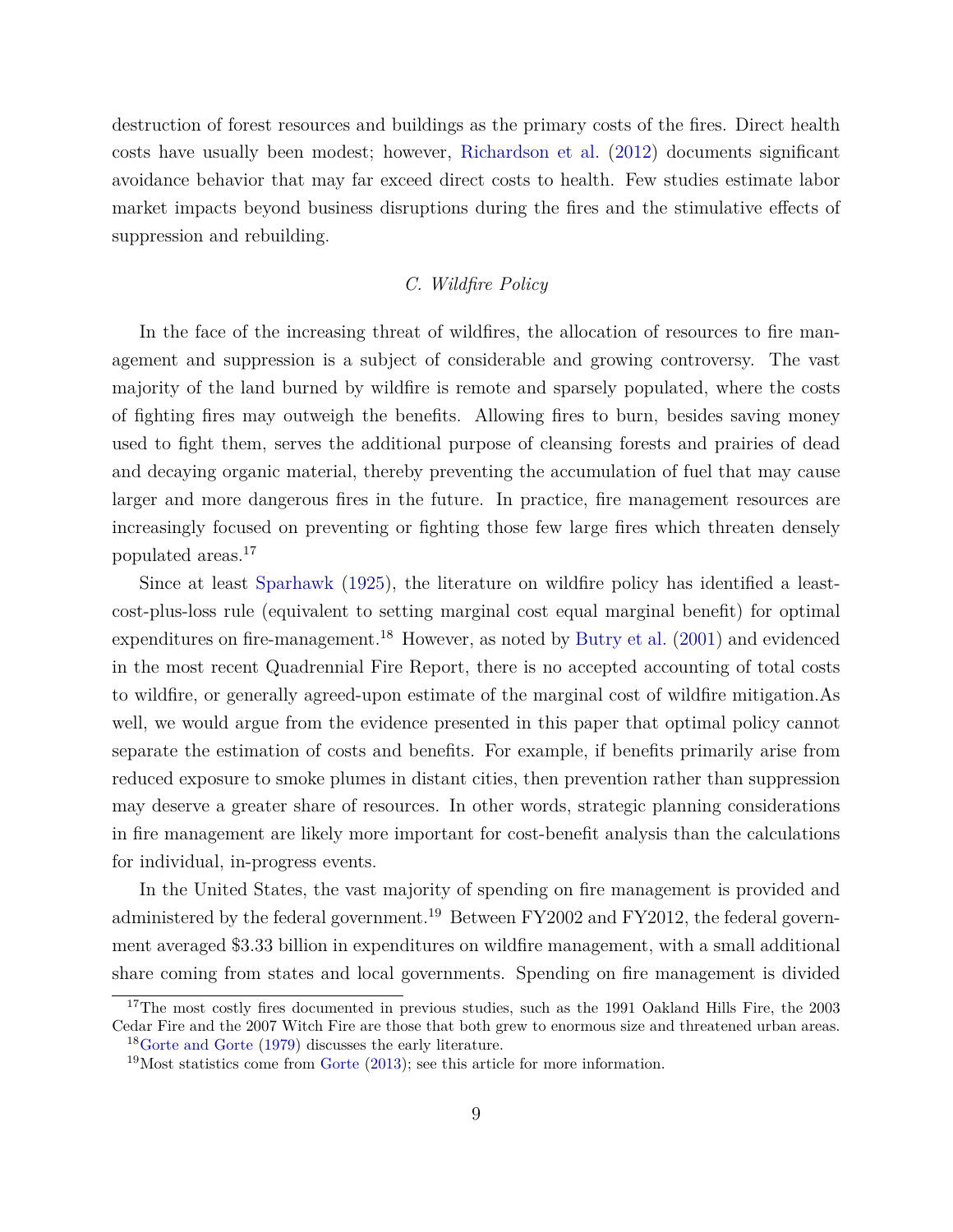between preparedness, suppression operations, hazardous fuel reduction, and a number of smaller programs, such as burnt area rehabilitation and research. Preparedness includes recurring expenses for personnel, aviation assets and heavy equipment. Between 2002 and 2012, preparedness composed about a third of expenditures. Suppression costs cover the actual costs of firefighting by federal employees, as well as state, local and private crews. These costs vary with the intensity of the fire season, and compose another third of expenditures. Supplemented with emergency funds, variable costs of fighting fires composes around half of the total budget. The remaining large category of expenditure is fuel reduction. Fuel reduction encompasses preventative measures, such as the removal of biomass and prescribed burning, and composed slightly less than one-fifth of expenditures in FY2002-FY2012.

Over the last few years, a growing share of expenditures has gone to suppression. This reflects both the increase in wildfires due to external forces discussed above, but also the crowding out of funds available for preparedness, hazardous fuel reduction and other programs that may prevent wildfires from starting or growing to threats requiring suppression. The passage of the Federal Land Assistance, Management and Enhancement (FLAME) Act of 2010 was intended to stop this vicious cycle, by making available a dedicated reserve fund for wildfire suppression. However, this fund has experienced rescissions, and as pointed out by [Gorte](#page-26-8) [\(2013\)](#page-26-8), reduces cost-benefit considerations by breaking the linkage between funding and fire protection activities.

Policy also considers the effects of suppression on future wildfires. One driver in the growth of wildfires is a focus on suppression at the expense of a policy of letting wildfires burn out on their own. Allowing wildfires to burn in areas that do not pose an immediate risk will reduce the biomass available for consumption by future wildfires. Firefighters and other fire management personnel may have incentives to fight all fires, either due to public pressure or income received for fighting those fires. However, a marginal cost-marginal benefit calculation imposes a balance between suppression and allowing some fires to burn. Where that balance lies depends on the costs of wildfires, particularly those far from human settlement.

One of the primary drivers of increasing suppression costs is the growing WUI. The trend towards residences and businesses locating near wilderness areas imposes additional costs on fire management resources. The expanding WUI also distorts fuel reduction priorities, and adds to their costs. Fuel reduction is increasingly focused on WUI areas, reducing funds avaialble for other high-priority areas. As well, fuel reduction usually takes the form of biomass removal and prescribed burning, and in WUI areas these methods require additional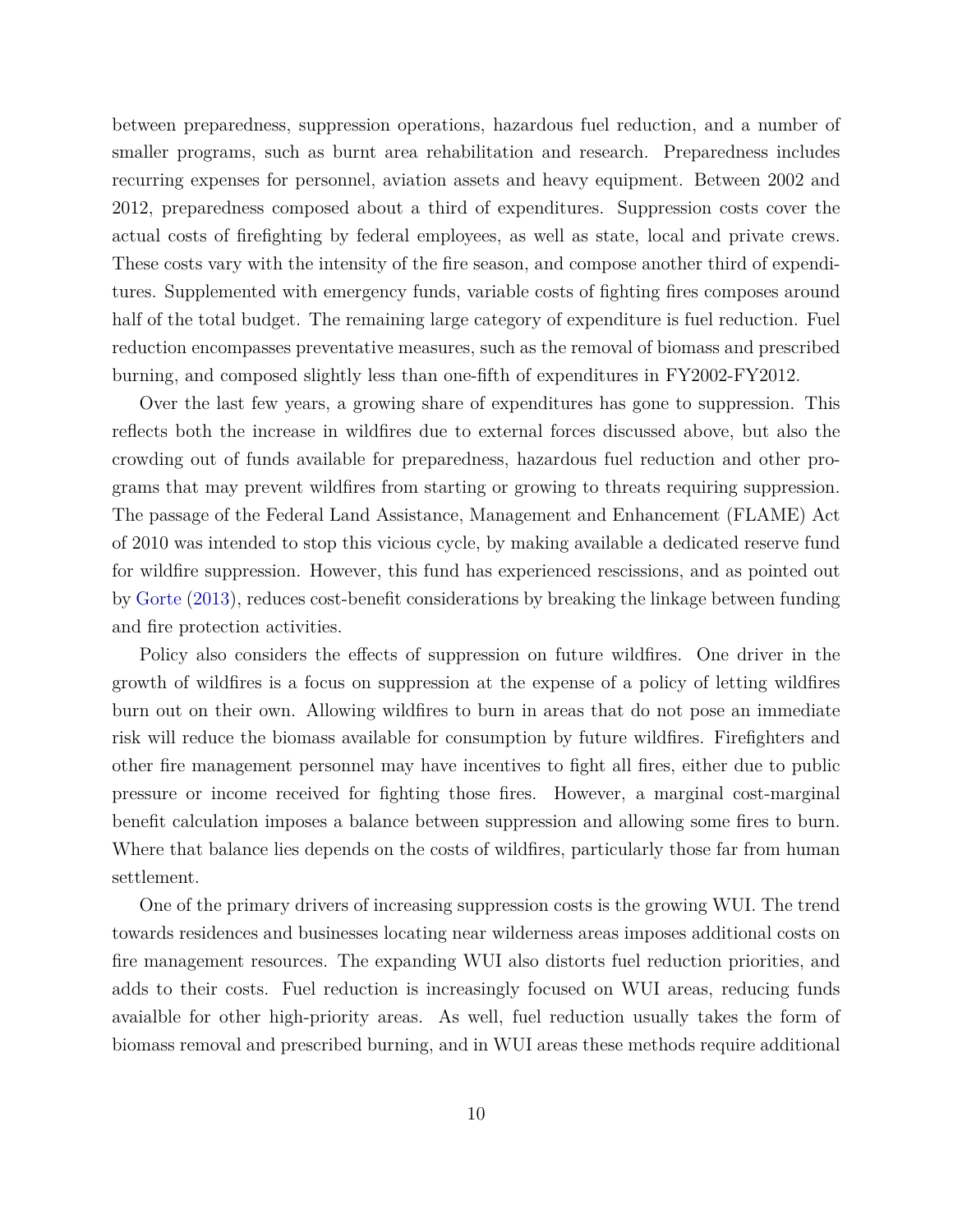public approval processes and safety measures.<sup>20</sup>

A final and important issue for future policy is the question of who should pay for wildfire costs. Current proposals to transfer federal lands to states would shift the burden of wildfire management away from the federal government and onto states.<sup>21</sup> Since states control land use policy (or grant the authroity to lower levels of governemnt to set policy), and land us is a major driver of increased costs of suppression, transfers of federal lands to states could harmonize incentives.<sup>22</sup> However, if wildfires create large negative externalities far from the locations of the fires, responsibility for fire management may be more efficiently managed by the federal authorities.

# **2 Data and Summary Statistics**

## **2.1 Data Sources**

*A. Wildfire Smoke Plume and Air Pollution Data*

Our first stage data comes from the database constructed in [Heutel et al.](#page-26-6) [\(2016\)](#page-26-6), which contains daily links between wildfire records, satellite derived measures of wildfire plume dynamics, and ground air pollution and weather monitoring data from year 2006 to 2012. We draw ZIP code-daily observations on wildfire smoke exposure and local air pollution concentration. The ZIP code smoke measure is created by linking individual geo-referenced smoke plume shapefiles provided by the National Oceanic and Atmospheric Administration's (NOAA) Hazard Mapping System (HMS) to ZIP code boundaries using a simple intersection rule. The ambient air pollution monitoring data originated from the Environmental Protection Agency's (EPA) Air Quality System (AQS). For each ZIP code - day and for each pollutant, the average pollution concentration is computed by averaging monitor readings from all pollution monitors that locate within 20 miles to the ZIP code centroid, with monitors that locate closer to the ZIP code centroid receiving a higher weight in computing the average. We draw pollution observations for particulate matters  $(PM_{2.5}$  and  $PM_{10}$ ) which are known to be the main pollutants from wildfire smoke. To better understand the full pollution profile of the smoke shock, we also pull observations for ozone  $(O_3)$ , carbon monoxide (CO), sulfur dioxide  $(SO_2)$ , and nitrogen dioxide  $(NO_2)$ . For each ZIP code-day

<sup>&</sup>lt;sup>20</sup>[Hesseln and Berry](#page-26-9) [\(2004\)](#page-26-9) estimates prescribed burning costs  $43\%$  more and biomass removal 3 times more in WUI areas, due to these factors.

<sup>&</sup>lt;sup>21</sup>[Center for Western Priorities](#page-25-10) [\(2014\)](#page-25-10) discusses the potential costs to the states of such a policy.

<sup>&</sup>lt;sup>22</sup>[Holmes et al.](#page-26-10) [\(2007\)](#page-26-10) discusses the moral hazard problem in allowing localities to set land use policy.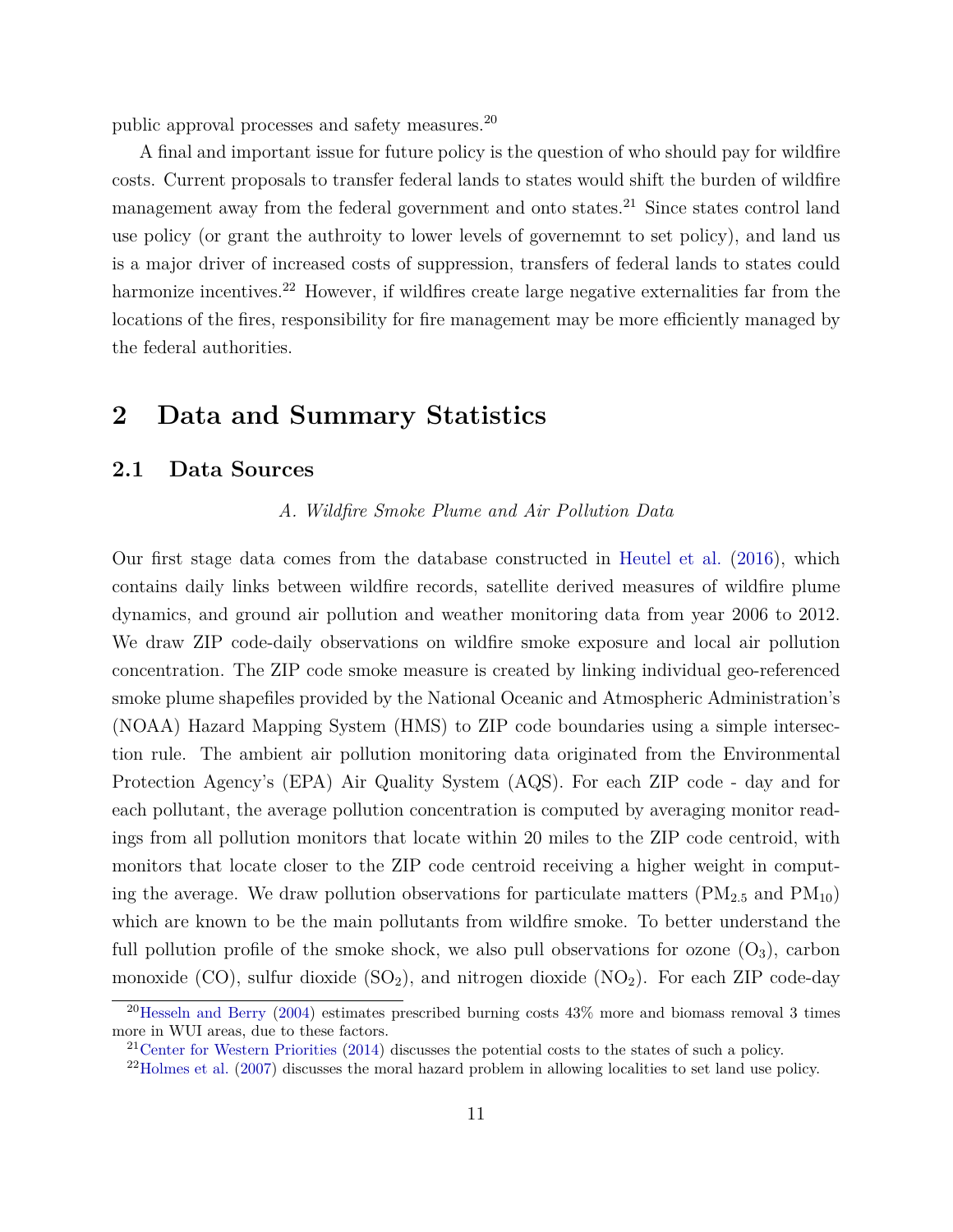we also observe if there was any forest fire going on within the ZIP code boundary, according to forest fire records from the National Fire and Aviation Management registers.

A comprehensive assessment of the smoke measure is provided in [Heutel et al.](#page-26-6) [\(2016\)](#page-26-6). However, we emphasize some features of the data that are highly relevant to this study. First, the raw data for wildfire, smoke plumes, and air pollution are created independently with no contact to each other. This minimizes the concern that the smoke measure may pick up air pollution variations that reflects local economic activities. Second, although the actual drawing of the smoke plume boundaries involves certain degrees of subjectivity by NOAA's smoke analysts, the analyses are mainly based on results from a variety of qualitycontrolled satellite smoke and fire detection algorithms, and the role of the analysts is to review and modify the results based on their experience (Ruminski, Kondragunta, Draxler, and Zeng, 2006). [Heutel et al.](#page-26-6) [\(2016\)](#page-26-6) also documents a substantial jump in ZIP code's particulates concentration around the smoke boundary, suggesting that measurement errors due to subjective smoke boundary drawing is minimum at least at the ZIP code level.

### *B. Earnings Data*

Our main earnings data come from ZIP code-level Individual Income Tax Statistics (SOI) from the Internal Revenue Service (IRS). The data is based on stratified probability samples of Individual Income Tax Returns, Form 1040, 1040A, and 1040EZ filed with the IRS.<sup>2324</sup> For each year, we observe ZIP code level wages and salaries. We also observe the number of personal exemptions which we use to convert wages to per capita level.

The major advantage of the SOI data is that it allows us to observe earnings at a fine geographic level, where we have a high confidence about the accuracy of our smoke measure. However, since SOI data is not based on the universe of tax returns, we also collect public use earnings data from alternative sources that are not subject to sampling errors. The disadvantage of these data sources is that they provide much less geographic detail.

We first collect county-year level payroll data from the Census Bureau's County Business Patterns (CBP). CBP is based on the Census Bureau's Business Register that contains payroll and employment data from administrative records for the universe of single-unit companies and a combination of administrative records and Census data for multi-unit companies. A limitation of CBP data, however, is that it excludes data on self-employed individuals,

<sup>23</sup><<https://www.irs.gov/pub/irs-soi/sampling.pdf>>

 $24$ For example, in 2008, the data is based on more than 328,000 individual forms out of 142 million forms filed.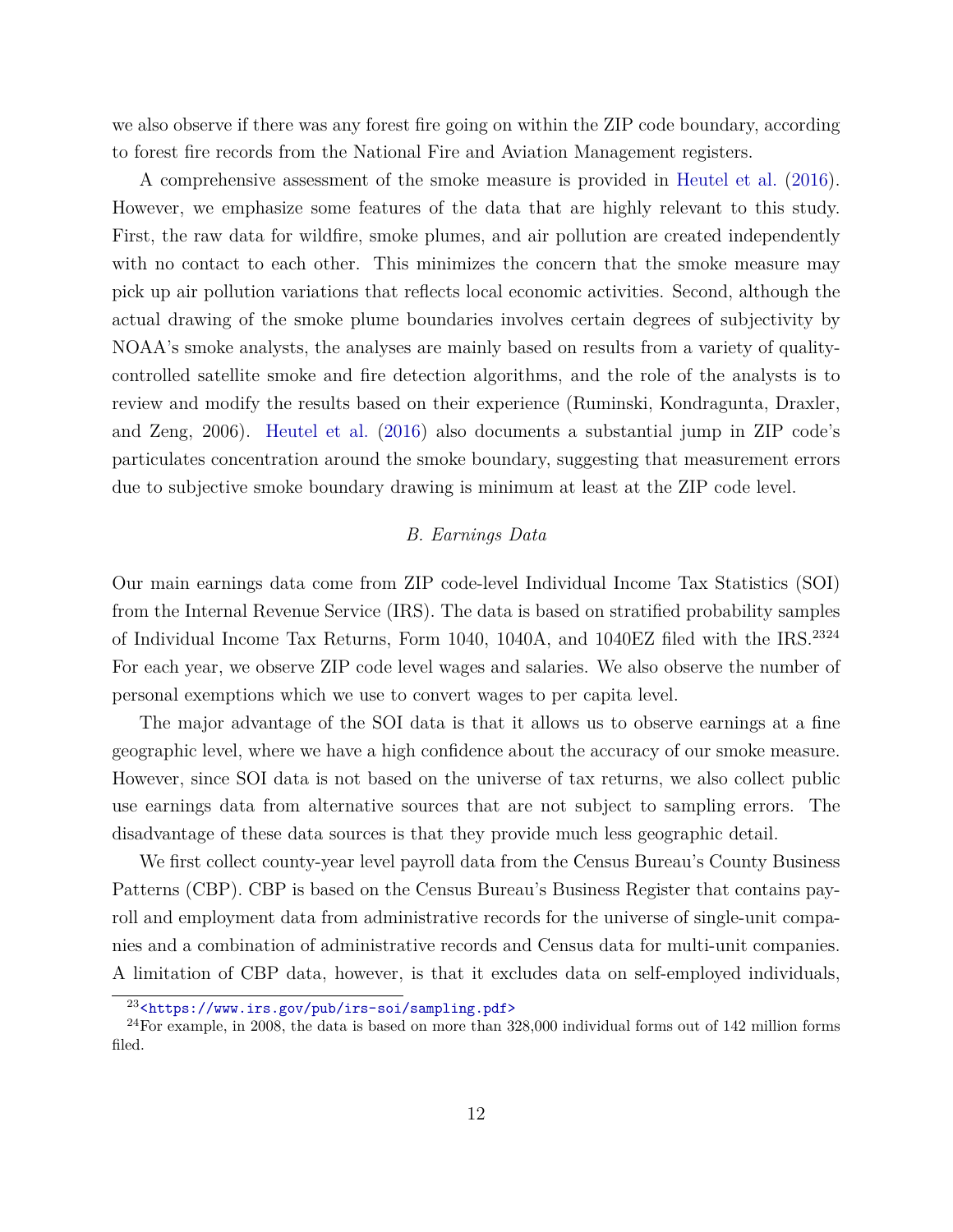employees of private households, railroad employees, agricultural production employees, and most government employees.<sup>25</sup>

#### *C. Retirement and Disability Income Data*

We supplement earnings data with ZIP code-annual level Social Security benefits data from the Social Security Administration (SSA). The data is derived from SSA's Master Beneficiary Record which covers the universe of Social Security beneficiaries who are ever entitled to receive Retirement and Survivors Insurance or Disability Insurance benefits. For each ZIP code-year we observe number of retired, disabled, and widowed beneficiaries, as well as information on total old-age, survivors, and disability insurance benefits amount.

#### *D. Unemployment and UI Claims Data*

We collect the following demand side measures of labor market outcomes. First, we obtain county-month level employment count from the Bureau of Labor Statistics' (BLS) Quarterly Census of Employment and Wages (QCEW) public data files. QCEW contains monthly employment information for a near census of workers covered by State UI laws and Federal workers covered by the Unemployment Compensation for Federal Employees (UCFE) program.<sup>26</sup> For each county and each month, we observe the exact number of covered workers who worked during, or received pay for, the pay period including he 12th of the month. We supplement this dataset with UI claims data collected from the U.S. Department of Labor, which allows us to observe exact number of initial claims for emerging unemployment at the state-week level.

#### *E. American Community Survey Microdata*

Finally, we obtain demographic and labor market outcomes for more than 8 million individuals from the American Community Survey Integrated Public Use Microdata Series (IPUMS-ACS). The data consists of a 5 year repeated cross sections from year 2007 to 2011 where we observe each individual's age, current and previous year's place of residence, labor force participation status, annual wage and salary income, and social security and disability benefits. The massive size of the dataset allows us to isolate heterogeneous labor market effects for fine subgroups.

 $^{25}$ <<http://www.census.gov/econ/cbp/methodology.htm>>

 $^{26}$ Workers excluded from the QCEW are: members of the armed forces, the self-employed, proprietors, domestic workers, unpaid family workers, and railroad workers covered by the railroad unemployment insurance system.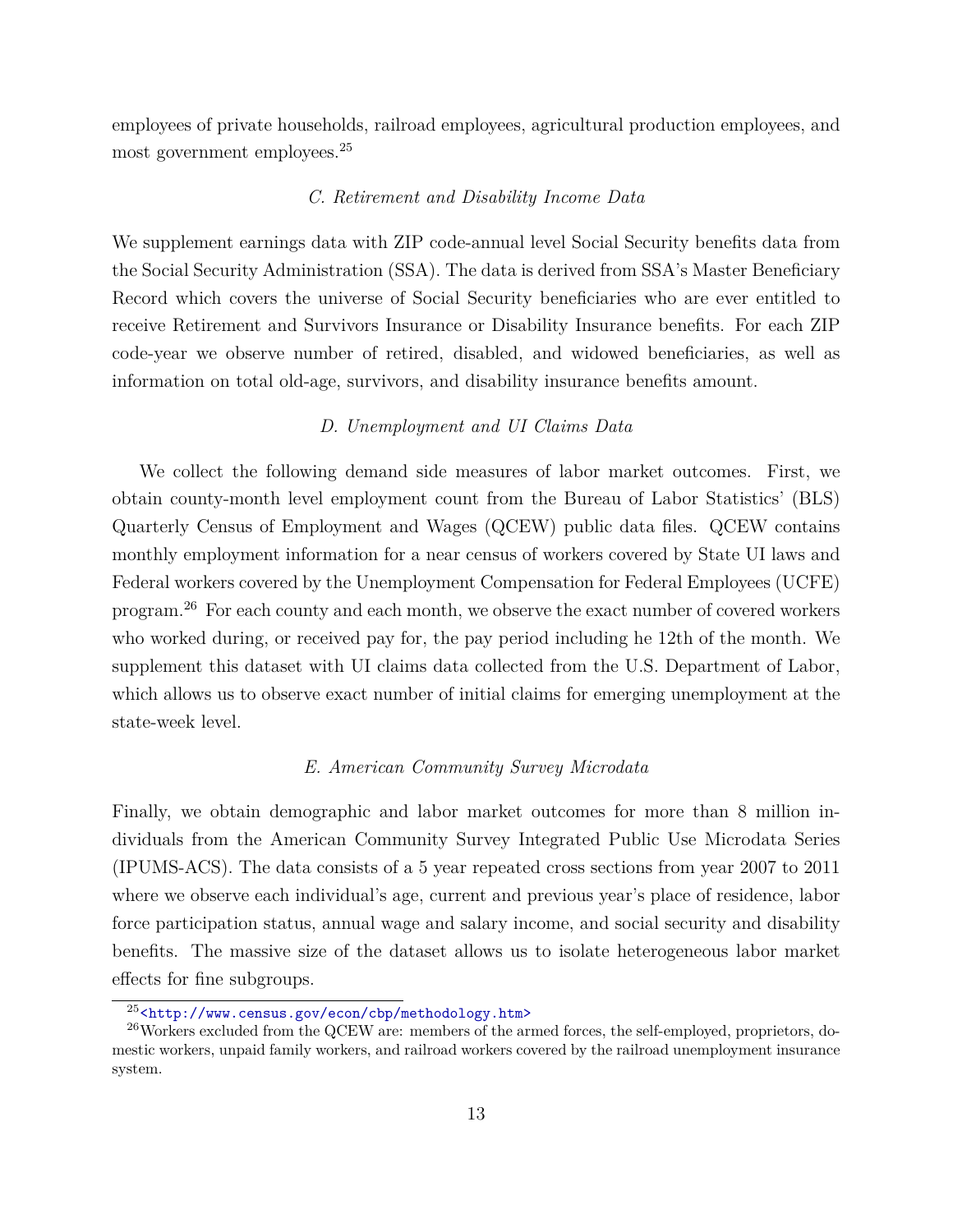To measure individual level smoke exposure, we first create daily links between individual wildfire plume shapefiles and the Census Public Use Microdata Areas (PUMAs), the finest geographic unit contained in the public use ACS.<sup>27</sup> On a given day, we define an individual to be exposed to wildfire smoke plume if any proportion of his PUMA of residence is covered by smoke plume on that day. Since geographic location and labor market outcomes of individuals is only observed at the year of the survey, we assume that individual's place of residence does not change within year. We define an individual's PUMA of residence at year t as his reported PUMA of residence at year  $t + 1$  if he did not migrate in the past year, and for migrants, we assign them back to reported PUMA of residence at year *t*. We then aggregate daily exposure measure to the annual measure *Exposure<sup>t</sup>* , and we approximate labor market outcomes using the individual's self report at  $t + 1$ . In other words, we treat every individual as if measurement of demographics and labor market outcomes took place on January 1st each year, and the individual's smoke exposure is measured by the number of days his residence PUMA is covered by smoke from January 1st to December 31st in the previous year. Consequently, our sample goes back to year 2007 since the earliest available smoke measure starts by 2006. Since our identification uses within PUMA variations in smoke exposure across years, we draw ACS sample up to but not include year 2012, when PUMA delineation changed.

We emphasize the following data caveats to our individual level analyses. First, although we assume that demographic characteristics and labor market outcomes are measured at the beginning of each calendar year for coherence in variable definitions, the actual implementation of ACS employs a monthly sampling frame that is not observed in the public use data.<sup>28</sup> Besides, we assume that labor market outcomes is a measure for the past year, whereas work status such as employment and labor market participation are measured for the *week* preceding the survey, which can also create inconsistency in measurement. In the robustness section, we test sensitivity of our results to these assumptions by varying the reference year of our smoke exposure as well as using work status measure that refers to the past year. Second, because PUMAs are defined strictly based on population, sizes of PUMAs vary substantially across the U.S., and therefore our PUMA level smoke exposure measurement may not be as accurate for large PUMAs as for small PUMAs.

<sup>&</sup>lt;sup>27</sup>PUMAs are spatially contiguous delineation built on Census tracts and counties. The 2000 PUMAs map we use divides the U.S. into more than 2,000 areas with each individual PUMA contains 100,000 to 20,000 people.

<sup>&</sup>lt;sup>28</sup>[<http://www2.census.gov/programs-surveys/acs/methodology/design\\_and\\_methodology/acs\\_](<http://www2.census.gov/programs-surveys/acs/methodology/design_and_methodology/acs_design_methodology_ch07_2014.pdf>) [design\\_methodology\\_ch07\\_2014.pdf>](<http://www2.census.gov/programs-surveys/acs/methodology/design_and_methodology/acs_design_methodology_ch07_2014.pdf>)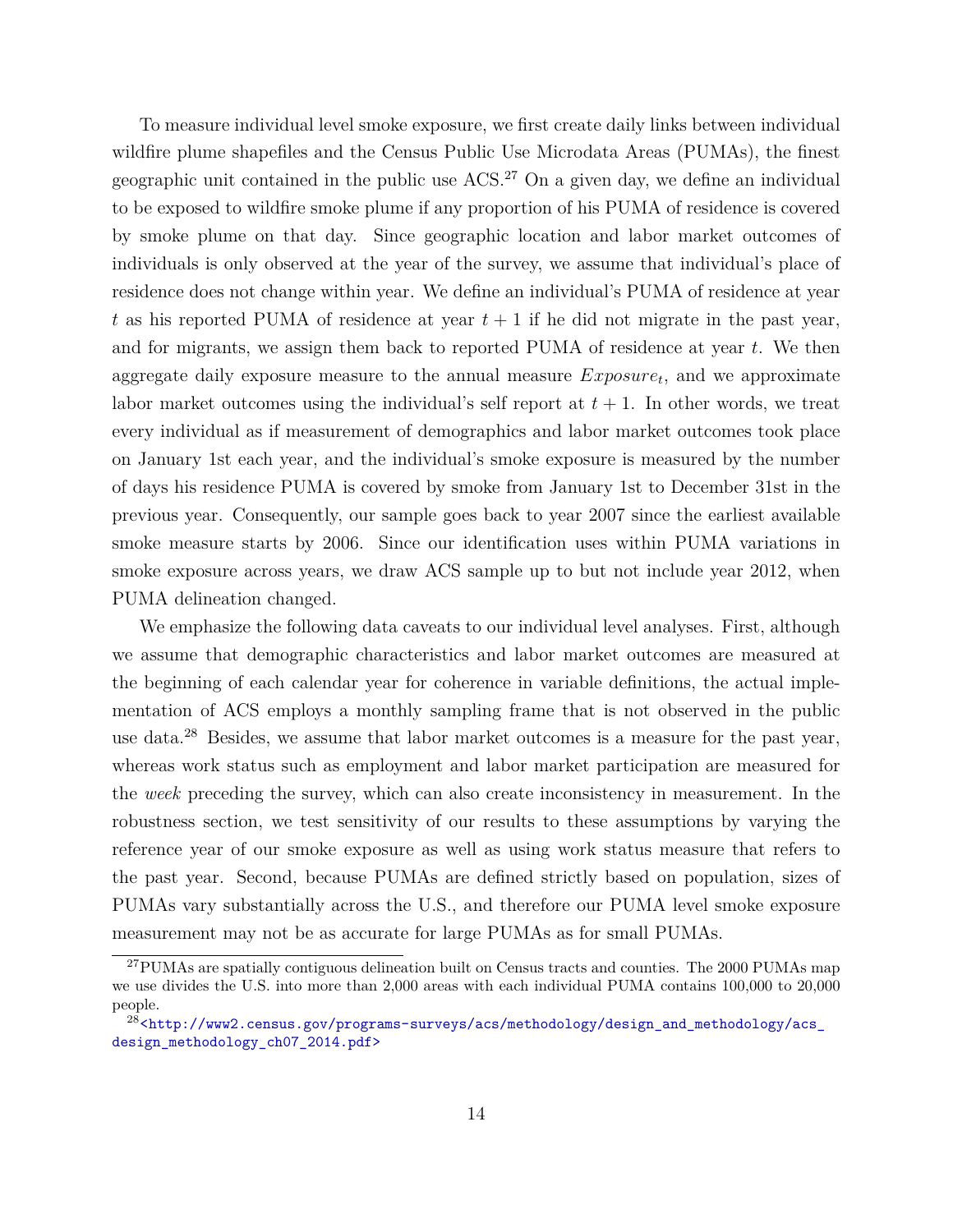# **3 Wildfire Smoke Exposure as a Research Design**

In this section, we develop a framework that uses cumulative exogenous smoke shocks to detect aggregate effect of air pollution on labor market outcomes. Researchers who study the labor market effects of environmental hazards face the challenge that labor market outcomes are usually measured at the monthly or even annual level, which makes it difficult to detect significant impact from usually short-living or one time shock to environmental quality. On the other hand, longer run shifts in environmental quality are often policy driven and therefore involve substantial changes in industrial activities, making it hard to cleanly isolate the effect of environmental quality from other economic forces. Recent developments in the literature have provided partial solutions to this difficulty by studying the relationship between air pollution and labor market outcomes in context where it is feasible to observe both pollution and labor market outcomes at high frequency.<sup>29</sup> Although these contributions constitute the important first step in understanding the labor market consequences of air pollution, it remains to be answered to what extent does the established effects in these specific settings generalize to a broader sets of labor markets.

## **3.1 Wildfire Smoke Exposure as Transient Air Pollution Shocks**

We emphasize three critical features of the wildfire smoke exposure shocks for our research design. First, driven by shifting wind currents, smoke plumes emitted by wildfires travel hundreds of miles downwind, affecting cities at great distances from the fire itself. Figure [1](#page-30-0) presents visual evidence on this fact, where it is clear that spatial patterns of smoke exposure are completely different from wildfires footprints. This effectively minimizes the concern that some labor market outcomes may be affected by direct damages caused by occurrences of wildfires.

Second, smoke shocks give rise to spikes in air pollution concentration with the average magnitude large enough for us to expect significant health and behavioral responses. Table [2](#page-37-0) shows that an average smoky day increases PM2*.*<sup>5</sup> by more than a third of a standard deviation. The increase in terms of nitrogen dioxide  $(NO<sub>2</sub>)$  concentration is shown to be similar to moving from 30 miles away from a major coal fired power plant to the center of the plant on an average day.

Third, the smoke driven air pollution spikes are very short lived. Figure [2](#page-31-0) shows daily

 $^{29}$ For example, [Hanna and Oliva](#page-26-0) [\(2015\)](#page-26-0), [Adhvaryu et al.](#page-24-2) [\(2014\)](#page-24-2), [Graff Zivin and Neidell](#page-26-1) [\(2012\)](#page-26-1) and [Chang](#page-25-0) [et al.](#page-25-0) [\(2014\)](#page-25-0)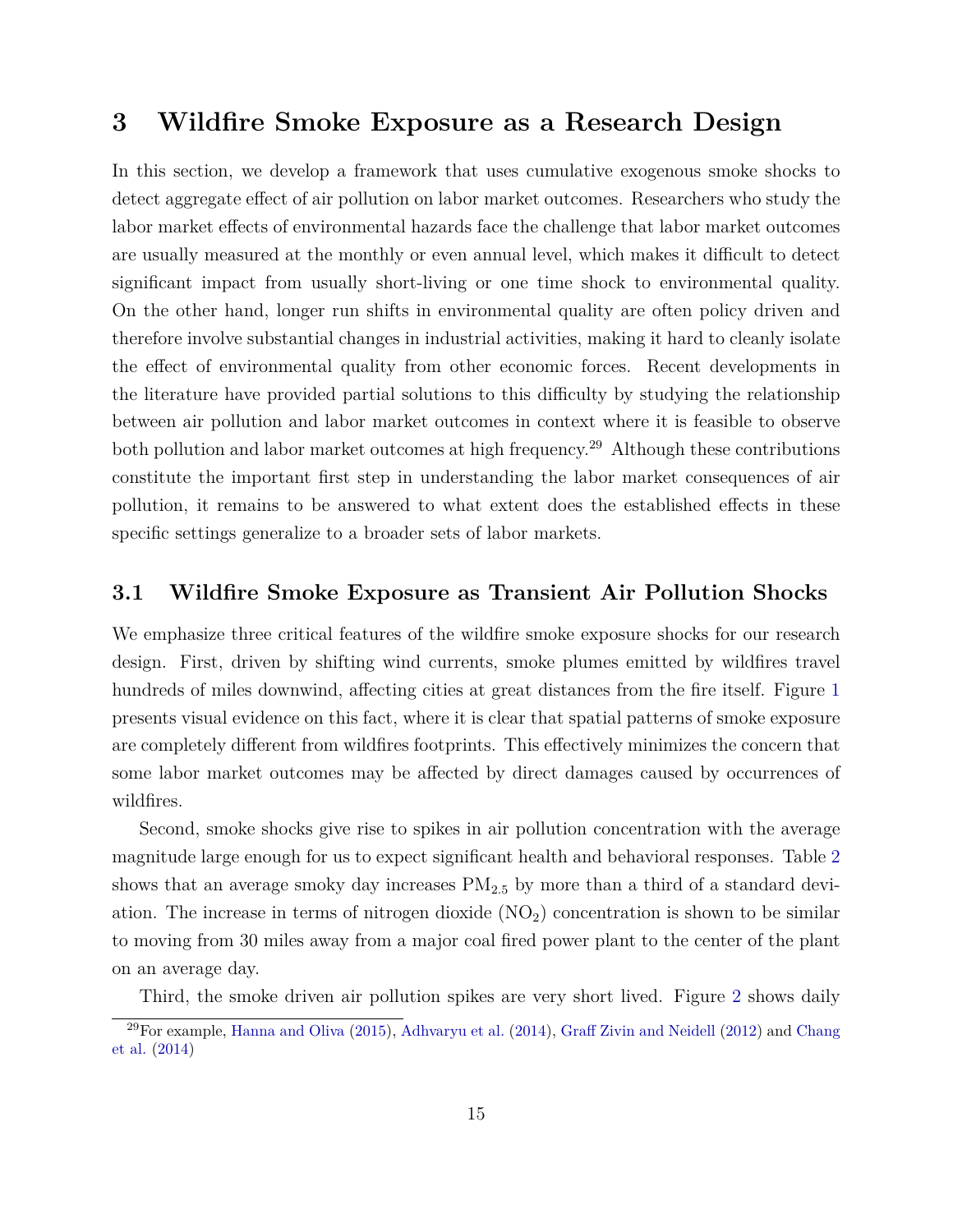level pollution event studies for more than 5.4 million ZIP-day smoke events from 2006 to 2012, and from the graph it can be seen that an average smoke driven air pollution surge dissipates in less than 5 days following the shock. The extremely transient nature of the shock makes it less likely to expect any significant labor demand side effect, which is usually hard to rule out when studying policy driven air pollution changes.

# **3.2 Identifying the Effect of Smoke Exposure on Labor Market Outcomes**

Our identification exploits variations in annual cumulative smoke exposure days to identify the labor market effects. We first identify more than 5.4 million ZIP code-day smoke exposure events from 2006 to 2012, and aggregate to a ZIP code-annual level exposure measure  $Exposure_{zt}$ . We then fit the following regression equation:

$$
Y_{zt} = \beta \cdot Exposure_{zt} + State_z \times Year_t + \alpha_z + X_{zt}\gamma + \varepsilon_{zt} \tag{1}
$$

where  $Y_{zt}$  denotes labor market outcomes such as the log of per capita earnings in ZIP code *z* and year *t*. *α<sup>z</sup>* are ZIP code fixed effects which controls for time invariant differentials in ZIP codes' labor market outcomes. By including state-by-year fixed effects, we effectively identify labor market effects off within-state-and-year, within-ZIP code variation in smoke exposure days, which we assume to be random. The  $X_{zt}$  includes time variant weather controls, such as daily temperatures categorized into 12 fine bins, that may independently affect labor market outcomes. To reflect smoke exposure effect on a representative resident, we weight the regressions by ZIP code-annual population estimates. To adjust for both within ZIP code and state-year autocorrelation, we two-way cluster standard errors at the ZIP code and the state-by-year level.

## **4 Labor Market Effects of Smoke Exposure**

This section first presents our main results on the reduced form effect of wildfire smoke exposure on labor market outcomes. Since smoke exposure might affect local labor markets in various ways, policy implications can be very different depending upon the exact mechanisms underlying the effect. After presenting our baseline estimates (section [4.1\)](#page-17-0), we then use both aggregate and individual level data to show that the effects are explained by reduced labor force participation and increased Social Security retirement income (section [4.2\)](#page-18-0). We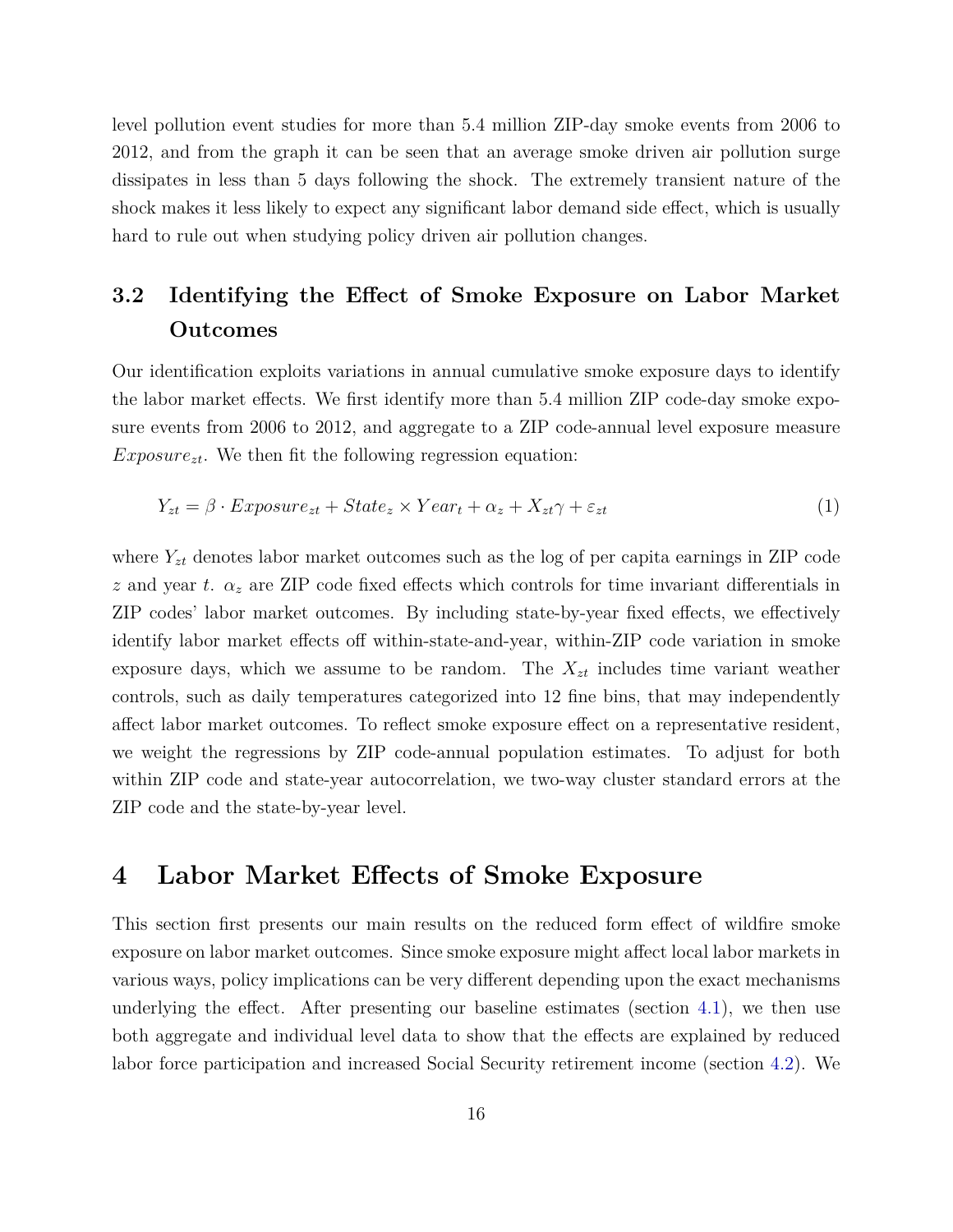document the effects are strongest in tight labor and housing markets, suggesting avoidance behavior (section [4.3\)](#page-19-0) and provide supportive evidence that the effect is unlikely to be driven exclusively by labor demand change (section [4.4\)](#page-20-0).

## <span id="page-17-0"></span>**4.1 Baseline Results**

Table [3](#page-38-0) presents regression results using the preferred specification and SOI ZIP code earnings as the outcome variable. Our primary income estimates appear in Panel A. Column 1 shows that, on average, an additional day of exposure to wildfire smoke significantly lowers the average annual income in a ZIP code by about 10% of daily income. In column 2, we drop all observations where any forest fire occurred in that ZIP code-year. The results persist with a slight increase in magnitude, suggesting that the result is not driven by ZIP codes that suffer from damage directly caused by wildfires. If anything, the results suggest nearby fires stimulate labor markets, either through wages paid for fire suppression work, or rebuilding.<sup>30</sup> As our interest is in the air pollution effects of the fires, we take the sample that drops fire-ZIP codes as the baseline in the remainder of the analysis. In Column 3, we drop large ZIP codes, where our indicator of smoke exposure may have less power. As expected, the magnitude of the estimates increases further.

We then examine the effect of intensity and duration of exposure using two different strategies. <sup>31</sup> First, to examine the effect of smoke intensity, we examine responses to smoke days that occur in ZIP codes that are entirely surrounded by smoke, which we call "deep exposure." These areas, interior to the plume, should exhibit larger responses to smoke events, and correspondingly larger earnings losses. Second, we examine the marginal effect of additional days of smoke by running regressions with indicators for binned exposure levels.

Panel B of Table [3](#page-38-0) reports results for the intensity analysis of deep exposure. Results across the three columns are nearly twice as large in this specification, rising to a 16-20% effect. We interpret this as a validation of the smoke measure, and evidence that more intense smoke is more harmful. However, comparing the increase in the effect size to the size of the change in pollution intensity in Table [2](#page-37-0) suggests we do not have the power to recover the marginal damage of increasingly thick smoke. Additionally, as we lack ground monitor data with the same coverage as the satellite measure, we cannot directly perform the two-stage

<sup>30</sup>See [Hornbeck and Keniston](#page-26-11) [\(2014\)](#page-26-11) for evidence on how fire can stimulate local economic development.

<sup>&</sup>lt;sup>31</sup>The exact specifications are necessitated by data limitations in direct measurement of the marginal impact of smoke on air pollution. Compared to the satellite measures of smoke, air pollution monitors are neither as geographically dispersed nor operative at the same frequency. Due to both factors, merging the two datasets results in significant loss of precision.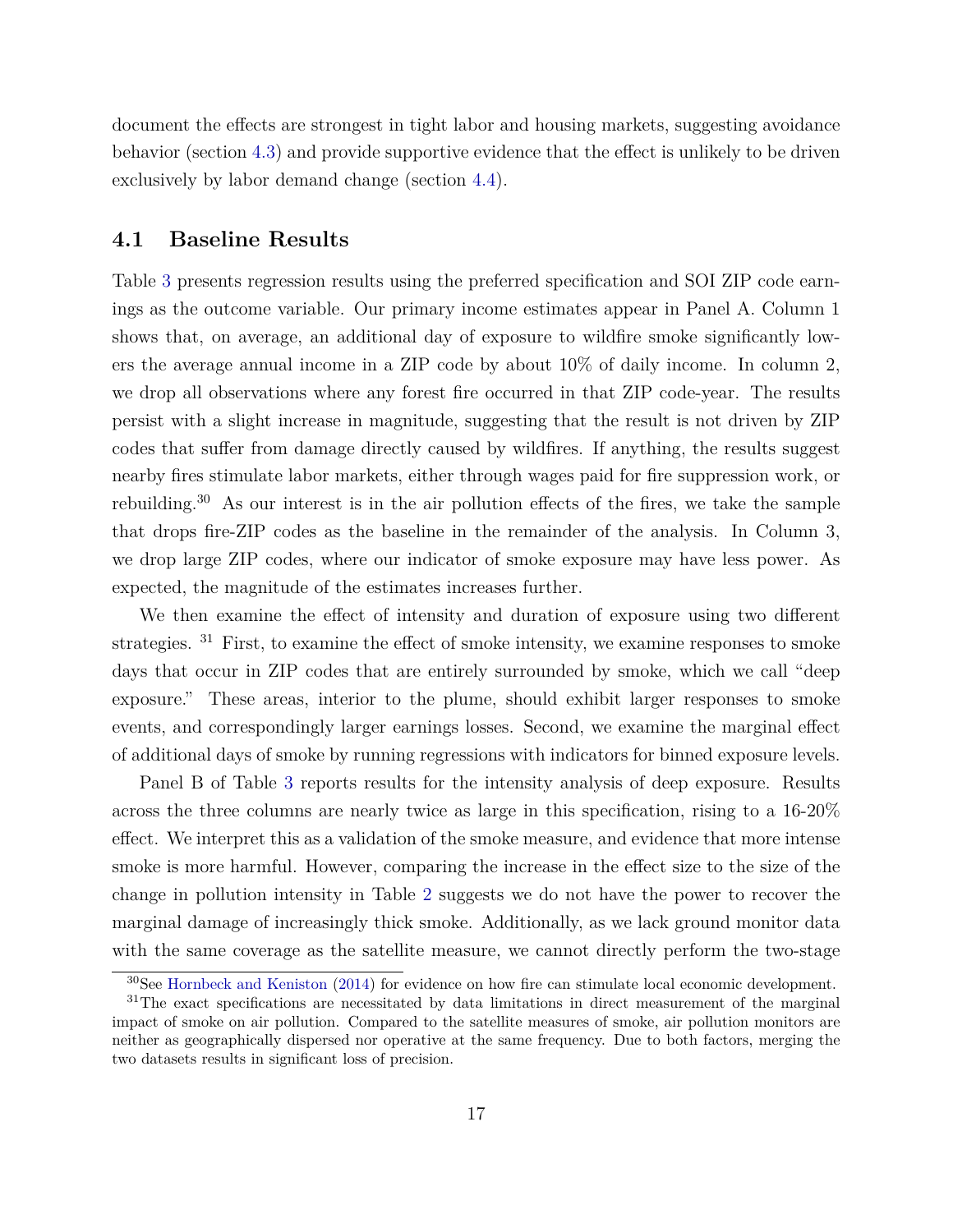analysis, or examine the exact pollutant concentrations in all exposed zips. We conclude that there is an intensity dimension, and leave the construction of a more precise pollution measure to future work.

We next examine the marginal effect of additional smoke days. Figure [4](#page-33-0) displays the effect of binned smoke exposure levels on earnings. The figure combines all days above 60, as the data is sparse and estimates noisy above this threshold; however, the lines are fit to the entire range of the data. The effects display modest evidence of a non-linear pattern. The quadratic term is positive and statistically significant at  $p < 0.05$ . To put this in perspective, fitting a line to the first 60 days of exposure would result in a slope that is approximately 30% steeper than the slope fit to the entire range of the data. We regard this to be a modest non-linearity, and continue to report average (i.e. linear) effects for most of the remaining analysis.

The marginal effect of smoke exposure aggregates to a important share of national labor income, given the frequency of smoke shocks in the U.S. Table [1](#page-36-0) reports that  $6\%$  of earningsweighted zip codes are exposed to smoke. Multiplied by a 10% effect, this is 0.6% of taxable national labor income in the United States, an annual loss of over \$50 billion dollars. Even at lower bound of the 95% confidence interval of our estimate, loss of earnings amounts to an alarming \$12 billion. In order to translate this to a welfare measure, we would require some knowledge about why earnings are responding; for example, welfare losses are larger if workers receiving lower wages than if they take additional leisure. We discuss welfare effects in Section [5.](#page-22-0)

We perform several robustness checks in the Appendix. Table [A.1](#page-42-0) demonstrates robustness to including leads and lags of smoke exposure. In all specifications, the main effect is virtually identical to the baseline specification. Unfortunately, with the length of our panel, we lack the power to find lagged effects. We also test for an effect of exposure on the total number of exemptions claimed in the ZIP code in Table [A.2.](#page-43-0) One concern may be that smoke exposure induces migration, which could bias our estimates. This does not appear to be the case: we find small, insignificant negative coefficients in the main specification, and positive (i.e. wrong-signed) coefficients when we consider the deep exposure measure.

# <span id="page-18-0"></span>**4.2 Smoke Exposure, Extensive Margin Effects and Retirement Behavior**

The empirical strategy for examining extensive margin and retirement effects follows the same pattern as the main earnings analysis. As discussed in the introduction, we hypothesize that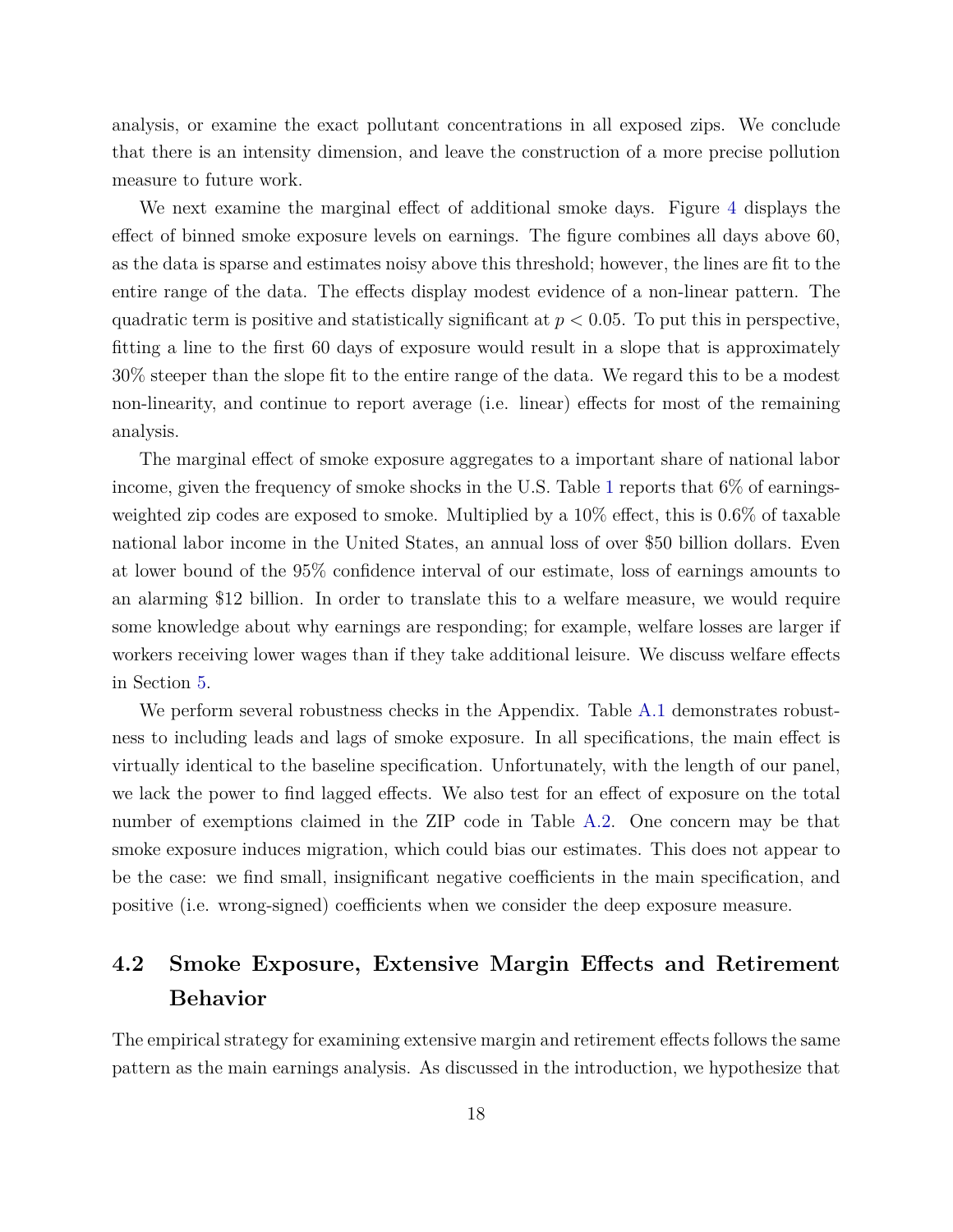the smoke effects should be strongest among older workers.

We test this hypothesis in the following ways. First, we use individual level data from the American Community Survey (ACS) to test explicitly for labor force participation responses to smoke exposure. Our empirical strategy here mirrors the one used in the referred specification, except that smoke exposure is now defined at the PUMA level, with all regressions controlling flexibly for individual demographics such as age, gender, marital status, and education level. Column 1 of Table [4](#page-39-0) reports that a smoky day reduces labor force participation (LFP) by 3.5 percentage points, using the same *Exposure*/365 scaling from the earnings analysis; in raw terms, this is 0.0096 percentage points decrease in LFP for each day of smoke exposure. Evaluated at 22 days of smoke, the average level of exposure, this equates to a 0.21 percentage point decrease in LFP due to wildfire smoke. This effect need not result exclusively from retirement, and based on the health effects estimated in [Schlenker](#page-28-0) [and Walker](#page-28-0) [\(2016\)](#page-28-0), it is possible that extensive margin effects occur throughout the age distribution. We lack the power to identify the characteristics of those leaving the labor force (such as their pre-retirement earnings), however, back-of-the-envelope calculations suggest the extensive margin effect can explain up to half of the overall earnings effect.

Next, we examine whether wildfire smoke shocks drive up aggregate retirement benefits using ZIP code level data derived from Social Security Administration's administrative records. Table [4](#page-39-0) contains results for ZIP code level SSA retirement beneficiaries (Column 2) and per capita retirement benefits (Column 3). We find that an additional smoke exposure day increases the number of retirement beneficiaries by 0.03%, or 11% when scaled to an annual effect. We find a larger increase in per capita retirement benefits of 20% of daily SSA retirement income. The difference in estimates suggests it is wealthier claimants, compared to the average, who are most responsive to these shocks.

## <span id="page-19-0"></span>**4.3 The Role of Local Economic Conditions**

Since movement of smoke plumes are plausibly independent of changes in local economic conditions, our setting provides a perfect opportunity to investigate the interaction between air pollution shocks and local economic conditions. This analysis can help reveal the mechanisms underlying the observed earnings effect. Specifically, we compare earning response to smoke exposure in place and years when the local economic condition is favorable versus when it is unfavorable. We hypothesize that in the case where earnings effect is driven completely by health effects of pollution, one should expect no significantly differential responses to short term changes in local economic conditions. However, if the reduced earnings are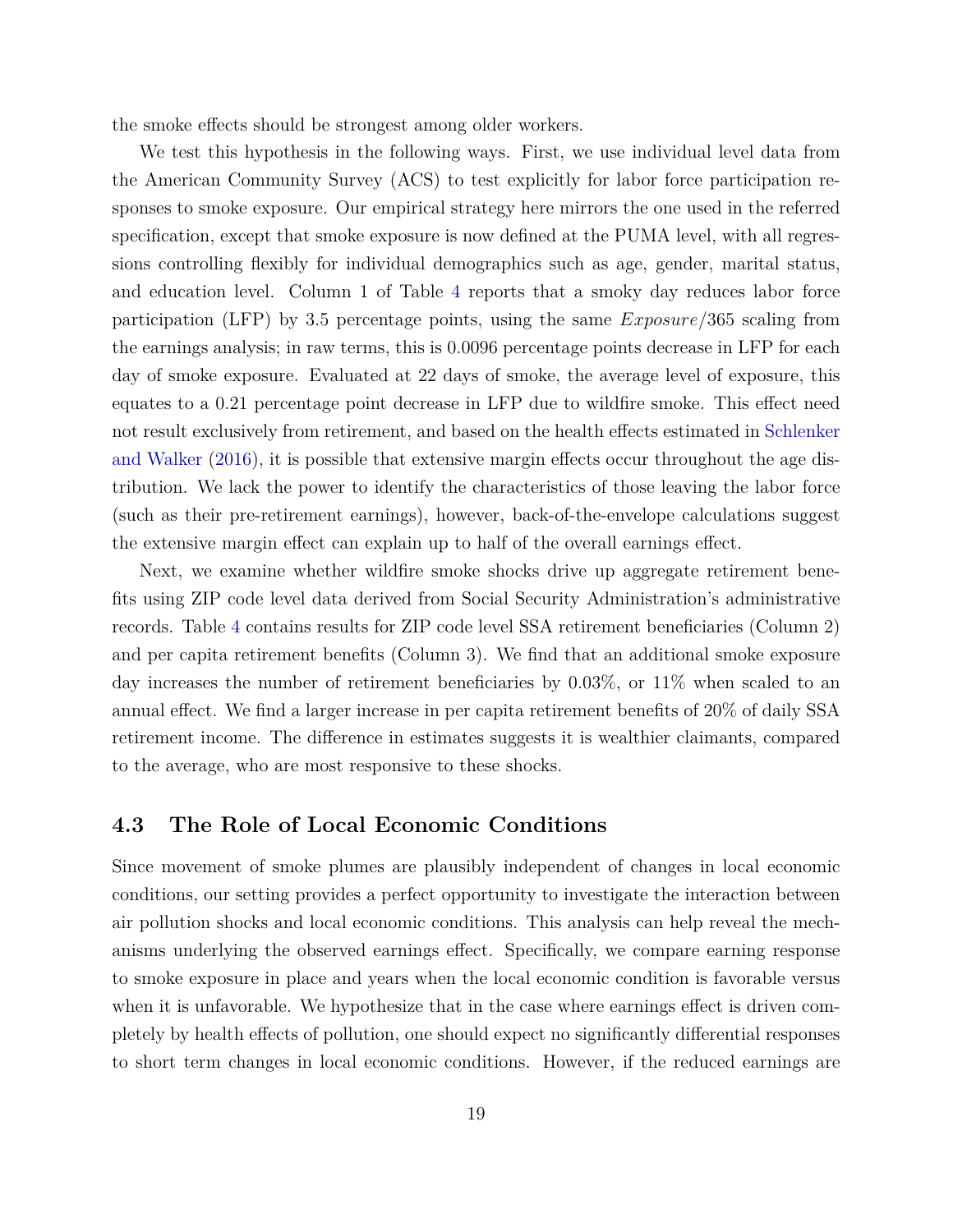due to costly actions taken to reduce exposure to pollution, then one would expect a less strongly negative earnings effect in unfavorable economic conditions as opposed to favorable ones, as workers substitute between earnings and non-market activities.

We bring two related piece of evidence with more detailed analyses. First, we interact ZIP code-year smoke exposure measure with state-year unemployment rate. Column 1 of Table [5](#page-40-0) shows that the magnitude of the earnings effect is very sensitive to state unemployment rate. A 1 point increase in state unemployment rate reduces the magnitudes of the earnings effect by 4.3%. Second, using Zillow's ZIP code home sales price, we interact the smoke exposure measure with "housing market shock", defined as the difference between the ZIP code's annual average median home sale price and its 2005 baseline average. Column 2 shows that, in ZIP codes where sufficient home sales data exists, the negative earnings effect of smoke exposure is stronger in a favorable housing market environment, where a 10% increase in median sales price increases the effect of smoke exposure on earnings by about 0.7%. Not surprisingly, the unemployment rate movements appear to be highly correlated with changes in the price of housing, and we lack the power to separately identify the effects.

We take this evidence as suggestive of avoidance behavior playing an important role in the earnings results. It is well-known that productivity per hour increased during the Great Recession, and it is possible that workers were less likely to respond to poor air quality, or minor health events, as the job market deteriorated. An important caveat is that recessions have been shown to be improve some measures of population health, possibly due to reductions in air pollution from other causes.<sup>32</sup> Although we control for the direct effect of the unemployment rate, we cannot rule out interactions with air pollution and unemployment rates reflect other sources of variation. Taken in conjunction with the larger retirement effects for higher-income claimants, the evidence is consistent with costly avoidance behavior that is more accessible to better-off individuals.

## <span id="page-20-0"></span>**4.4 Industry and Labor Demand Effects**

Policy implications would be dramatically different if the established earnings effect of smoke exposure comes from employers shifting demand for labor than if it comes from labor supply changes, such as avoidance behavior. Labor demand shocks reflect the imposition of a constraint, through reduced hours or wages, that imply larger welfare costs than supply

 $32$ While a number of conflicting studies preceded it, evidence for a recession-health link is usually attributed to [Ruhm](#page-28-5) [\(2000\)](#page-28-5). A variety of mechanisms have been implicated, but broadly, changes in time use appear to be an important channel.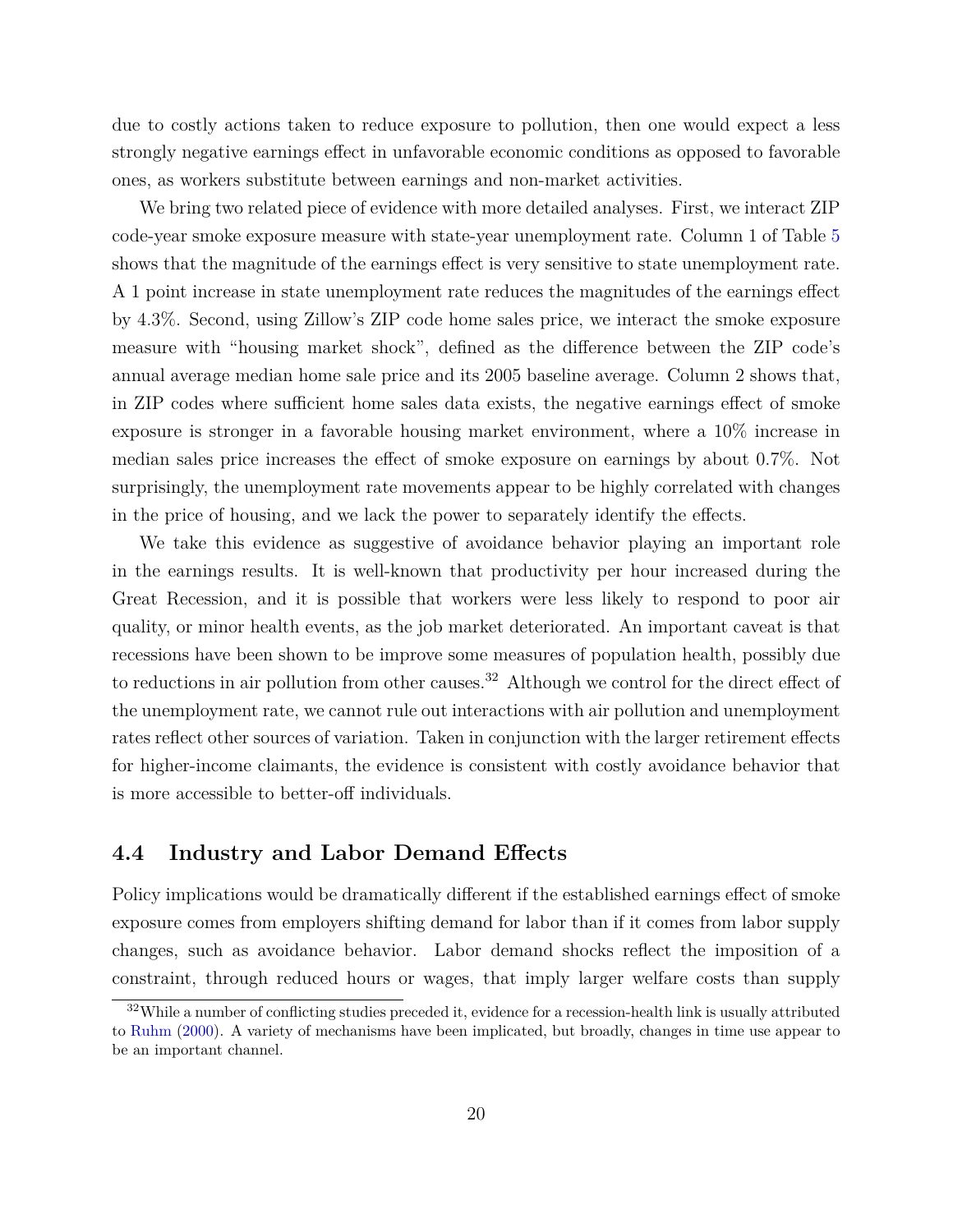responses. Demand effects may arise directly from reduced spending on tourism, recreation, outdoor leisure activities, hospitality, food away from home, etc. Labor demand effects may also result from shocks to the production technology or productivity of firms.<sup>33</sup> The analysis reveals mixed evidence for labor demand effects; we start with industry responses.

The patterns of industry-specific responses is suggestive of several mechanisms, including labor demand. Using County Business Patterns data on 2-digit industry labor earnings, Figure [6](#page-35-0) plots the coefficients from industry-specific regressions. Panel A shows the largest proportional response in the mining, entertainment, professional services, real estate, utilities, construction and accommodation industries. The figure identifies the three industries with effects significant at  $p < 0.1$ , professional services, real estate and accommodation. Entertainment and accommodation are the two industries most associated with away-fromhome leisure activities, and therefore, likely to suffer a decrease in demand for goods and services due to poor air quality; they are jointly significant at  $p < 0.1$ . Industries that require outdoor work—construction, and agriculture—are not jointly different from zero. (It should be noted that forestry appears in the agriculture sector.) Several industries with flexible hours rank high on the list: professional services, construction, and real estate. The presence of these industries is suggestive of avoidance behavior. Finally, it is worth noting that several industries which have been closely studied in this literature, manufacturing and agriculture, show no sign of decreased incomes. To sum up, the industry-analysis is consistent with an avoidance behavior channel and a role for labor demand shocks in certain sectors.

To further explore the potential role of decreased demand for leisure-goods and services, we separated smoke events occurring on the weekdays and weekends. If the results reflect reduced demand for leisure, then we would expect to see larger results on weekends. Table [A.3](#page-44-0) finds that responses are indeed larger to weekend smoke days than weekday shocks. However, standard errors grow considerably larger in these specifications, so the weekend result is only significant at a 10% level, and we cannot reject the equality of the weekday and weekend effects. In addition, many other elements of background pollution change over the week, so

<sup>&</sup>lt;sup>33</sup>One such possibility is through federal air quality regulation that links firm-level pollution abatement costs to local-area air quality. For example, the Clean Air Act in the U.S. specifies that if any particulates pollution monitor within a county exceeds a concentration threshold for more than a single day per year, all polluting sources within that county will have to implement costly pollution abatement technology. Wildfiredriven air pollution spikes are exempted by the Environmental Protection Agency (EPA) from a county's pollution monitoring history; however, the process of removing them from the county's record involves several administrative steps. Localities may take abatement measures preemptively or without an awareness that high pollution readings are attributable to a distant wildfire.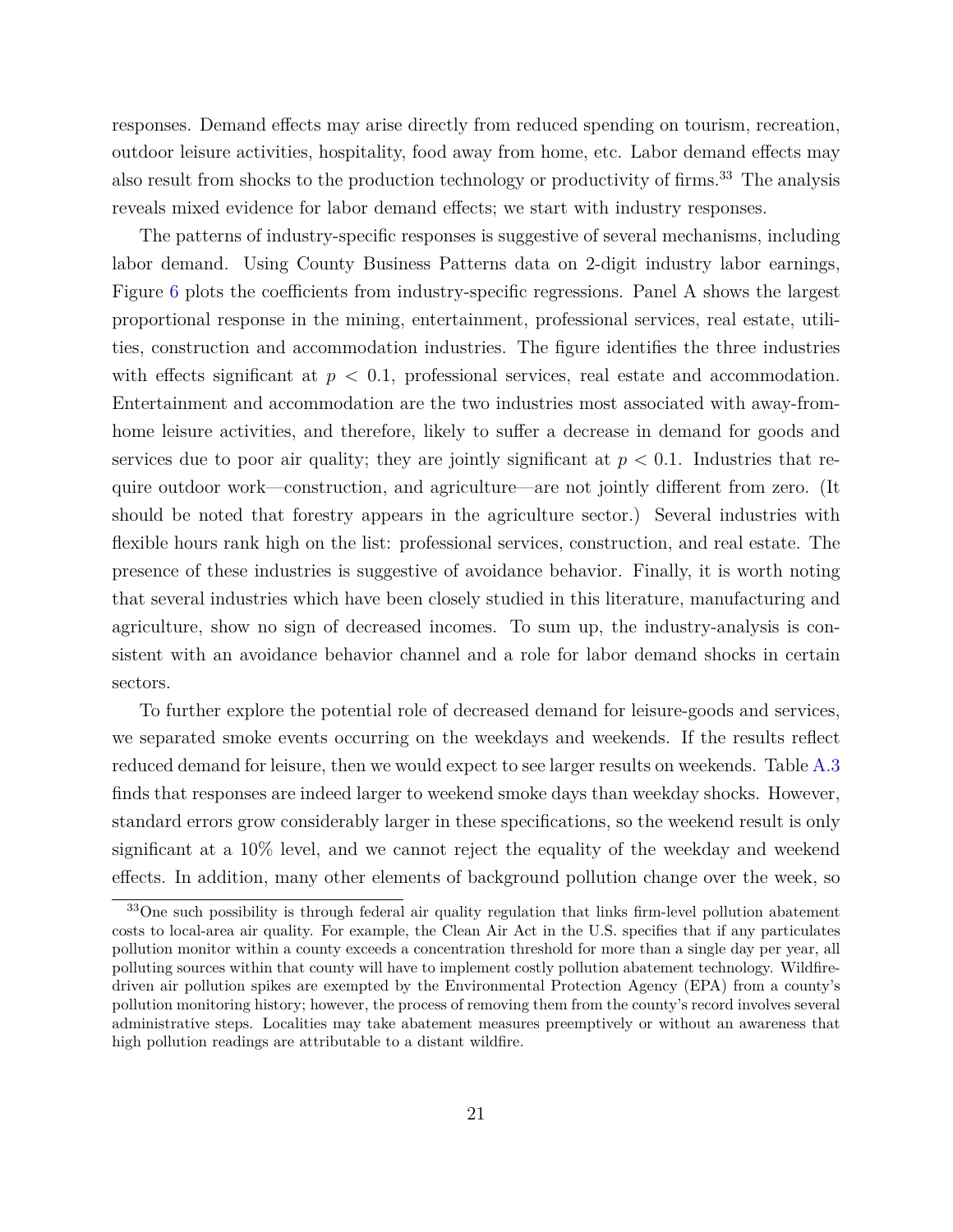we cannot rule out interactions (chemical or statistical) between, e.g. changes in car exhaust, and the effects of wildfire smoke.

We further test for labor demand effects working through layoffs using county-level QCEW data on employment and UI claims. Specifically, we examine whether smoke exposure prompts decreases in employment or increases in UI claims. The monthly frequency of the data allows us to more flexibly control for seasonal patterns, although the coarse geographic granularity might attenuate our ability to detect meaningful effects. We take advantage of the fact that we are able to observe the *exact* employment and UI claims levels in the data, and provide the following solution reconciling the frequency advantage and the geographic disadvantage of the data. First, using ZIP code-day level smoke exposure data, for each day we count how many individuals within a county or a state is exposed to smoke plume. Next, we aggregate this individual-exposure days measure to the county-month and the state-week level. We then identify the employment effect of smoke exposure using the following equation

$$
Emplogment_{ct} = \beta \cdot PersonDayExposure_{ct} + \alpha_c \times MonthYear_t + Year_t + \varepsilon_{ct}
$$
 (2)

in which  $Emplogment_{ct}$  denotes number of employees in county *c* at month *t*.  $PersonDayExposure_{ct}$ measures the daily number of people that are exposed to wildfire smoke aggregated to the month level. We include county by month-of-year fixed effects to identify employment effect using within county and month-of-year cross year variations in number of smoke days within the month. We further controls for overall year trends using year fixed effects *Y ear<sup>t</sup>* . Standard errors are clustered both at the county level and at the month level. The regression for UI claims effect takes the exact same form, except that the analysis is at state-week level, therefore notation for outcome changes to *Claimsw* which denotes claims counts in state *s* and week *w*.

Table [A.4](#page-44-1) summarizes the results. We find insignificant effect of smoke exposure on either county employment or state UI claims. For example, we find an increase of 1000 worker exposure to smoke increases employment level by 19.6 people and decreases UI claims by 0.15. The coefficient is not statistically significant at the conventional confidence level.

## <span id="page-22-0"></span>**5 Social Value of Wildfire Mitigation**

Our estimates on the labor market effect of forest fire smoke point to an alternative view of wilderness management. Although protection of local human life and resources are usually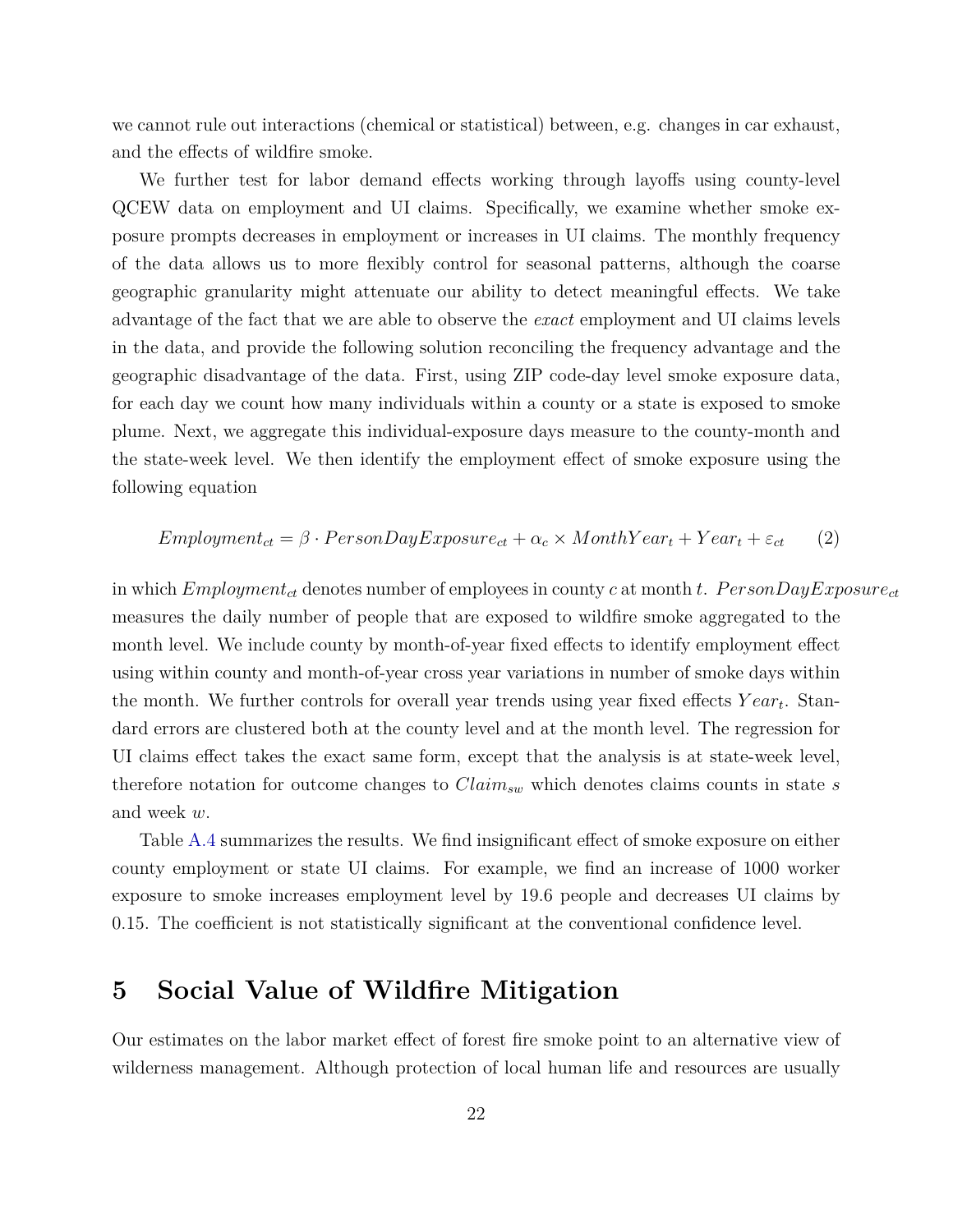considered as the main objectives of wildfire suppression, our research suggests that savings from potential lost wage earnings due to downwind air pollution may far surpass benefits from direct property and natural resource damage prevention. In future work on this project, we hope to formalize the willingness-to-pay calculation. Here we sketch the basics of the contribution of labor market responses to the overall calculation.

We would like to know what portion of the pre-tax earnings response represents welfare loss. If we could quantify the lost welfare represented by the reduced earnings, we would add this to other benefits of wildfire mitigation to measure the marginal damage done by an additional day of smoke exposure. The usual public policy calculation would weigh the marginal willingness to pay for reduced smoke exposure (across all margins of damage, of which the labor market response is only one) against the marginal cost of reducing smoke. Neither margin is estimated in the literature, so it is difficult to translate our results to quantitative policy recommendations of the form "spending on reducing smoke exposure should be some percentage higher."

As a first step, we can make an informal calculation of a lower-bound willingness to pay for the lost earnings with a two conservative assumptions. First, assume the response to smoke comes entirely through the substitution of time between market work and non-market uses, such as home production and leisure, with a net-of-tax labor supply elasticity of unity. Second, assume the affected labor income is taxed at the average tax rate on labor income of 21% (Tax Foundation, 2014). Both of these assumptions are likely to be conservative. With the first assumption, we are ruling out that workers supply the same labor, but receive lower compensation. (Were this to be the case, they would not receive the benefits of leisure or home production that would accrue in a model with labor supply response, and the lost utility would be larger.) As well, a unit elasticity of labor supply is high for the average worker (Saez et al 2012). For the tax rate, the marginal rate on the affected labor income is almost certainly higher than the average tax rate, since marginal tax rates exceed average tax rates at almost every point in the income distribution. The exact calculation would weigh the heterogeneous response across the income distribution by the marginal tax rate at each level; although we lack estimates of the response at different income levels, it is unlikely the response is concentrated among those with low tax rates.

Under these assumptions, lost welfare from the labor market response is 60% of the lost earnings, over \$20 billion. The lost tax income is pure deadweight loss, as workers do not consider the externality on the tax system. Of the remaining 80%, a simple consumer surplus calculation with a unit elasticity implies that half of the response is compensated by other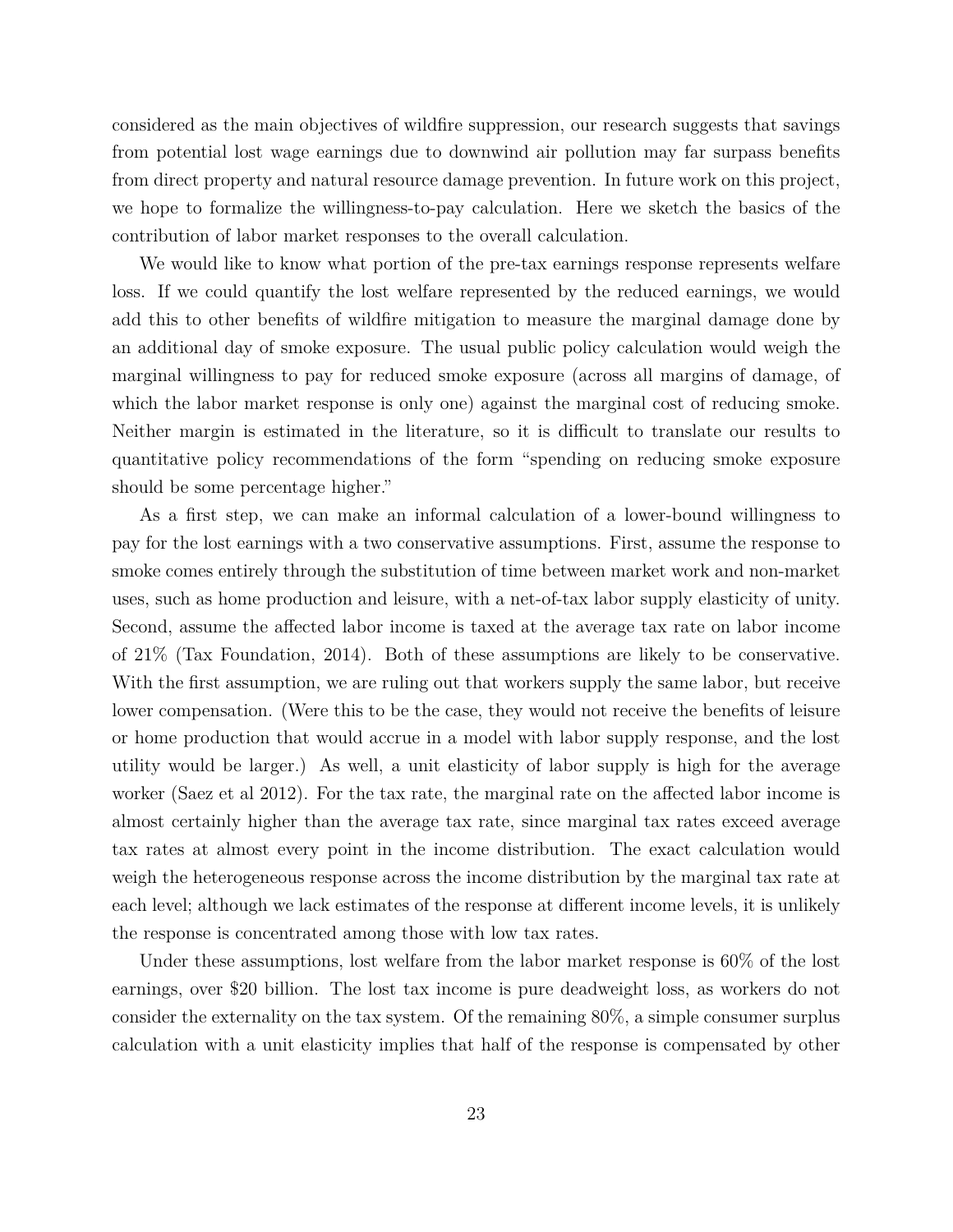sources of income.

# **6 Conclusion**

We estimate the causal effect of air pollution on labor market outcomes by studying the aggregate impacts of more than 5 million wildfire smoke exposure events driven by shifting wind currents. The local and transient nature of these shocks allows us to isolate the effect of pollution from other economic forces, whereas their repetitiveness and broad geographic coverage enables us to detect their effects on annual wage earnings nationwide. We find that workers experience significant declines in earnings, decreases in labor force participation and increases in retirement income. Results are strongest in zip codes that are completely covered in smoke, and on the first day of smoke events. We document a strong interaction between smoke plume's impact and local economic conditions, where the earnings effect is much stronger in a tight labor market, suggesting the important role of avoidance behavior.

This paper also identifies wildfire as a costly source of air pollution. Although the relative magnitude of the earnings effect cannot be directly compared to other dimensions of annual costs (as these are not yet estimated in the literature), the baseline estimate of \$35 billion in lost earnings is far larger than the annual budget of \$3-4 billion spent fighting wildfires. Even if this response occur among workers with highly elastic labor supply, the lost tax revenue to these earnings surpasses the annual expenditure on fire management. Thus, the estimates suggest the labor market response to wildfire smoke is a first-order component of the costs of wildfire, a previously unappreciated fact.

# **References**

- <span id="page-24-2"></span>Adhvaryu, A., N. Kala, and A. Nyshadham (2014). Management and shocks to worker productivity: Evidence from air pollution exposure in an indian garment factory. Working Paper.
- <span id="page-24-0"></span>Adhvaryu, A., N. Kala, and A. Nyshadham (2016). Management and shocks to worker productivity.
- <span id="page-24-1"></span>Aldy, J. E. and M.-A. Bind (2014). Life-saving information: Mortality risk reduction from air quality index forecasts.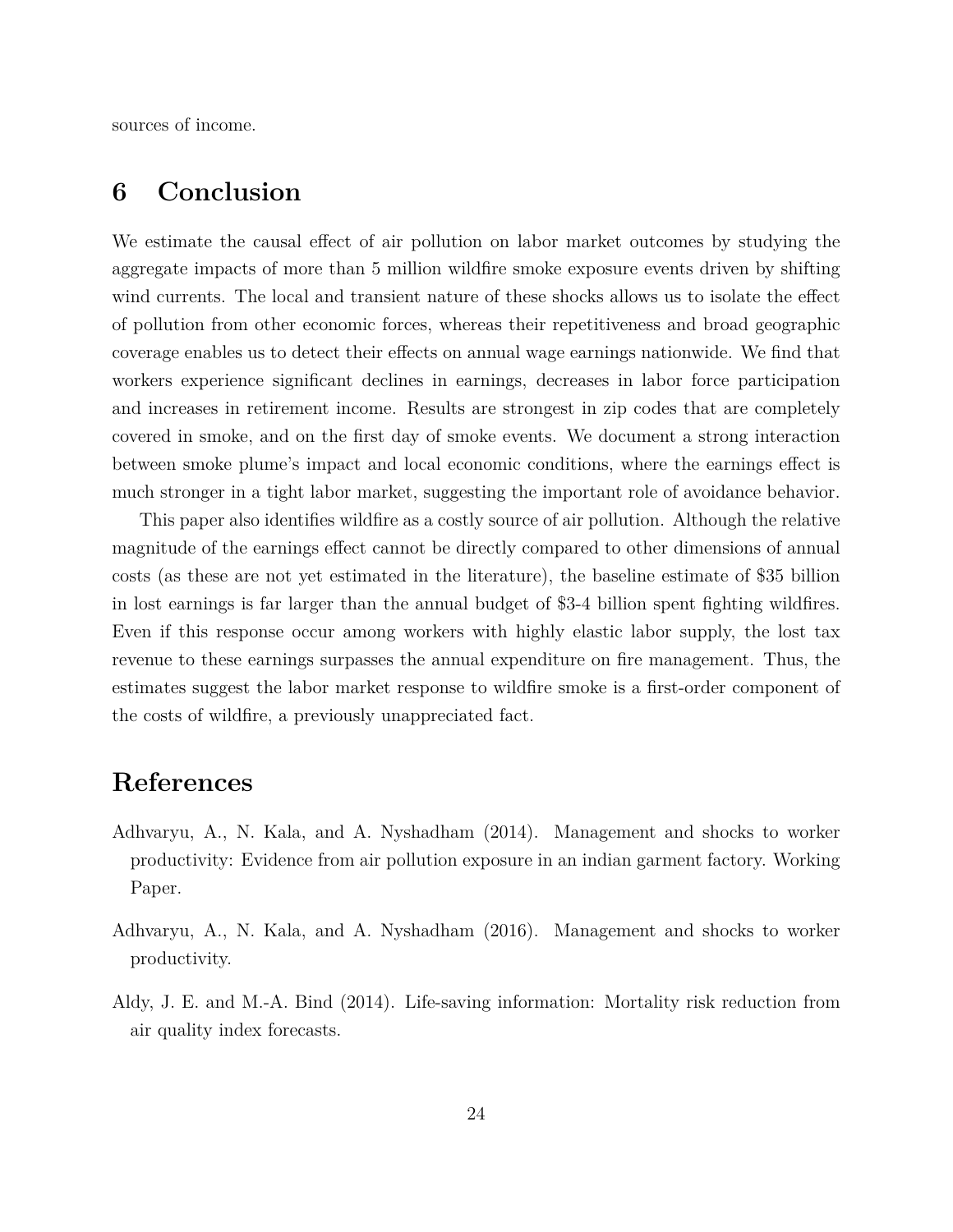- <span id="page-25-2"></span>Archsmith, J. (2015). Air quality and error quantity: Impacts of ambient air quality on worker productivity and decision-making. Working Paper.
- <span id="page-25-6"></span>Barreca, A., K. Clay, O. Deschênes, M. Greenstone, and J. S. Shapiro (2016). Adapting to climate change: The remarkable decline in the u.s. temperature-mortality relationship over the 20th century. *Journal of Political Economy 124* (1), 105–159.
- <span id="page-25-3"></span>Bentayeb, M., M. Simoni, N. Baiz, D. Norback, S. Baldacci, S. Maio, G. Viegi, I. Annesi-Maesano, and G. S. in Europe on Health Effects of Air Quality in Nursing Homes (GERIE) Group (2012). Adverse respiratory effects of outdoor air pollution in the elderly [review article]. *The International Journal of Tuberculosis and Lung Disease 16* (9), 1149–1161.
- <span id="page-25-8"></span>Butry, D., E. Mercer, J. Prestemon, J. Pye, and T. Holmes (2001). What is the price of catastrophic wildfire? *Journal of Forestry 99* (11), 9–17.
- <span id="page-25-10"></span>Center for Western Priorities (2014). The wildfire burden: Why public land seizure proposals would cost western states billions of dollars.
- <span id="page-25-4"></span>Chan, S. and A. H. Stevens (2001). Job loss and employment patterns of older workers. *Journal of Labor Economics 19* (2), 484–521.
- <span id="page-25-1"></span>Chang, T., J. G. Zivin, T. Gross, and M. Neidell (2016, June). The effect of pollution on worker productivity: Evidence from call-center workers in china. Working Paper 22328, National Bureau of Economic Research.
- <span id="page-25-0"></span>Chang, T., J. S. G. Zivin, T. Gross, and M. J. Neidell (2014, February). Particulate pollution and the productivity of pear packers. Working Paper 19944, National Bureau of Economic Research.
- <span id="page-25-9"></span>Chay, K. Y., M. Greenstone, et al. (2005). Does air quality matter? evidence from the housing market. *Journal of Political Economy 113* (2), 376–424.
- <span id="page-25-7"></span>Climate Central (2012, September). The age of western wildfires.
- <span id="page-25-5"></span>Deschênes, O. and M. Greenstone (2011, October). Climate change, mortality, and adaptation: Evidence from annual fluctuations in weather in the us. *American Economic Journal: Applied Economics 3* (4), 152–85.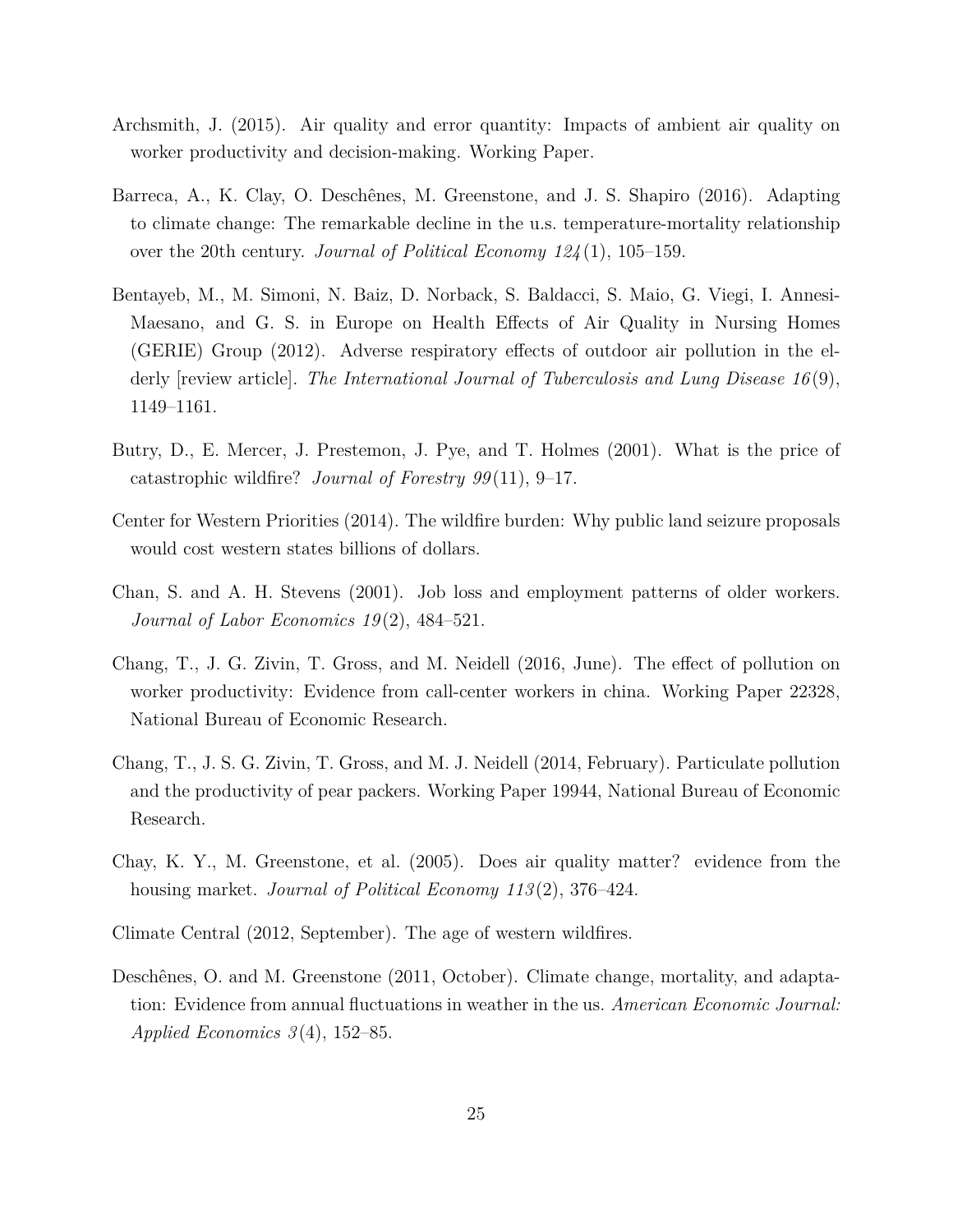- <span id="page-26-4"></span>Deschenes, O., M. Greenstone, and J. S. Shapiro (2012, August). Defensive investments and the demand for air quality: Evidence from the nox budget program and ozone reductions. Working Paper 18267, National Bureau of Economic Research.
- <span id="page-26-5"></span>Deschênes, O. and E. Moretti (2009, November). Extreme Weather Events, Mortality, and Migration. *The Review of Economics and Statistics 91* (4), 659–681.
- <span id="page-26-3"></span>Dockery, D. W., C. A. Pope, X. Xu, J. D. Spengler, J. H. Ware, M. E. Fay, B. G. J. Ferris, and F. E. Speizer (1993). An association between air pollution and mortality in six u.s. cities. *New England Journal of Medicine 329* (24), 1753–1759. PMID: 8179653.
- <span id="page-26-7"></span>Gorte, J. F. and R. D. Gorte (1979). Application of economic techniques to fire management. Forest Service General Technical Reort. INT-GTR-53.
- <span id="page-26-8"></span>Gorte, R. (2013). The rising cost of wildfire protection. Headwater Economics.
- <span id="page-26-2"></span>Graff Zivin, J. and M. Neidell (2009). Days of haze: Environmental information disclosure and intertemporal avoidance behavior. *Journal of Environmental Economics and Management 58* (2), 119–128.
- <span id="page-26-1"></span>Graff Zivin, J. and M. Neidell (2012, December). The Impact of Pollution on Worker Productivity. *American Economic Review 102* (7), 3652–73.
- <span id="page-26-0"></span>Hanna, R. and P. Oliva (2015). The effect of pollution on labor supply: Evidence from a natural experiment in Mexico City. *Journal of Public Economics 122* (C), 68–79.
- <span id="page-26-9"></span>Hesseln, H. and A. H. Berry (2004). The effect of the wildland-urban interface on prescribed burning costs in the pacific northwestern united states. *Journal of Forestry*.
- <span id="page-26-6"></span>Heutel, G., N. Miller, D. Molitor, and E. Zou (2016). Blowing smoke: Health impacts of wildfire plume dynamics. Working Paper.
- <span id="page-26-10"></span>Holmes, T. P., K. L. Abt, R. Huggett, and J. P. Prestemon (2007). Efficient and equitable design of wildfire mitigation programs. In T. C. Daniel, M. Carroll, C. Moseley, and C. Raish (Eds.), *People, Fire, and Forests: A Synthesis of Wildfire Social Science*, pp. 143–156. Oregon State University Press: Corvallis.
- <span id="page-26-11"></span>Hornbeck, R. and D. Keniston (2014). Creative destruction: Barriers to urban growth and the great boston fire of 1872. NBER Working Paper 20467.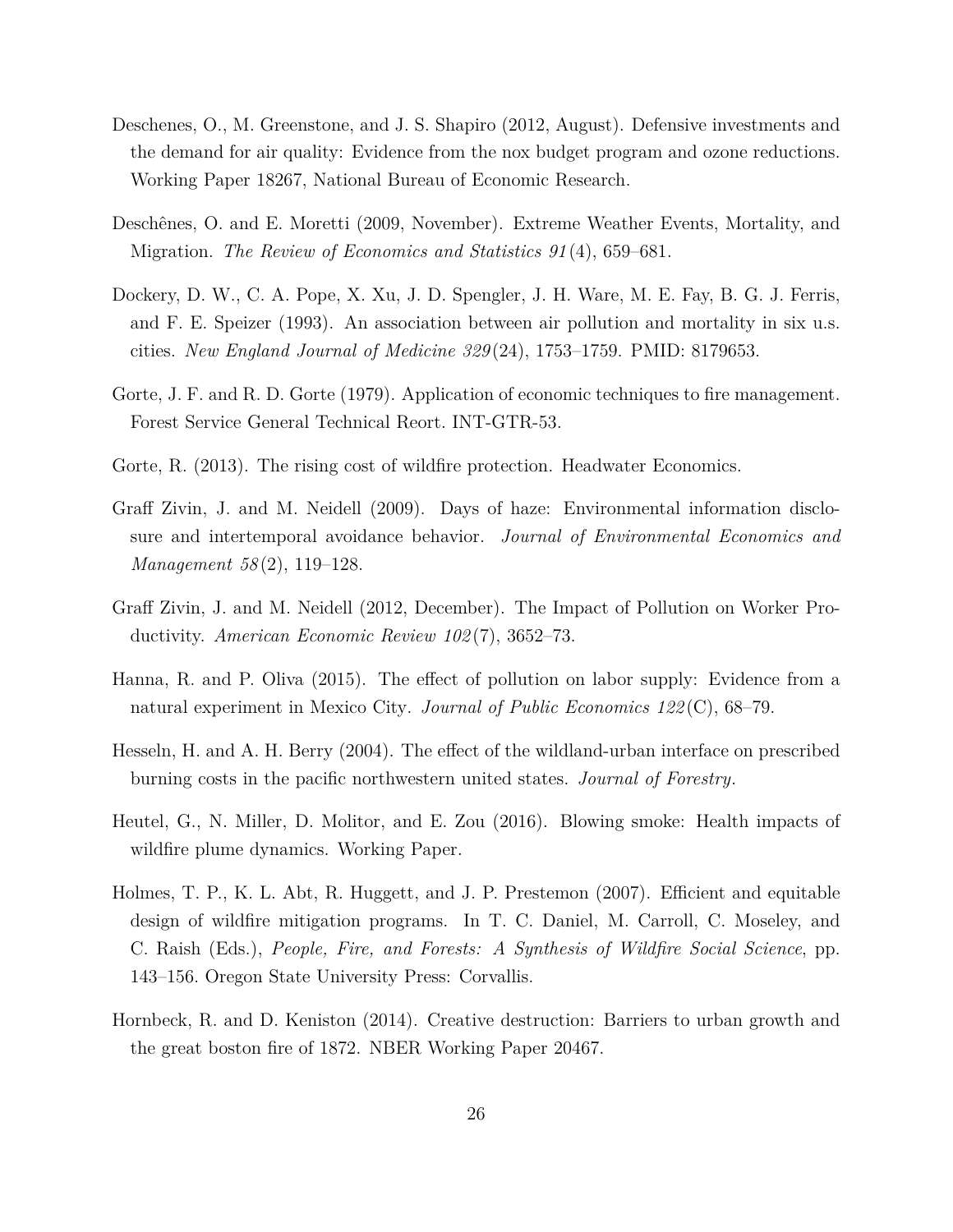- <span id="page-27-8"></span>Jones, B. A., J. A. Thacher, J. M. Chermak, and R. P. Berrens (2015). Wildfire smoke health costs: a methods case study for a southwestern us Ômega-fireÕ. *Journal of Environmental Economics and Policy 0*(0), 1–19.
- <span id="page-27-7"></span>Kochi, I., P. A. Champ, J. B. Loomis, and G. H. Donovan (2012). Valuing mortality impacts of smoke exposure from major southern california wildfires. *Journal of Forest Economics*  $18(1)$ ,  $61 - 75$ .
- <span id="page-27-6"></span>Kochi, I., G. H. Donovan, P. A. Champ, and J. B. Loomis (2010). The economic cost of adverse health effectsfrom wildfire-smoke exposure: a review. *International Journal of Wildland Fire 19* (7), 803–817.
- <span id="page-27-0"></span>Li, T., H. Liu, and A. Salvo (2015). Severe air pollution and labor productivity. Technical report, IZA Working Paper 8916.
- <span id="page-27-1"></span>Lichter, A., N. Pestel, and E. Sommer (2015, April). Productivity Effects of Air Pollution: Evidence from Professional Soccer. IZA Discussion Papers 8964, Institute for the Study of Labor (IZA).
- <span id="page-27-4"></span>Moretti, E. and M. Neidell (2011). Pollution, health, and avoidance behavior evidence from the ports of los angeles. *Journal of human Resources 46* (1), 154–175.
- <span id="page-27-2"></span>National Research Council (2011). Climate stabilization targets: Emissions, concentrations, and impacts over decades to millennia. Washington DC: National Academies Press.
- <span id="page-27-9"></span>Nielsen-Pincus, M., Autumn Ellison, Cassandra Mosley, and Emily Jane Davis (2012). The effect of large wildfires on local labor markets. Ecosystem Workforce Program Working Paper, Institute for a Sustainable Environment, University of Oregon.
- <span id="page-27-5"></span>Paveglio, T. B., H. Brenkert-Smith, T. Hall, and A. M. Smith (2015). Understanding social impact from wildfires: advancing means for assessment. *International Journal of Wildland Fire 24* (2), 212–224.
- <span id="page-27-3"></span>Pope, C. A., R. T. Burnett, D. Krewski, M. Jerrett, Y. Shi, E. E. Calle, and M. J. Thun (2009). Cardiovascular mortality and exposure to airborne fine particulate matter and cigarette smoke shape of the exposure-response relationship. *Circulation 120* (11), 941– 948.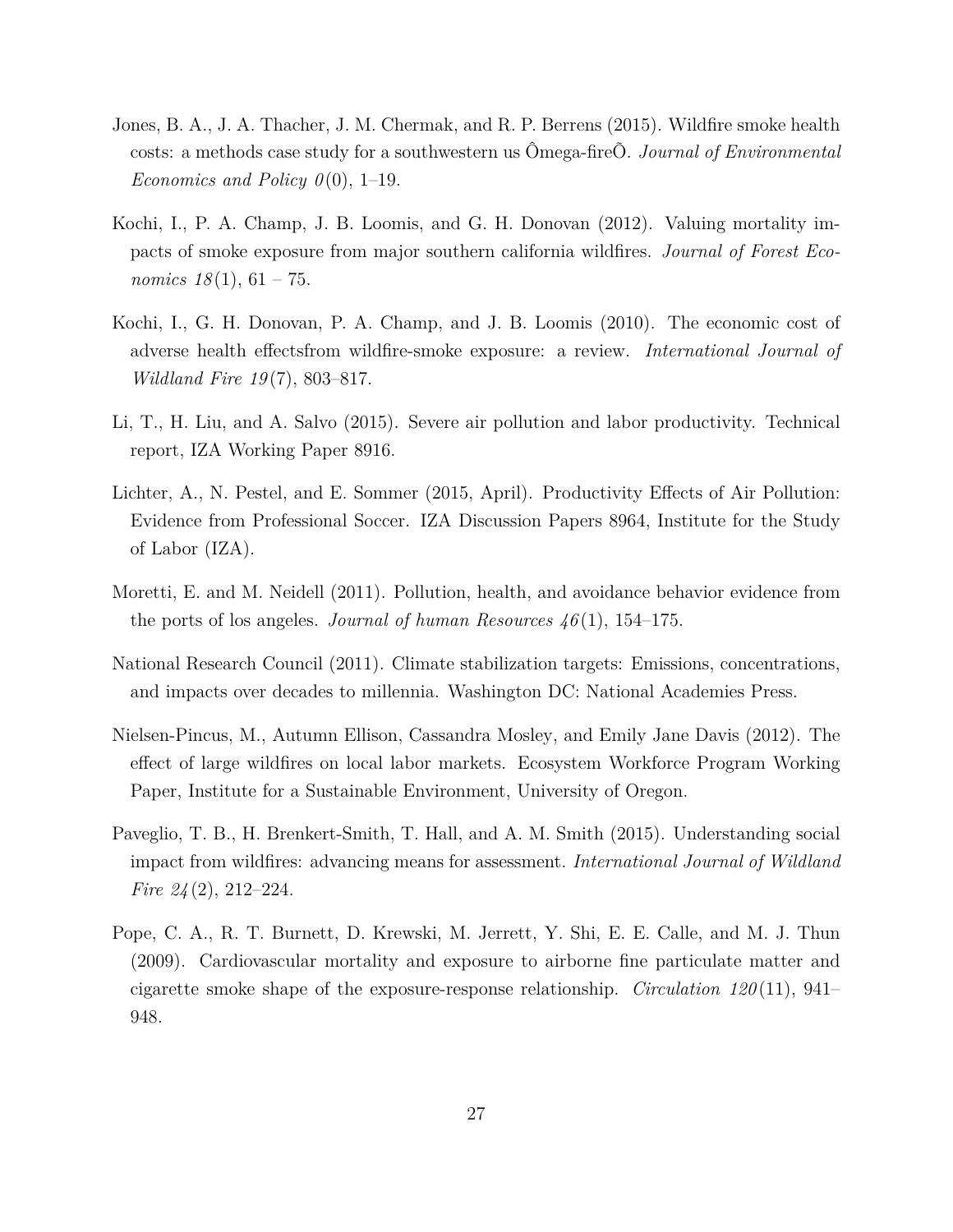- <span id="page-28-1"></span>Quadrennial Fire Review (2015, May). 2014 quadrennial fire review final report. USDA Forest Service: Fire and Aviation Management, and Department of the Interior: Office of Wildland Fire.
- <span id="page-28-3"></span>Richardson, L. A., P. A. Champ, and J. B. Loomis (2012). The hidden cost of wildfires: Economic valuation of health effects of wildfire smoke exposure in southern california. *Journal of Forest Economics 18* (1), 14–35.
- <span id="page-28-5"></span>Ruhm, C. J. (2000). Are recessions good for your health? *The Quarterly Journal of Economics 115* (2), 617–650.
- <span id="page-28-0"></span>Schlenker, W. and W. R. Walker (2016). Airports, air pollution, and contemporaneous health. *The Review of Economic Studies 83* (2), 768–809.
- <span id="page-28-4"></span>Sparhawk, W. (1925). The use of liability ratings in planning forest fire protection. *Journal of Agricultural Research*.
- <span id="page-28-2"></span>Thelen, B., N. H. French, B. W. Koziol, M. Billmire, R. C. Owen, J. Johnson, M. Ginsberg, T. Loboda, and S. Wu (2013). Modeling acute respiratory illness during the 2007 san diego wildland fires using a coupled emissions-transport system and generalized additive modeling. *Environmental Health: A Global Access Science Source 12* (94).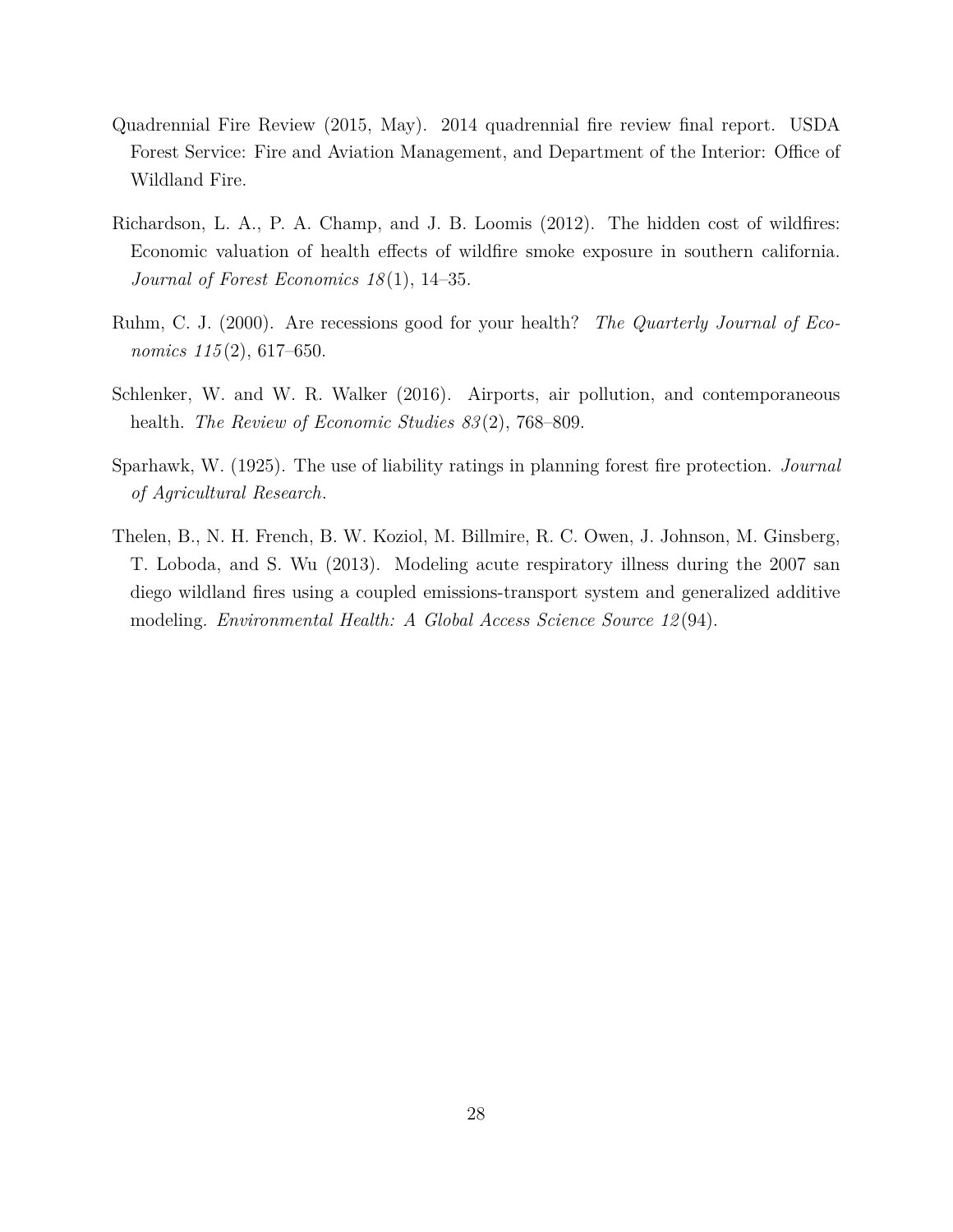# **7 Figures and Tables**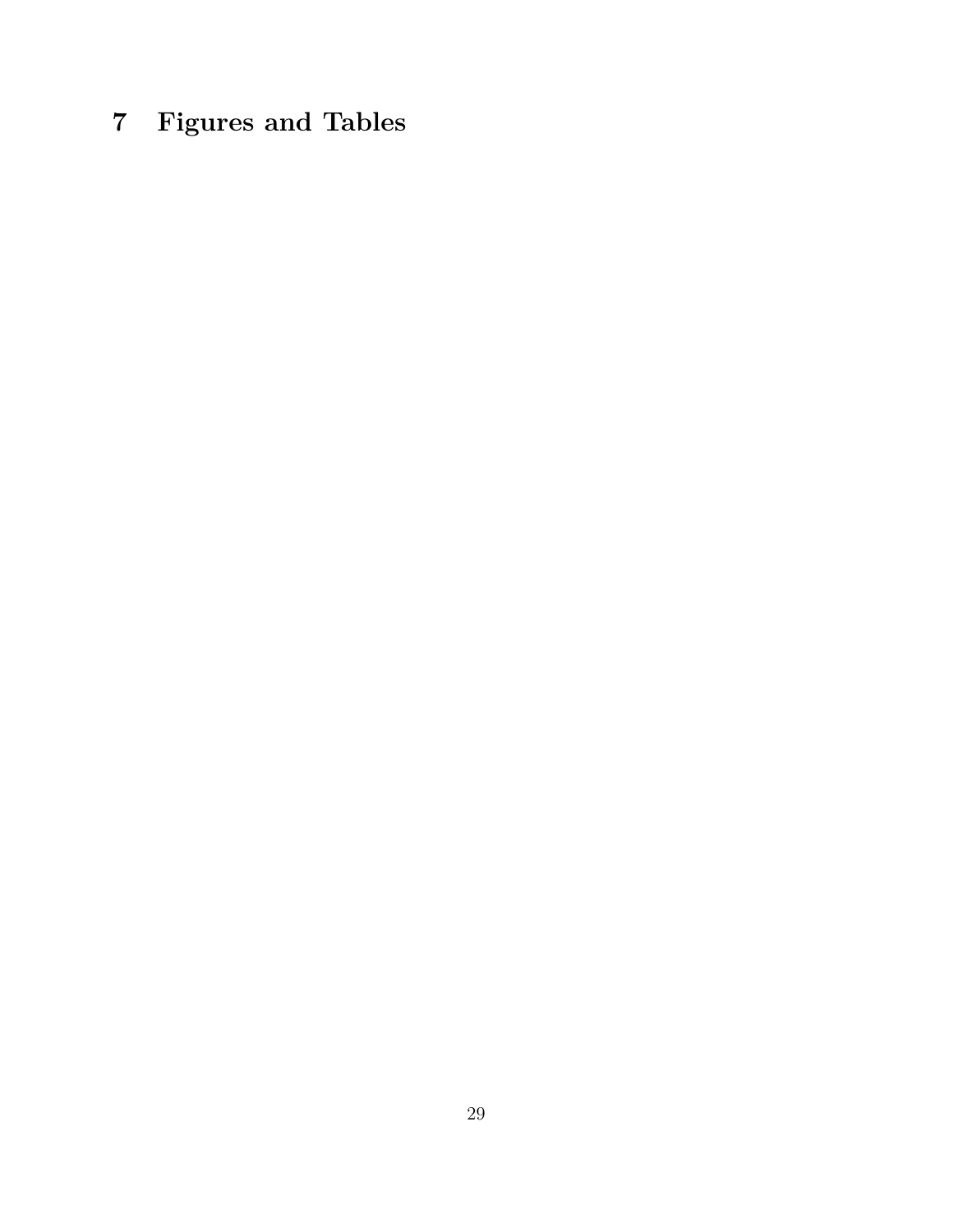<span id="page-30-0"></span>

*A. Days of Wildfire*

*B. Days of Smoke Exposure*



*Notes*: This figure plots ZIP Code level average annual days of wildfire according to the wildfire register data (Panel A) and days of smoke exposure (Panel B) for the lower 48 states. Both wildfire and smoke exposure are calculated over the 2006-2012 period.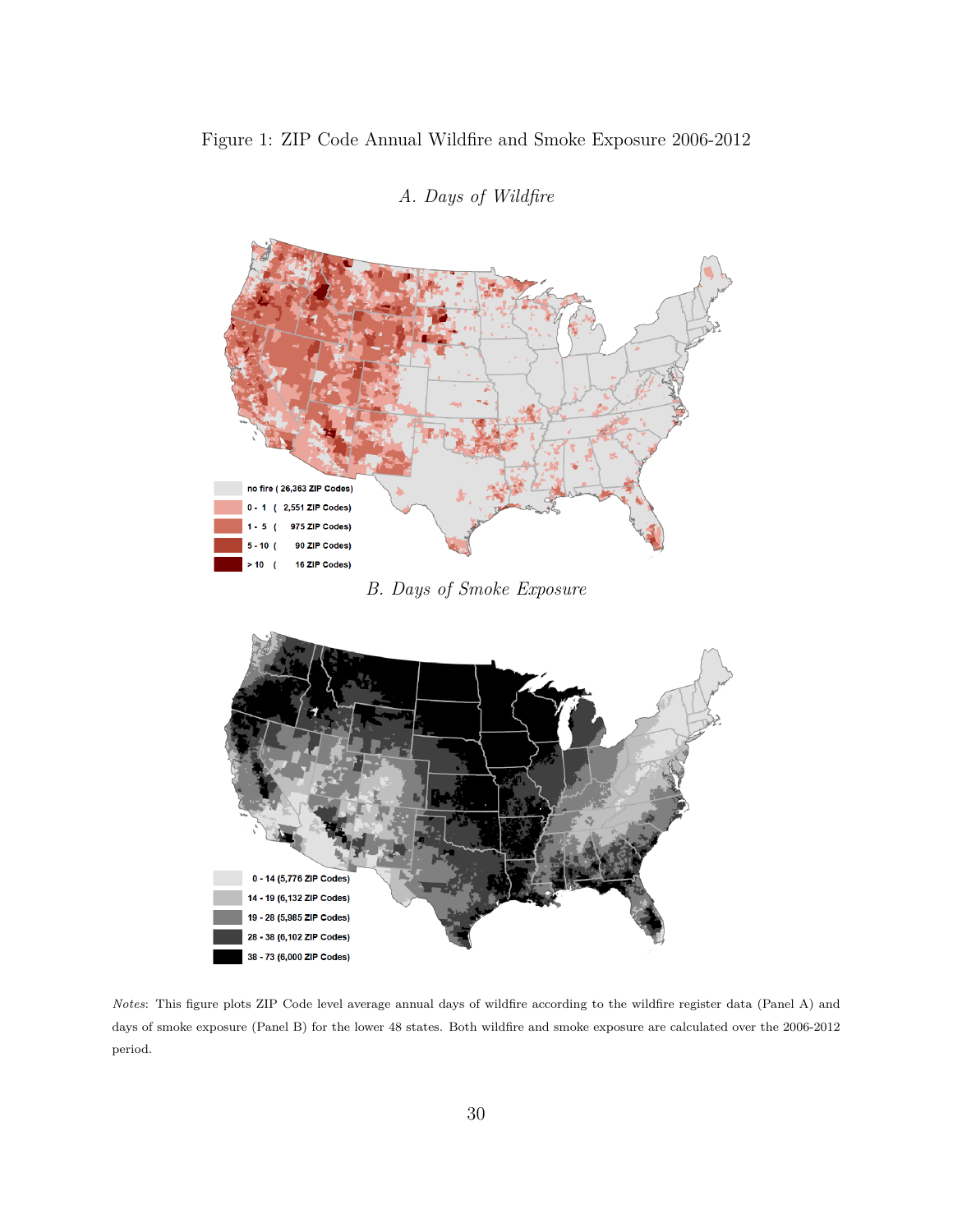<span id="page-31-0"></span>



*Notes*: This figure plots the distribution of PM2*.*<sup>5</sup> concentration for each day within a 40-day window around 4 million smoke shock events. Event day 0 corresponds to the smoke exposure day, and event day -20 is normalized to 0. Average daily PM2*.*<sup>5</sup> concentration is about 11  $\mu g/m^3$ .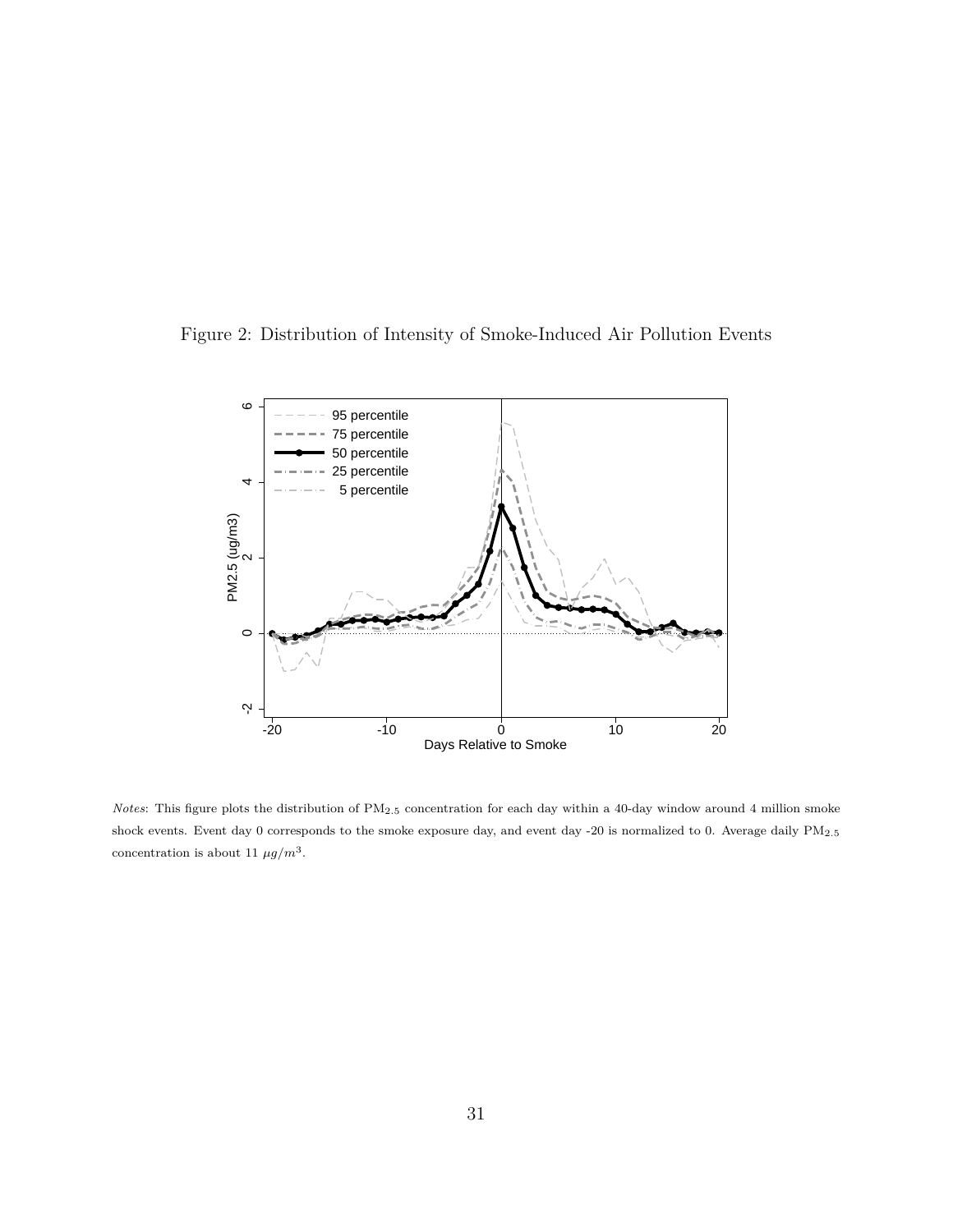Figure 3: Distribution of ZIP Code Annual Smoke Exposure Days



*Notes*: This figure presents the distribution of ZIP Code annual level smoke exposure days. ZIP Codes with more than 100 days of smoke within a year are grouped into the  $">100"$  category.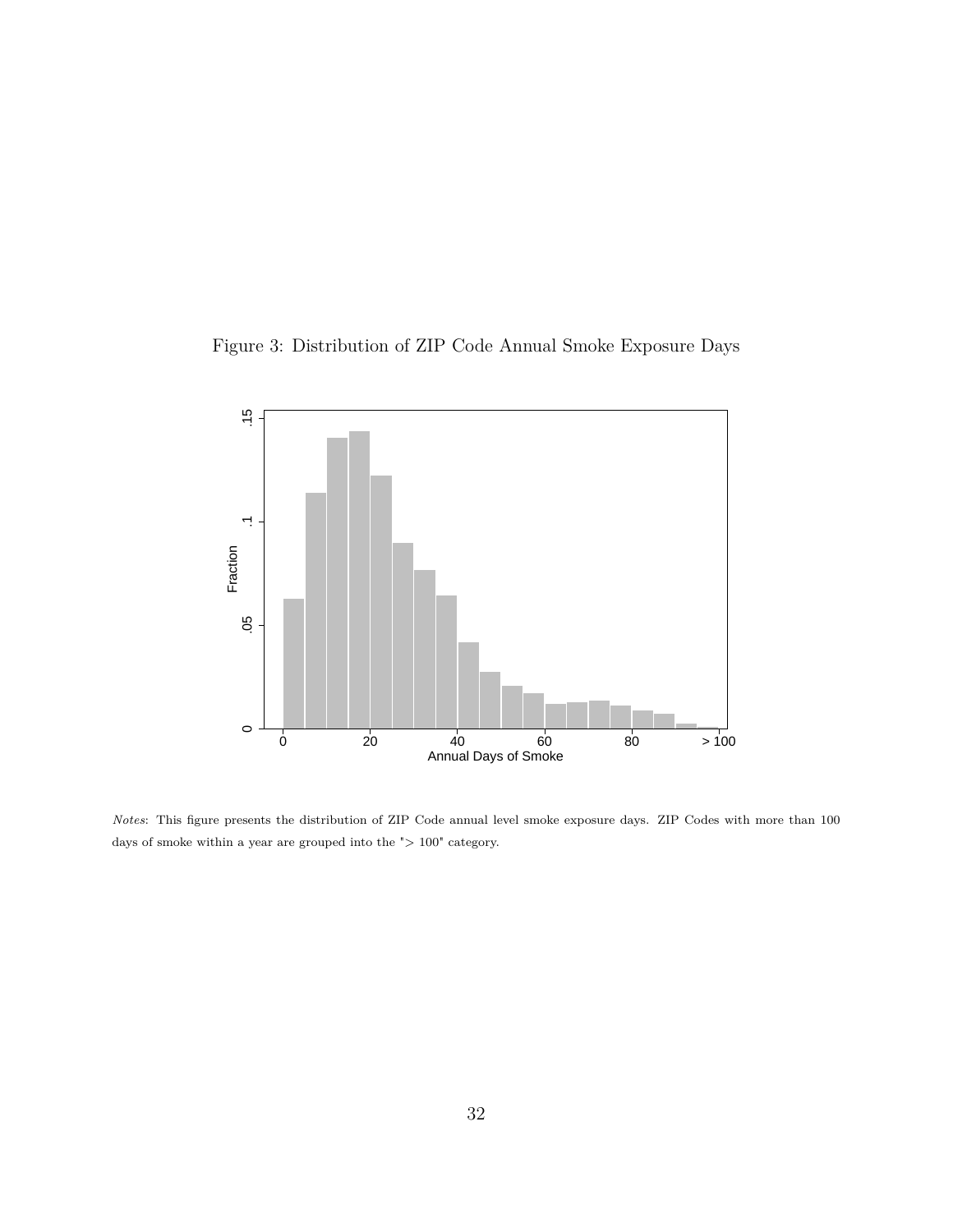

<span id="page-33-0"></span>

*Notes*: The figure presents earnings effects coefficients from a regression with indicators for binned exposure days. Exposure *>*60 days is collapsed into one bin. Linear and quadratic lines are fit to entire range of data. The quadratic term is 0.00002, and is statistically significant at  $p < 0.05$ . The shaded regions represent 95% confidence intervals.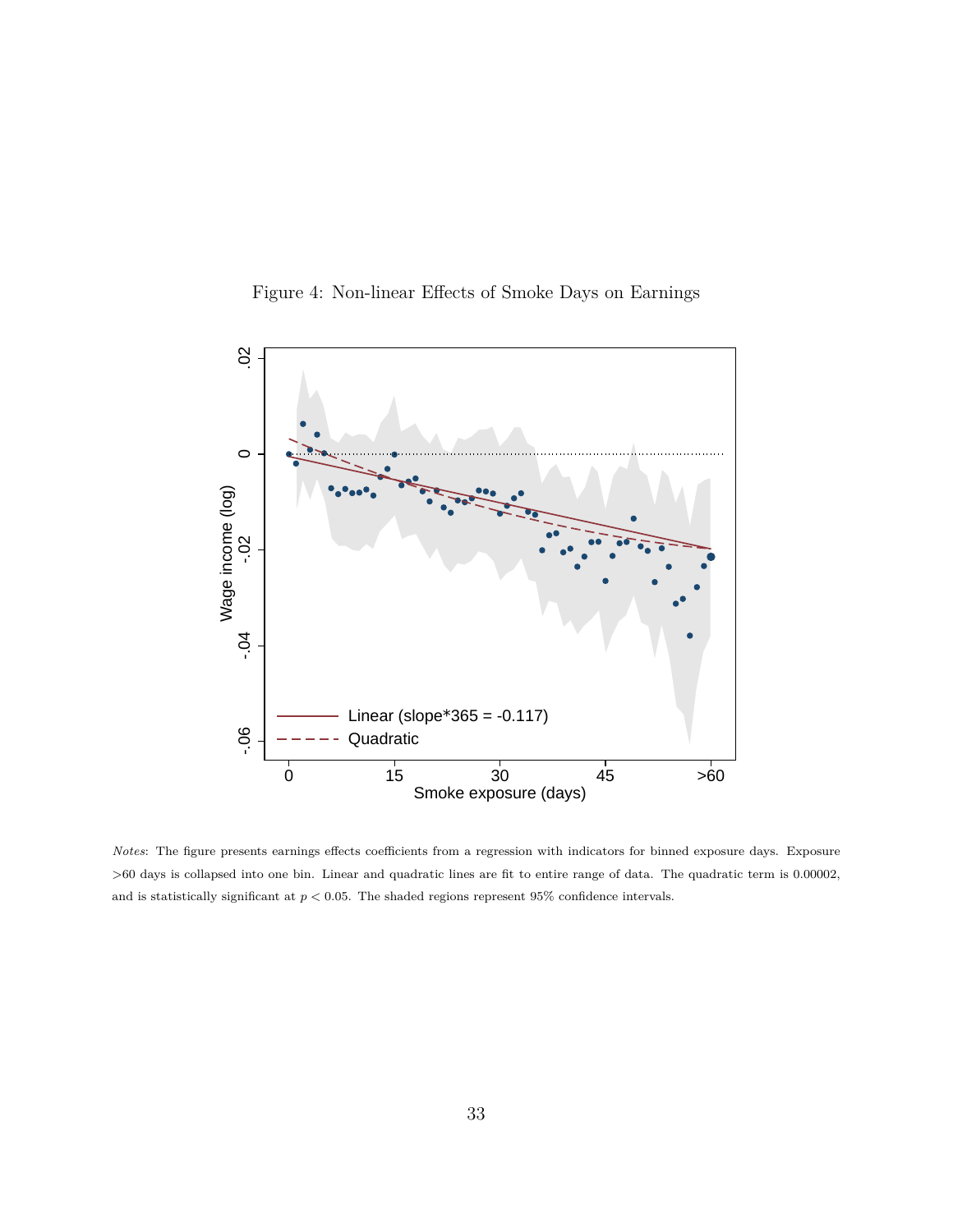



*Notes*: The figure presents coefficients from a regression of log earnings on indicators for binned exposure days. Exposure *>*60 days is collapsed into one bin. Linear and quadratic lines are fit to entire range of data. Neither quadratic term is statistically significant. The shaded regions represent 95% confidence intervals.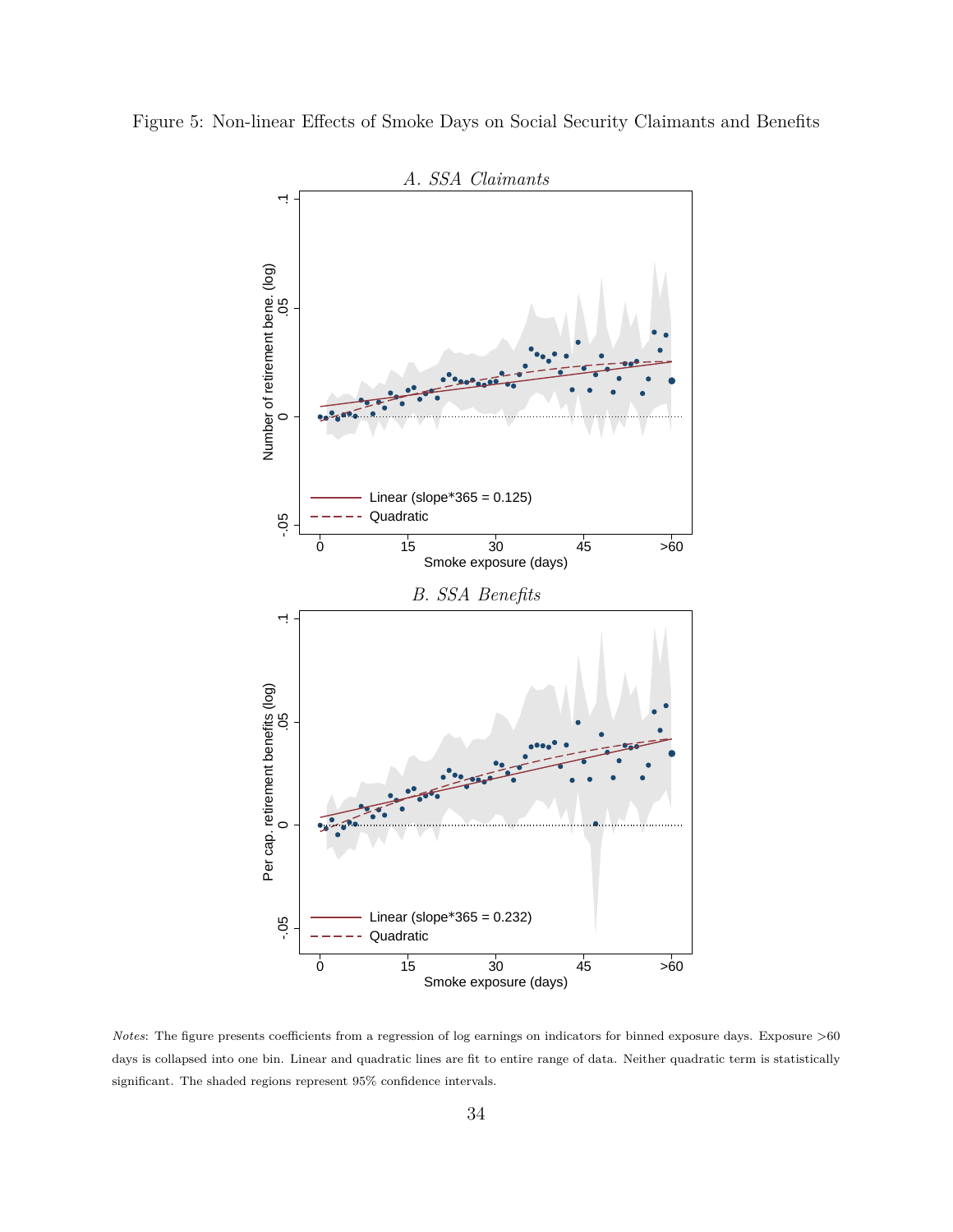### <span id="page-35-0"></span>Figure 6: Heterogeneous Effects of Smoke on Industry-specific Labor Earnings



*Panel A. Per Capita Income*





*Notes*: Industry-specific effects of smoke on county level payroll income using data from the County Business Patterns. Panel A present coefficients obtained from a single regression where smoke effect is allowed to vary flexibly by 2-digits NAICS. Regression controls for NAICS∗county fixed effects and NAICS∗state∗year fixed effects. Panel B shows industry-specific coefficients scaled up by average annual total industry-wise payroll income during the 2006-2012 period.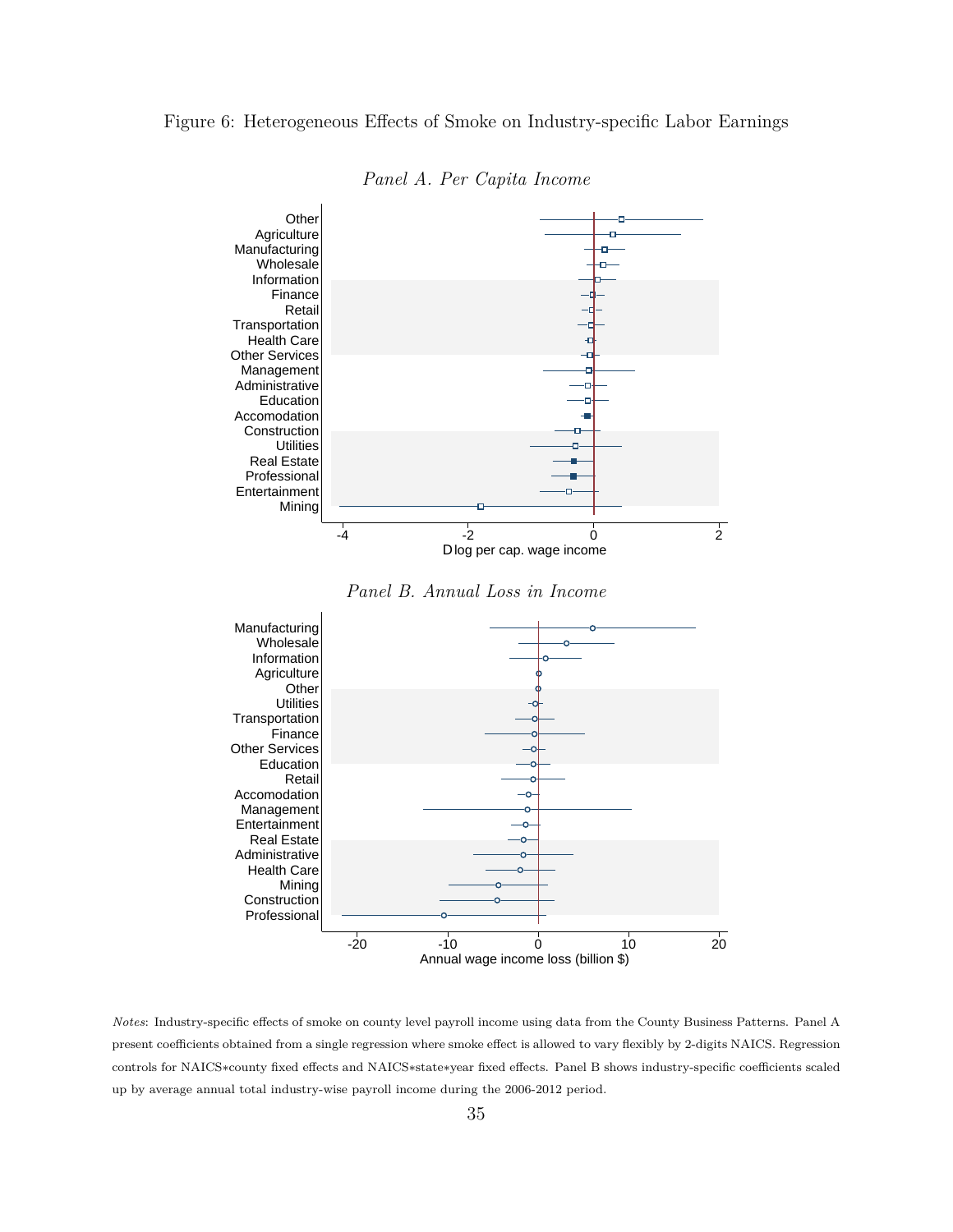<span id="page-36-0"></span>

|                                                                                | (1)                             | All months June - October<br>$\left(2\right)$ |
|--------------------------------------------------------------------------------|---------------------------------|-----------------------------------------------|
| Distance to the nearest wildfire (miles)<br>N                                  | 1442.4<br>(964.6)<br>51,376,091 | 1338.3<br>(983.4)<br>27,270,394               |
| Smoke exposure $(\%)$<br>Smoke exposure $\frac{\text{days}}{\text{year}}$<br>N | 6.06<br>22.1<br>69,230,589      | 11.2<br>17.0<br>29,275,250                    |

Table 1: Summary Statistics of Smoke Exposure

*Notes*: This table shows tax income weighted average ZIP Code daily level distance to the nearest wildfire and smoke exposure frequency. Statistics are calculated separately for all months and for usual wildfire season. Data are from year 2006 to 2012. Reduction in observations in computing distance relative to smoke variables is due to absence of wildfires according to the fire register data.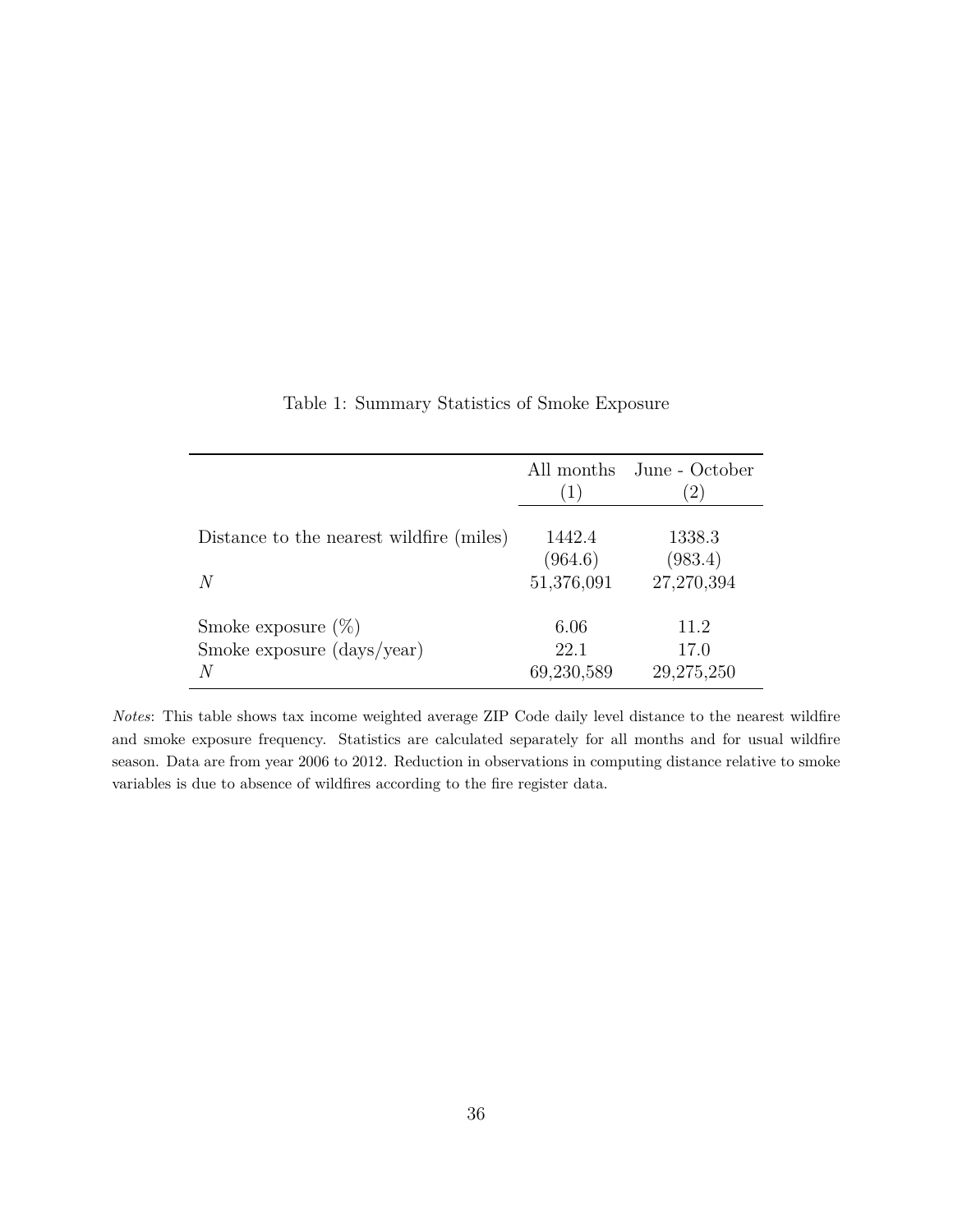<span id="page-37-0"></span>

|                                        | $PM_{2.5}$    | $PM_{10}$          | $O_3$               | $\rm CO$   | NO <sub>2</sub> | SO <sub>2</sub> |  |
|----------------------------------------|---------------|--------------------|---------------------|------------|-----------------|-----------------|--|
|                                        | $(\mu g/m^3)$ | $(\mu g/m^3)$      | (ppb)               | (ppb)      | (ppm)           | (ppm)           |  |
|                                        | (1)           | $\left( 2\right)$  | $\left(3\right)$    | (4)        | (5)             | (6)             |  |
|                                        |               |                    | A. Pollutant Levels |            |                 |                 |  |
| Daily Mean                             | 10.85         | 22.92              | 2.85                | 41.44      | 12.04           | 2.39            |  |
| Exposure                               | 3.83          | 7.16               | 0.41                | 2.75       | 1.38            | 0.34            |  |
|                                        | (0.26)        | (0.32)             | (0.04)              | (0.52)     | (0.18)          | (0.06)          |  |
| B. Effect on Daily Mean, Standardized  |               |                    |                     |            |                 |                 |  |
| Exposure                               | 0.34          | 0.24               | 0.25                | 0.07       | 0.10            | 0.07            |  |
|                                        | (0.02)        | (0.02)             | (0.02)              | (0.01)     | (0.01)          | (0.01)          |  |
| C. Effect on Annual Mean, Standardized |               |                    |                     |            |                 |                 |  |
| Exposure/365                           | 3.10          | 1.58               | 1.38                | 0.88       | 0.04            | $-0.25$         |  |
|                                        | (0.94)        | (0.77)             | (0.43)              | (0.92)     | (0.39)          | (0.61)          |  |
| Observations                           | $20.1$ mil    | $11.4 \text{ mil}$ | $29.2$ mil          | $20.0$ mil | $19.1$ mil      | $21.5$ mil      |  |
| $#$ ZIP clusters                       | 13,541        | 10,401             | 15,069              | 8,942      | 8,587           | 9,726           |  |
| $#$ Date clusters                      | 2,496         | 2,496              | 2,496               | 2,496      | 2,496           | 2,496           |  |

Table 2: Effects of Smoke Exposure on EPA Criteria Pollutants

*Notes*: Each cell corresponds to a separate regression. Standardized variables are obtained by subtracting pollutant-specific means and diving by the standard deviation. *Exposure* counts annual number of days a ZIP Code is exposed to wildfire smoke. All regressions include ZIP Code fixed effects and state∗year fixed effects. Weather controls include 9 daily temperature bins and 6 annual precipitation bins. Regressions are weighted by ZIP Code-annual number of tax exemptions. Standard errors are two-way clustered at the ZIP Code and the state-year level.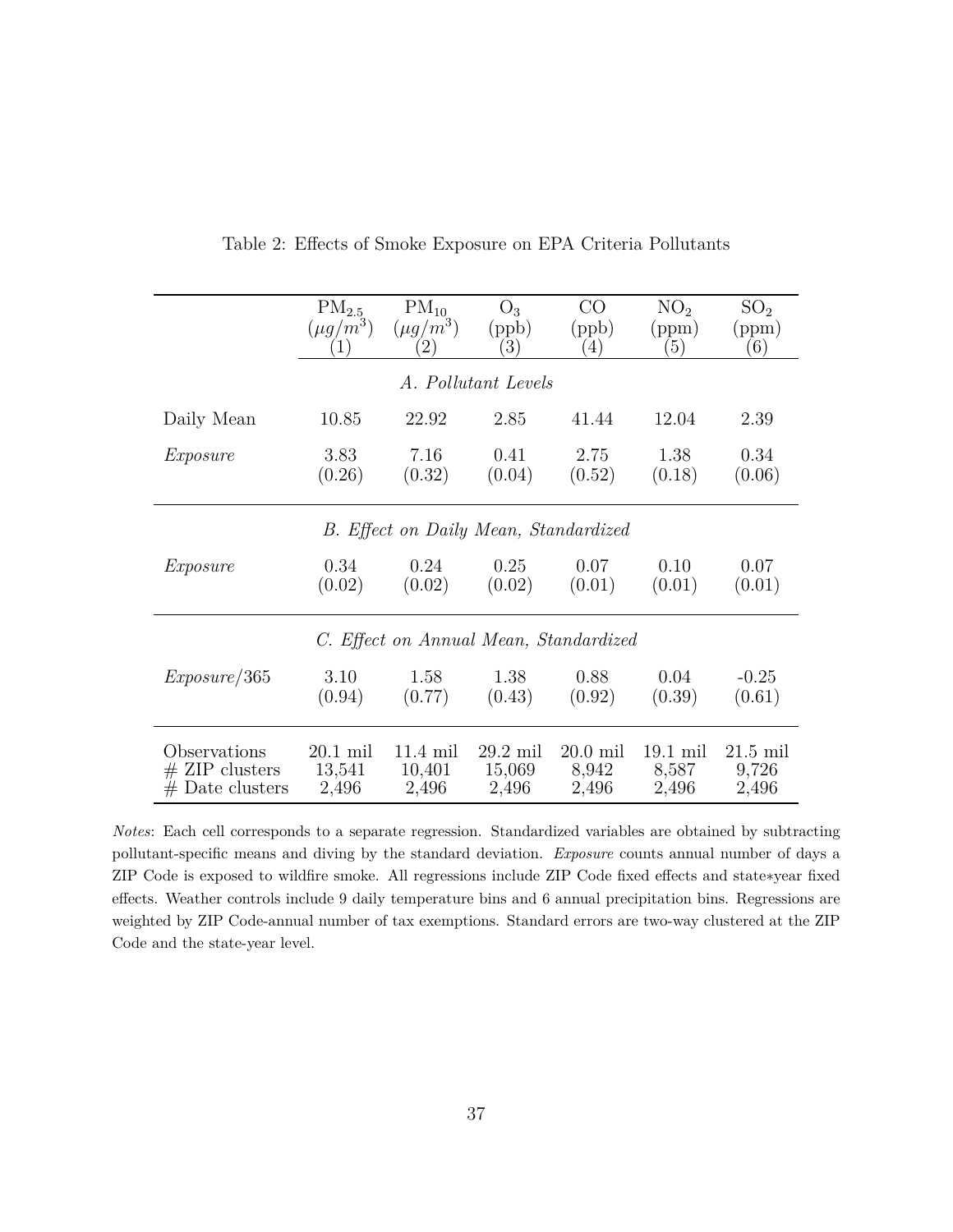| Dependent variable: Per capita wage income (log)                          |                        | (2)                                            | $\left(3\right)$       |  |  |  |
|---------------------------------------------------------------------------|------------------------|------------------------------------------------|------------------------|--|--|--|
| A. Independent variable: smoke (days/365)                                 |                        |                                                |                        |  |  |  |
| Exposure/365                                                              | $-0.100***$<br>(0.038) | $-0.123***$<br>(0.043)                         | $-0.152***$<br>(0.043) |  |  |  |
| B. Independent variable: "deep" smoke (days/365)                          |                        |                                                |                        |  |  |  |
| Exposure/365                                                              |                        | $-0.167***$ $-0.195***$<br>$(0.045)$ $(0.048)$ | $-0.193***$<br>(0.049) |  |  |  |
| Exclude fire ZIP Codes<br>Exclude large ZIP Codes<br>N<br>$N$ (ZIP Codes) | 185,719<br>29,005      | 177,482<br>28,725                              | 163,973<br>26,179      |  |  |  |

<span id="page-38-0"></span>Table 3: Effect of Wildfire Smoke on Annual Per Capita Wage Income

*Notes*: Each cell corresponds to a separate regression. Dependent variable is log per capita wage income from IRS Statistics of Income. *Exposure* counts number of days a ZIP Code is exposed to wildfire smoke. *Deep Exposure* counts number of days a ZIP Code is exposed to wildfire smoke when all its neighbor ZIP Codes are exposed. Fire ZIP Codes include all ZIP Code-year that ever had wildfires according to the fire register data. All regressions include ZIP Code fixed effects and state∗year fixed effects. Weather controls include 9 daily temperature bins and 6 annual precipitation bins. Regressions are weighted by ZIP Code-annual number of tax exemptions. Standard errors are two-way clustered at the ZIP Code and the state-year level.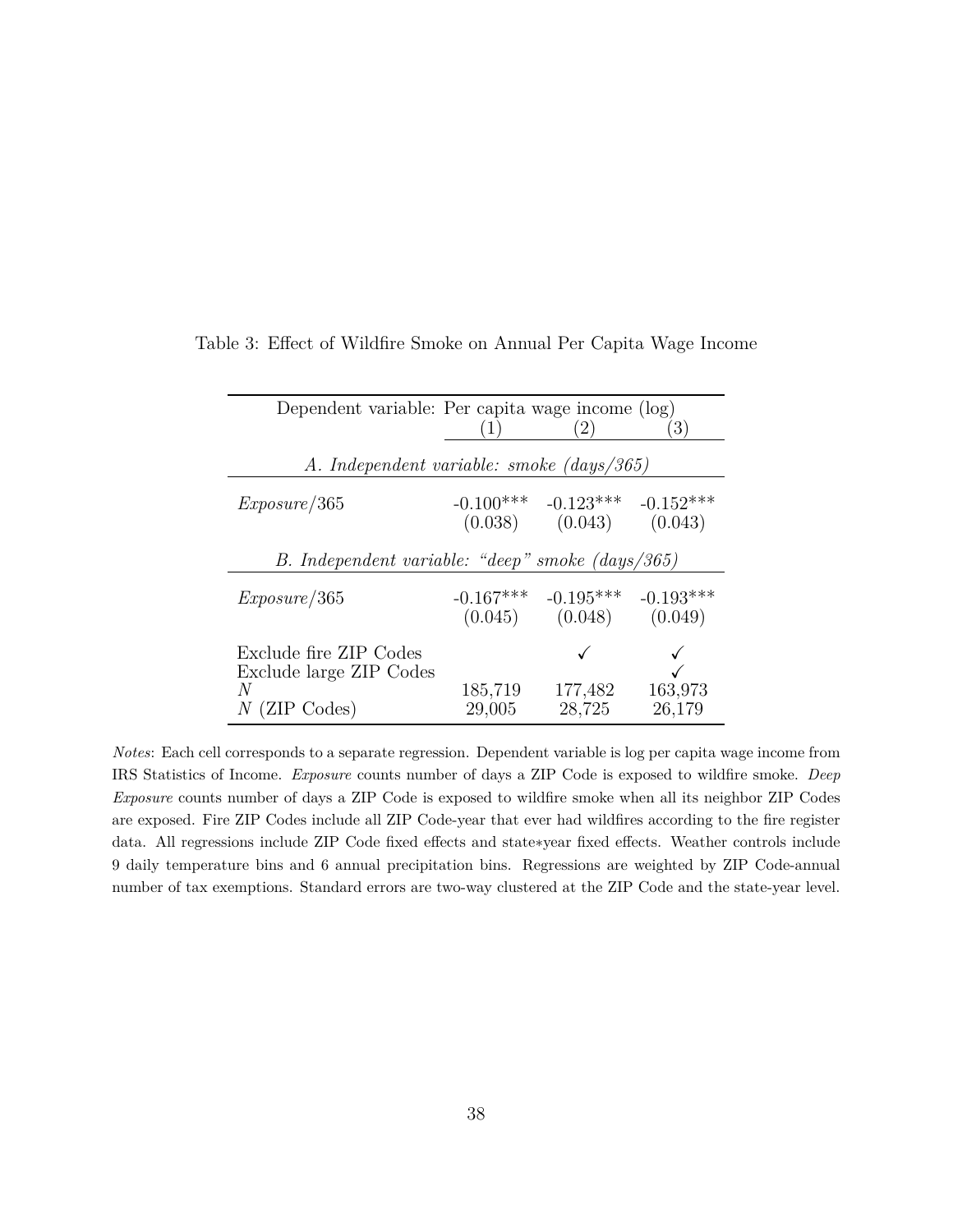| Source of measure: | ACS                | Social Security Admin.              |                   |  |
|--------------------|--------------------|-------------------------------------|-------------------|--|
|                    | $1^{\circ}$        | (2)                                 | (3)               |  |
|                    | LFP                | Number of retire<br>Per cap. retire |                   |  |
|                    |                    | bene. $(\log)$                      | benefits $(\log)$ |  |
| Exposure/365       | $-0.035**$         | $0.112**$                           | $0.206***$        |  |
|                    | (0.016)            | (0.054)                             | (0.065)           |  |
| Mean dep. var.     | 0.72               |                                     |                   |  |
| N<br>(PUMA)<br>Ν   | 8,123,486<br>2,054 | 187,665                             | 173,687           |  |
| ZIP Codes)         |                    | 28,410                              | 28,373            |  |

<span id="page-39-0"></span>Table 4: The Effect of Wildfire Smoke on Labor Force Participation and Retirement Income

*Notes*: Each column corresponds to a separate regression. Dependent variable is log per capita retirement or disability insurance (DI) income. *Exposure* counts number of days a ZIP Code is exposed to wildfire smoke. Fire ZIP Codes include all ZIP Code-year that ever had wildfires according to the fire register data. All regressions include ZIP Code fixed effects and state∗year fixed effects. Weather controls include 9 daily temperature bins and 6 annual precipitation bins. Regressions are weighted by ZIP Code-annual number of tax exemptions. Standard errors are two-way clustered at the ZIP Code and the state-year level.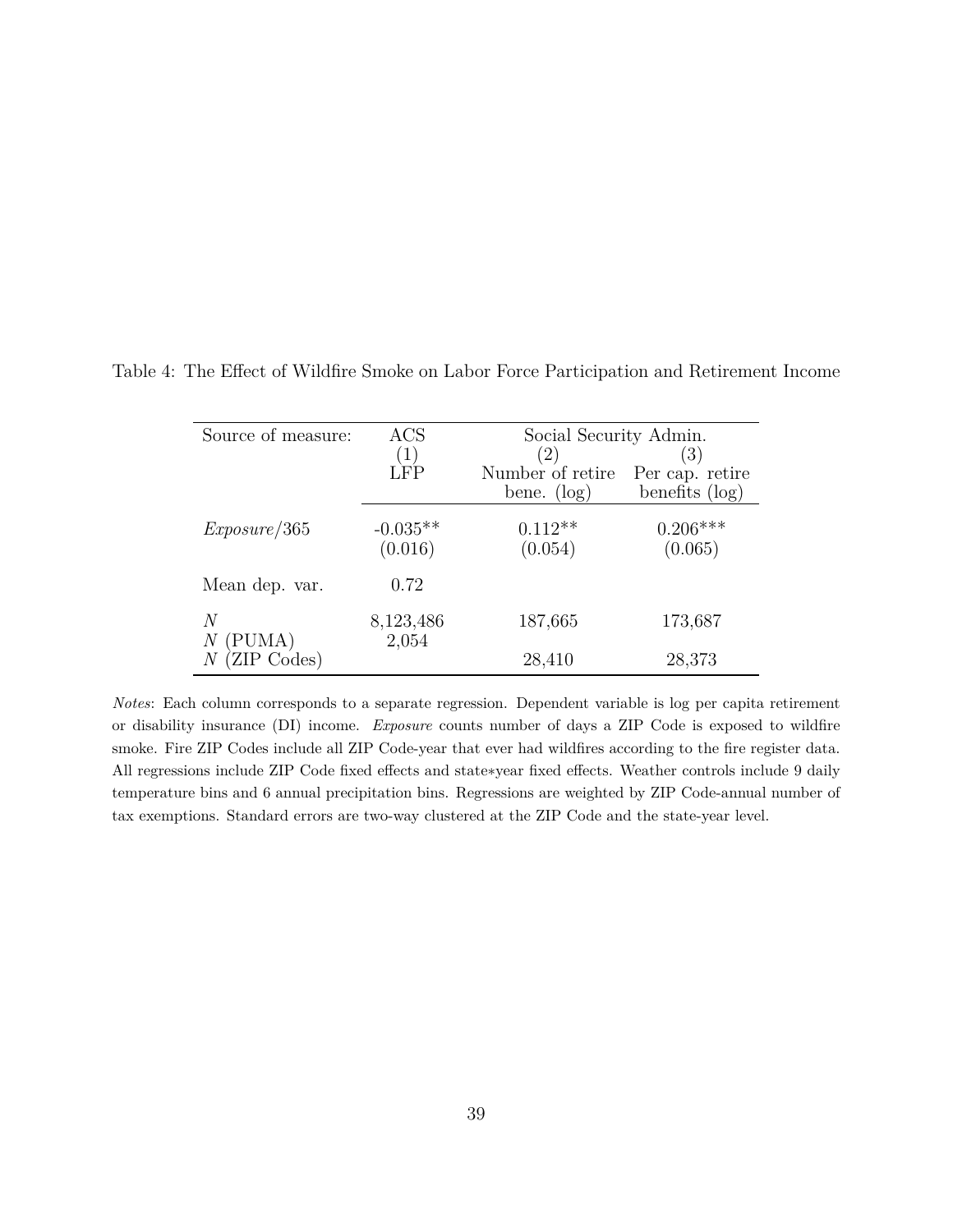|                                       | (1)                    | $\left( 2\right)$     | $\left( 3\right)$      | $\left( 4\right)$      | (5)                   | $\left( 6\right)$     |
|---------------------------------------|------------------------|-----------------------|------------------------|------------------------|-----------------------|-----------------------|
| (Exposure)/365                        | $-0.146***$<br>(0.044) | $-0.129**$<br>(0.012) | $-0.152***$<br>(0.058) | $-0.175***$<br>(0.050) | $-0.145**$<br>(0.059) | $-0.169**$<br>(0.068) |
| $(Exposure)/365 * un employment rate$ | $0.038**$<br>(0.015)   |                       | 0.014<br>(0.020)       | $0.042**$<br>(0.017)   |                       | 0.014<br>(0.023)      |
| $(Exposure)/365 * home price shock$   |                        | 0.073<br>(0.122)      | 0.064<br>(0.130)       |                        | 0.044<br>(0.121)      | 0.037<br>(0.127)      |
| Exclude fire ZIP Codes                |                        |                       |                        | $\checkmark$           | ✓                     | $\checkmark$          |
| $\,N$<br>$\,N$<br>(ZIP Codes)         | 185,556<br>28,977      | 50,737<br>8,552       | 50,602<br>8,531        | 177,319<br>28,697      | 49,120<br>8,474       | 48,985<br>8,453       |

Table 5: The Effect of Wildfire Smoke on Log Per Capita Wage Income: Heterogeneity by Local Economic Conditions

<span id="page-40-0"></span>*Notes*: Each column corresponds to <sup>a</sup> separate regression. Dependent variable is log per capita wage income from IRS SOI tax statistics.*Exposure* counts number of days <sup>a</sup> ZIP Code is exposed to wildfire smoke. *unemployment rate* is demeaned state-year level unemployment rate (%). *home price shock* is ZIP Code-year level demeaned logged change in median home sale price relative to year <sup>2005</sup> average according to Zillow data. Fire ZIP Codes include all ZIP Code-year that ever had wildfires according to the fire register data. All regressions include ZIP Code fixed effects and state<sup>∗</sup>year fixed effects. Weather controls include 9 daily temperature bins and 6 annual precipitation bins. Regressionsare weighted by ZIP Code-annual number of tax exemptions. Standard errors are two-way clustered at the ZIP Code and the state-year level.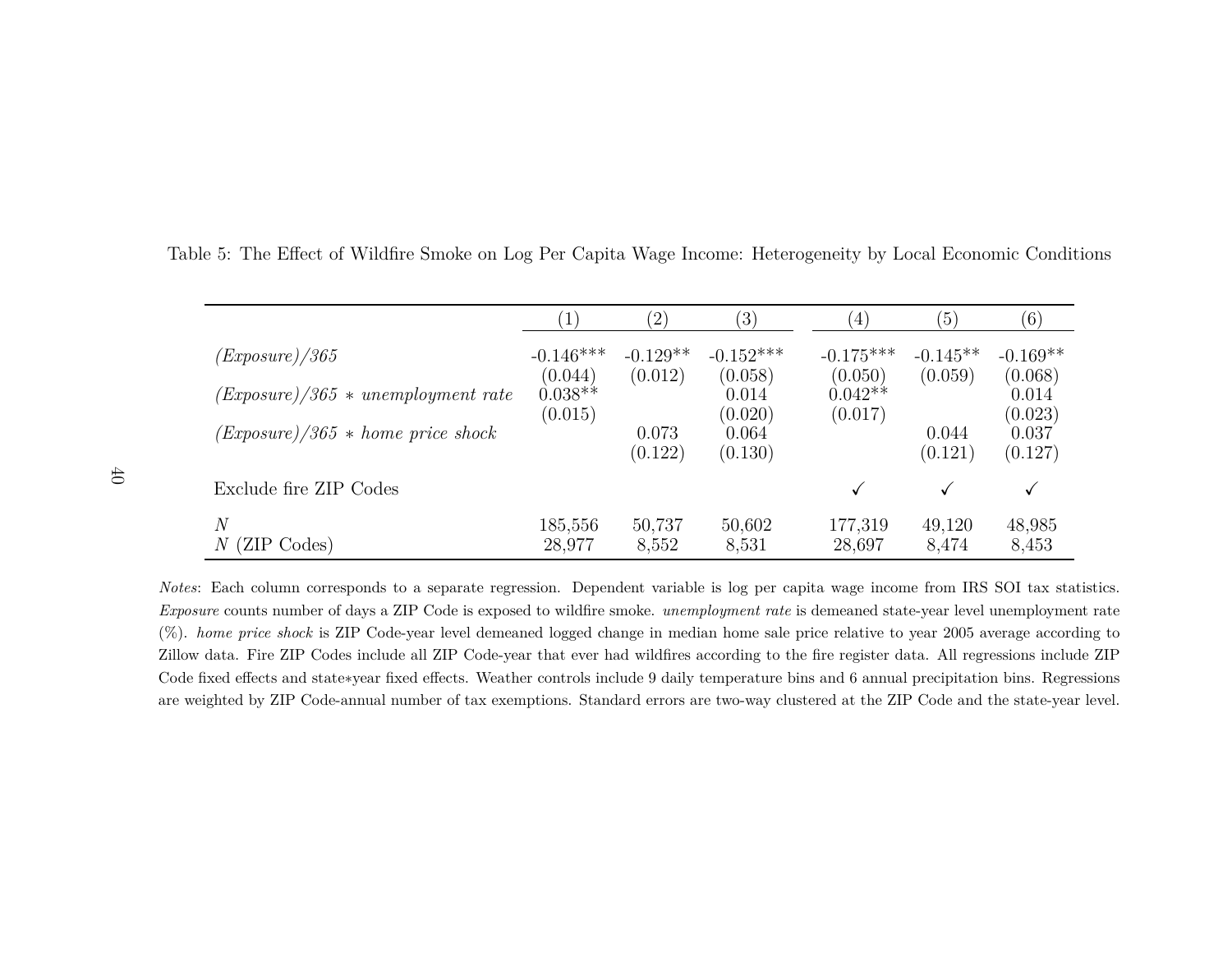# **A Appendix**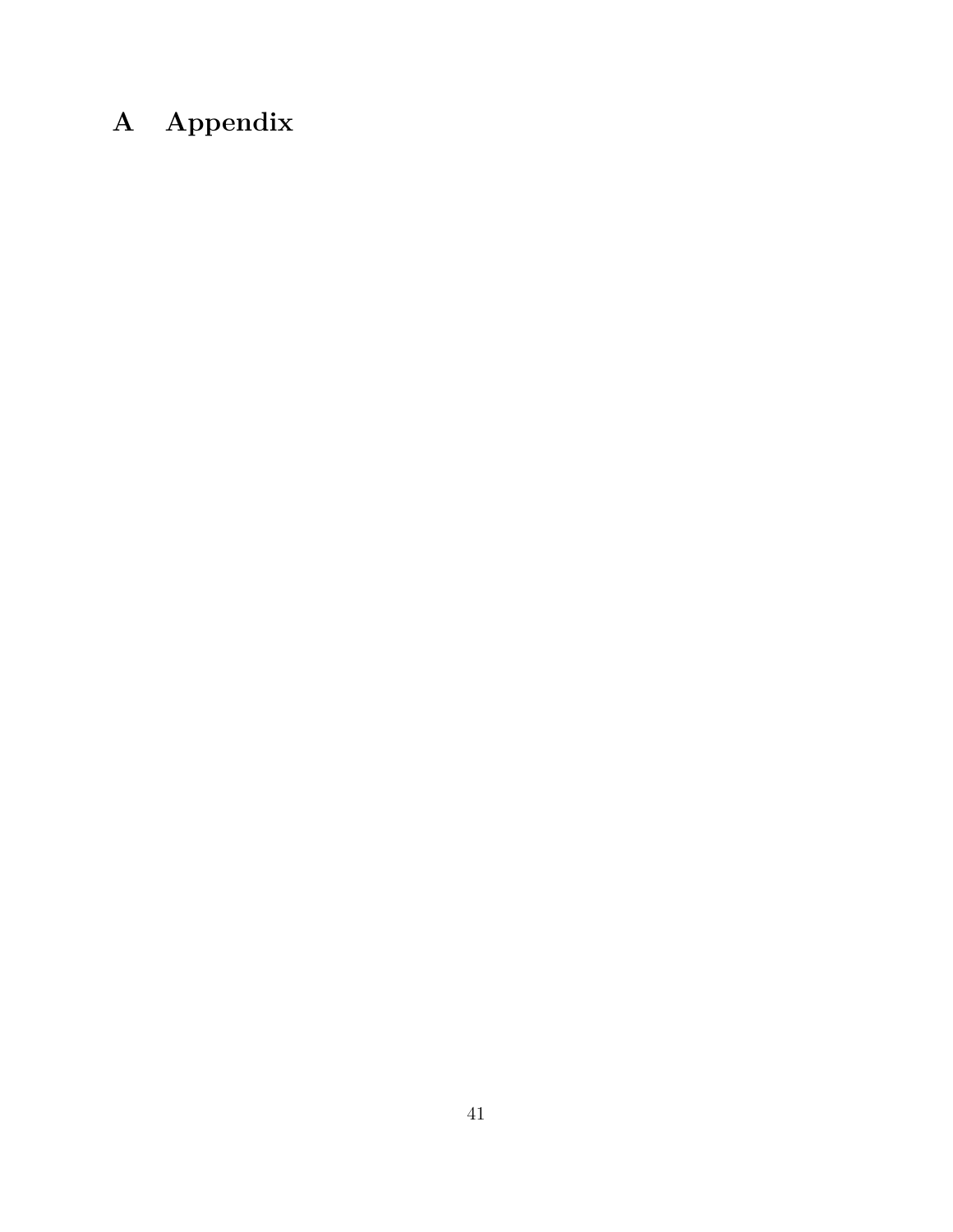|                           | $\left(1\right)$       | $\left( 2\right)$     | $\left(3\right)$               | (4)                    | $\left(5\right)$      | (6)                             |
|---------------------------|------------------------|-----------------------|--------------------------------|------------------------|-----------------------|---------------------------------|
| Exposure                  | $-0.096***$<br>(0.037) | $-0.082**$<br>(0.037) | $-0.093**$<br>(0.038)          | $-0.116***$<br>(0.040) | $-0.106**$<br>(0.043) | $-0.112***$<br>(0.042)          |
| <i>Exposure</i> (lag)     | $-0.061$               |                       | $-0.093*$                      | $-0.069$               |                       | $-0.113**$                      |
| <i>Exposure</i> (lead)    | (0.039)                | $-0.042$<br>(0.034)   | (0.049)<br>$-0.060$<br>(0.038) | (0.046)                | $-0.052$<br>(0.039)   | (0.056)<br>$-0.069*$<br>(0.041) |
| Exclude fire ZIP Codes    |                        |                       |                                |                        |                       | $\checkmark$                    |
| N<br>(ZIP Codes)<br>$\,N$ | 157,159<br>27,982      | 159,128<br>28,971     | 130,568<br>27,944              | 150,314<br>27,706      | 152,167<br>28,672     | 124,999<br>27,646               |

<span id="page-42-0"></span>Table A.1: The Effect of Wildfire Smoke on Log Per Capita Wage Income: Dynamic Specifications

*Notes*: Each column corresponds to a separate regression. Dependent variable is log per capita wage income from IRS SOI tax statistics. *Exposure* counts number of days a ZIP Code is exposed to wildfire smoke, divided by 365. Fire ZIP Codes include all ZIP Code-year that ever had wildfires according to the fire register data. All regressions include ZIP Code fixed effects and state∗year fixed effects. Weather controls include 9 daily temperature bins and 6 annual precipitation bins. Regressions are weighted by ZIP Code-annual number of tax exemptions. Standard errors are two-way clustered at the ZIP Code and the state-year level.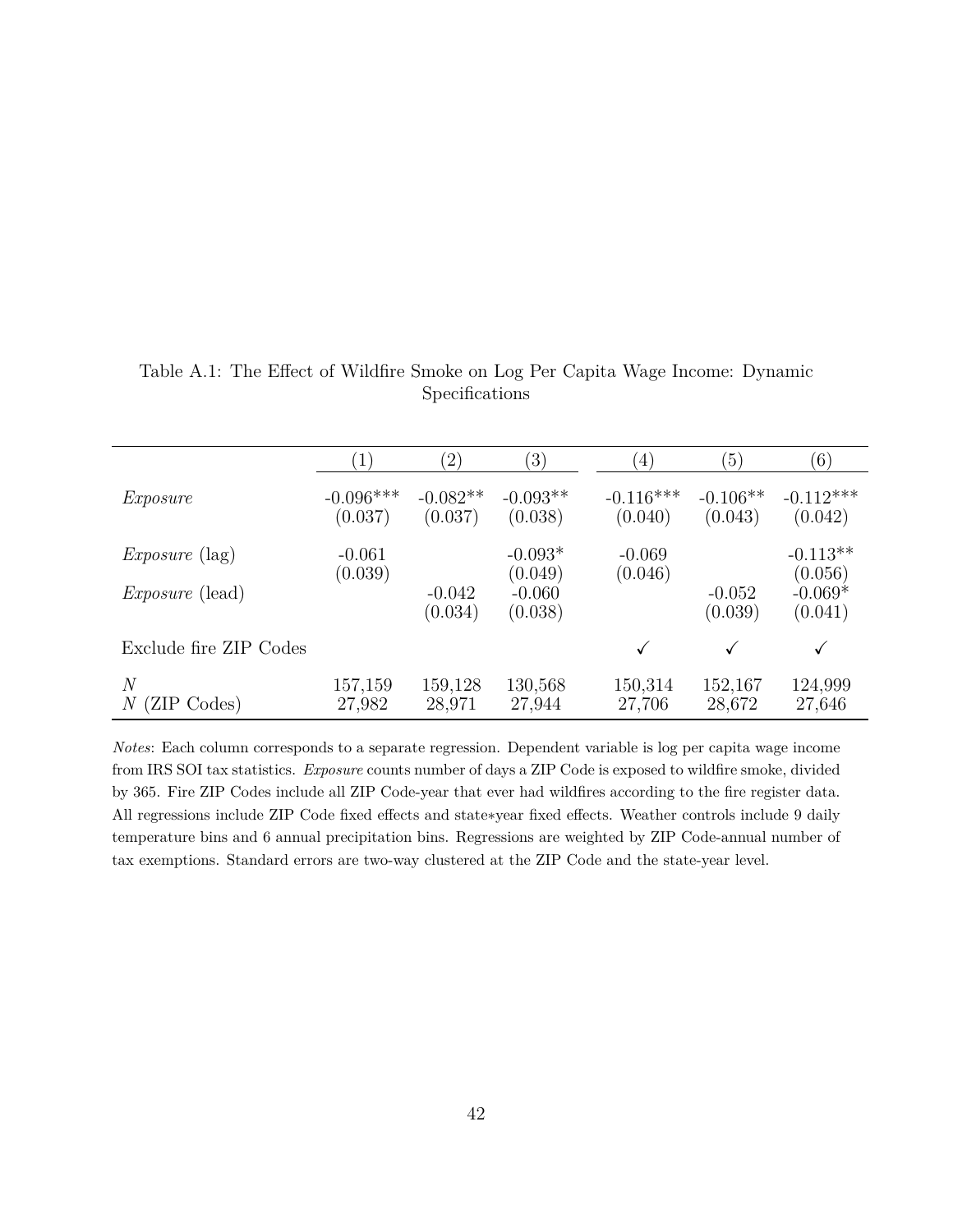| Exposure               | $-0.020$<br>(0.043) | $-0.029$<br>(0.041) |
|------------------------|---------------------|---------------------|
| Deep Exposure          | 0.027<br>(0.049)    | 0.032<br>(0.049)    |
| Exclude fire ZIP Codes |                     |                     |
| N<br>$N$ (ZIP Codes)   | 185,728<br>29,013   | 177,491<br>28,733   |

<span id="page-43-0"></span>Table A.2: The Effect of Wildfire Smoke on Log Number of Tax Exemptions

*Notes*: Dependent variable is log number of ZIP Code-annual number of tax exemptions from IRS SOI tax statistics. *Exposure* counts number of days a ZIP Code is exposed to wildfire smoke, divided by 365. *Deep Exposure* counts number of days a ZIP Code is exposed to wildfire smoke when all its neighbor ZIP Codes are exposed, divided by 365. Fire ZIP Codes include all ZIP Code-year that ever had wildfires according to the fire register data. All regressions include ZIP Code fixed effects and state∗year fixed effects. Weather controls include 9 daily temperature bins and 6 annual precipitation bins. Regressions are weighted by ZIP Code-annual number of tax exemptions. Standard errors are two-way clustered at the ZIP Code and the state-year level.